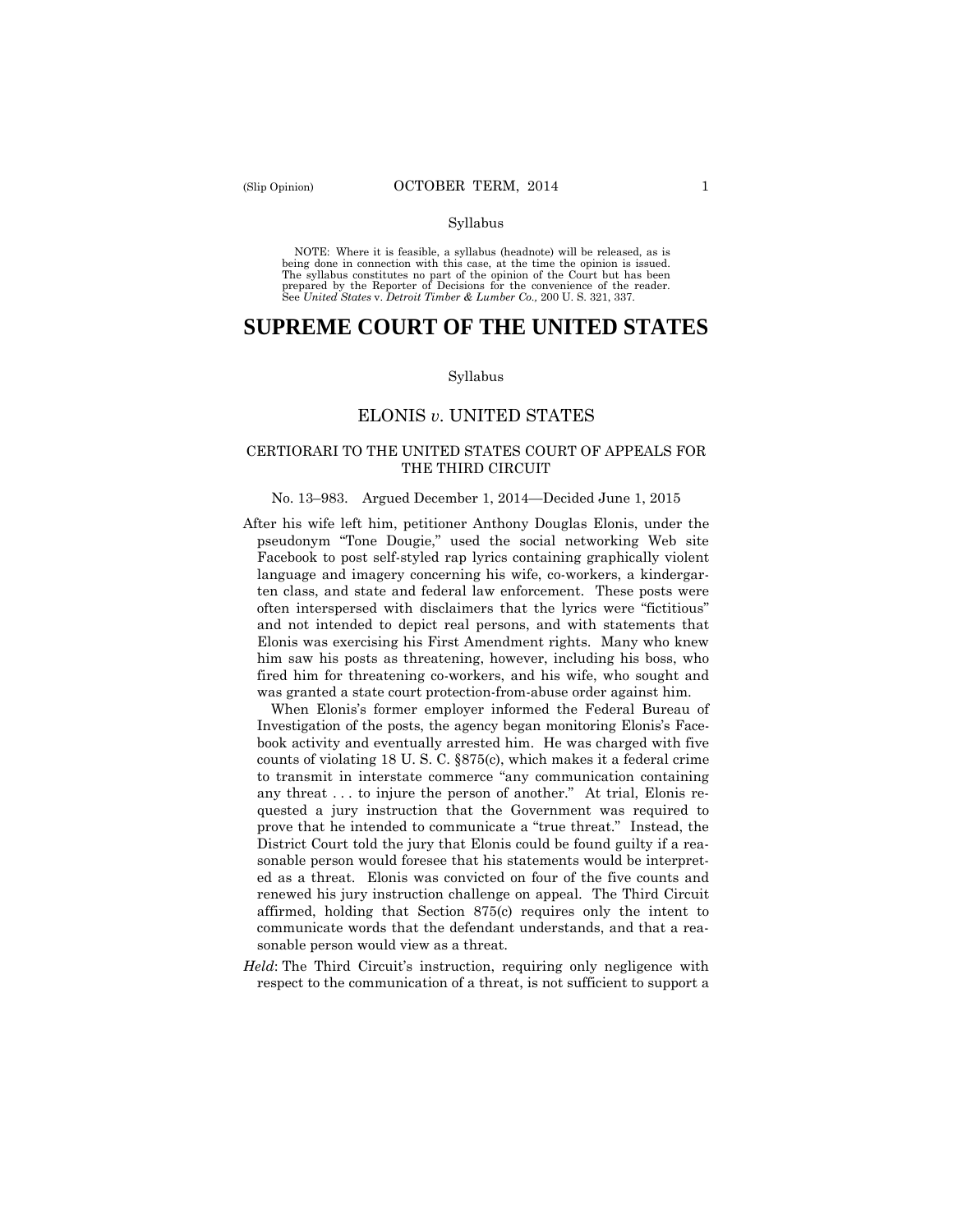#### Syllabus

conviction under Section 875(c). Pp. 7–17.

(a) Section 875(c) does not indicate whether the defendant must intend that the communication contain a threat, and the parties can show no indication of a particular mental state requirement in the statute's text. Elonis claims that the word "threat," by definition, conveys the intent to inflict harm. But common definitions of "threat" speak to what the statement conveys—not to the author's mental state. The Government argues that the express "intent to extort" requirements in neighboring Sections 875(b) and (d) should preclude courts from implying an unexpressed "intent to threaten" requirement in Section 875(c). The most that can be concluded from such a comparison, however, is that Congress did not mean to confine Section 875(c) to crimes of extortion, not that it meant to exclude a mental state requirement. Pp. 7–9.

 "blameworthy in mind" before he can be found guilty. *Id.,* at 252. (b) The Court does not regard "mere omission from a criminal enactment of any mention of criminal intent" as dispensing with such a requirement. *Morissette* v. *United States*, 342 U. S. 246, 250. This rule of construction reflects the basic principle that "wrongdoing must be conscious to be criminal," and that a defendant must be The "general rule" is that a guilty mind is "a necessary element in the indictment and proof of every crime." *United States* v. *Balint*, 258 U. S. 250, 251. Thus, criminal statutes are generally interpreted "to include broadly applicable scienter requirements, even where the statute . . . does not contain them." *United States* v. *X-Citement Video, Inc.*, 513 U. S. 64, 70. This does not mean that a defendant must know that his conduct is illegal, but a defendant must have knowledge of "the facts that make his conduct fit the definition of the offense." *Staples* v. *United States*, 511 U. S. 600, 608, n. 3. Federal criminal statutes that are silent on the required mental state should be read to include "only that *mens rea* which is necessary to separate" wrongful from innocent conduct. *Carter* v. *United States*, 530 U. S. 255, 269. In some cases, a general requirement that a defendant act knowingly is sufficient, but where such a requirement "would fail to protect the innocent actor," the statute "would need to be read to require . . . specific intent." *Ibid.* Pp. 9–13.

 cent conduct." *X-Citement Video*, 513 U. S.*,* at 72. In the context of (c) The "presumption in favor of a scienter requirement should apply to each of the statutory elements that criminalize otherwise inno-Section 875(c), that requires proof that a communication was transmitted and that it contained a threat. And because "the crucial element separating legal innocence from wrongful conduct," *id.,* at 73, is the threatening nature of the communication, the mental state requirement must apply to the fact that the communication contains a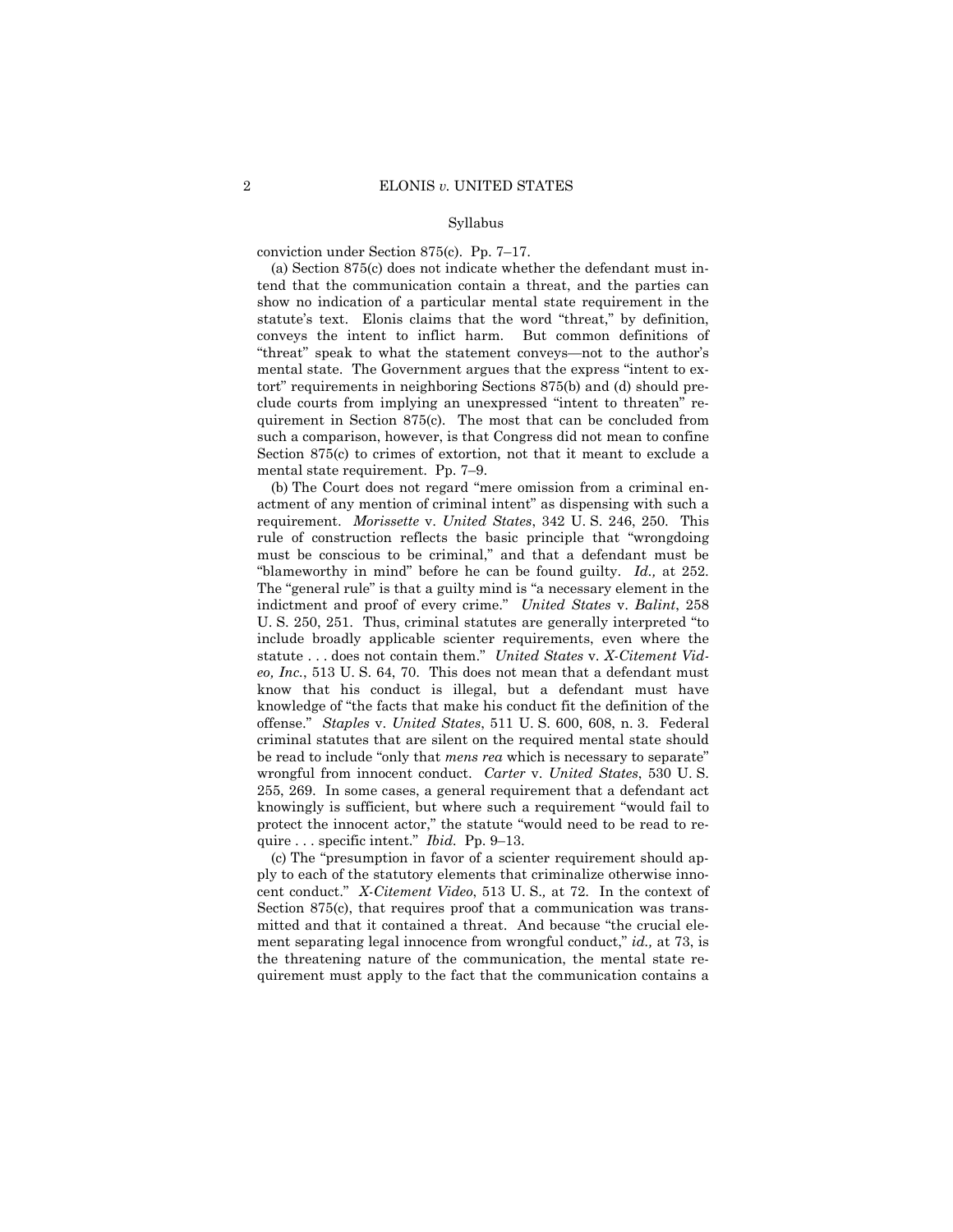## Syllabus

 er a mental state of recklessness would also suffice. Given the dispothreat. Elonis's conviction was premised solely on how his posts would be viewed by a reasonable person, a standard feature of civil liability in tort law inconsistent with the conventional criminal conduct requirement of "awareness of some wrongdoing," *Staples*, 511 U. S., at 606–607. This Court "ha[s] long been reluctant to infer that a negligence standard was intended in criminal statutes." *Rogers* v. *United States*, 422 U. S. 35, 47 (Marshall, J., concurring). And the Government fails to show that the instructions in this case required more than a mental state of negligence. *Hamling* v. *United States*, 418 U. S. 87, distinguished. Section 875(c)'s mental state requirement is satisfied if the defendant transmits a communication for the purpose of issuing a threat or with knowledge that the communication will be viewed as a threat. The Court declines to address whethsition here, it is unnecessary to consider any First Amendment issues. Pp. 13–17.

730 F. 3d. 321, reversed and remanded.

 KENNEDY, GINSBURG, BREYER, SOTOMAYOR, and KAGAN, JJ., joined. ALITO, J., filed an opinion concurring in part and dissenting in part. THOMAS, J., filed a dissenting opinion. ROBERTS, C. J., delivered the opinion of the Court, in which SCALIA,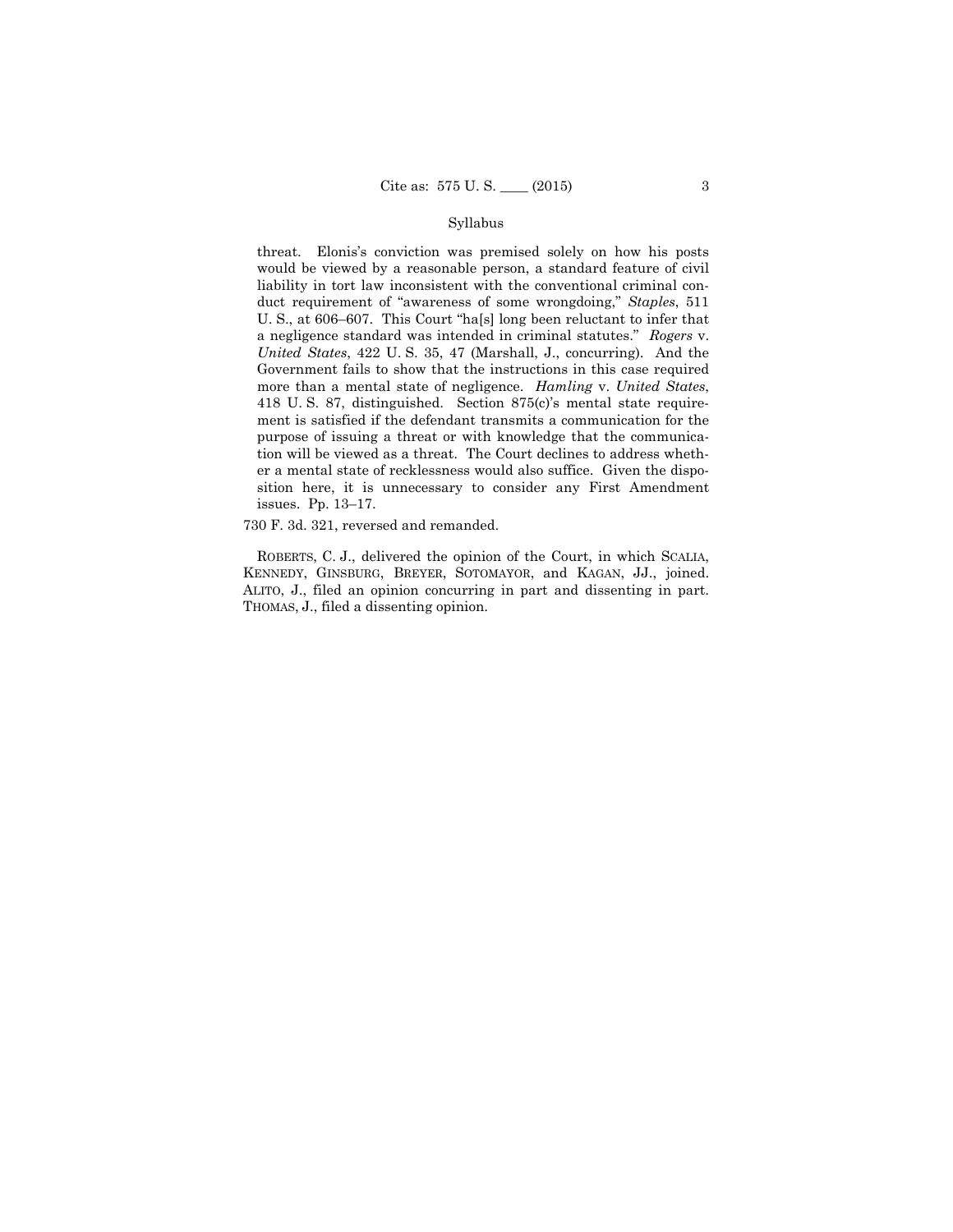preliminary print of the United States Reports. Readers are requested to notify the Reporter of Decisions, Supreme Court of the United States, Wash- ington, D. C. 20543, of any typographical or other formal errors, in order that corrections may be made before the preliminary print goes to press. NOTICE: This opinion is subject to formal revision before publication in the

## $\frac{1}{2}$  , where  $\frac{1}{2}$ **SUPREME COURT OF THE UNITED STATES**

## $\frac{1}{2}$  ,  $\frac{1}{2}$  ,  $\frac{1}{2}$  ,  $\frac{1}{2}$  ,  $\frac{1}{2}$  ,  $\frac{1}{2}$ No. 13–983

## ANTHONY DOUGLAS ELONIS, PETITIONER *v.* UNITED STATES

## ON WRIT OF CERTIORARI TO THE UNITED STATES COURT OF APPEALS FOR THE THIRD CIRCUIT

#### [June 1, 2015]

 CHIEF JUSTICE ROBERTS delivered the opinion of the Court.

 to injure the person of another." 18 U. S. C. §875(c). Federal law makes it a crime to transmit in interstate commerce "any communication containing any threat . . . Petitioner was convicted of violating this provision under instructions that required the jury to find that he communicated what a reasonable person would regard as a threat. The question is whether the statute also requires that the defendant be aware of the threatening nature of the communication, and—if not—whether the First Amendment requires such a showing.

## I A

Anthony Douglas Elonis was an active user of the social networking Web site Facebook. Users of that Web site may post items on their Facebook page that are accessible to other users, including Facebook "friends" who are notified when new content is posted. In May 2010, Elonis's wife of nearly seven years left him, taking with her their two young children. Elonis began "listening to more vio-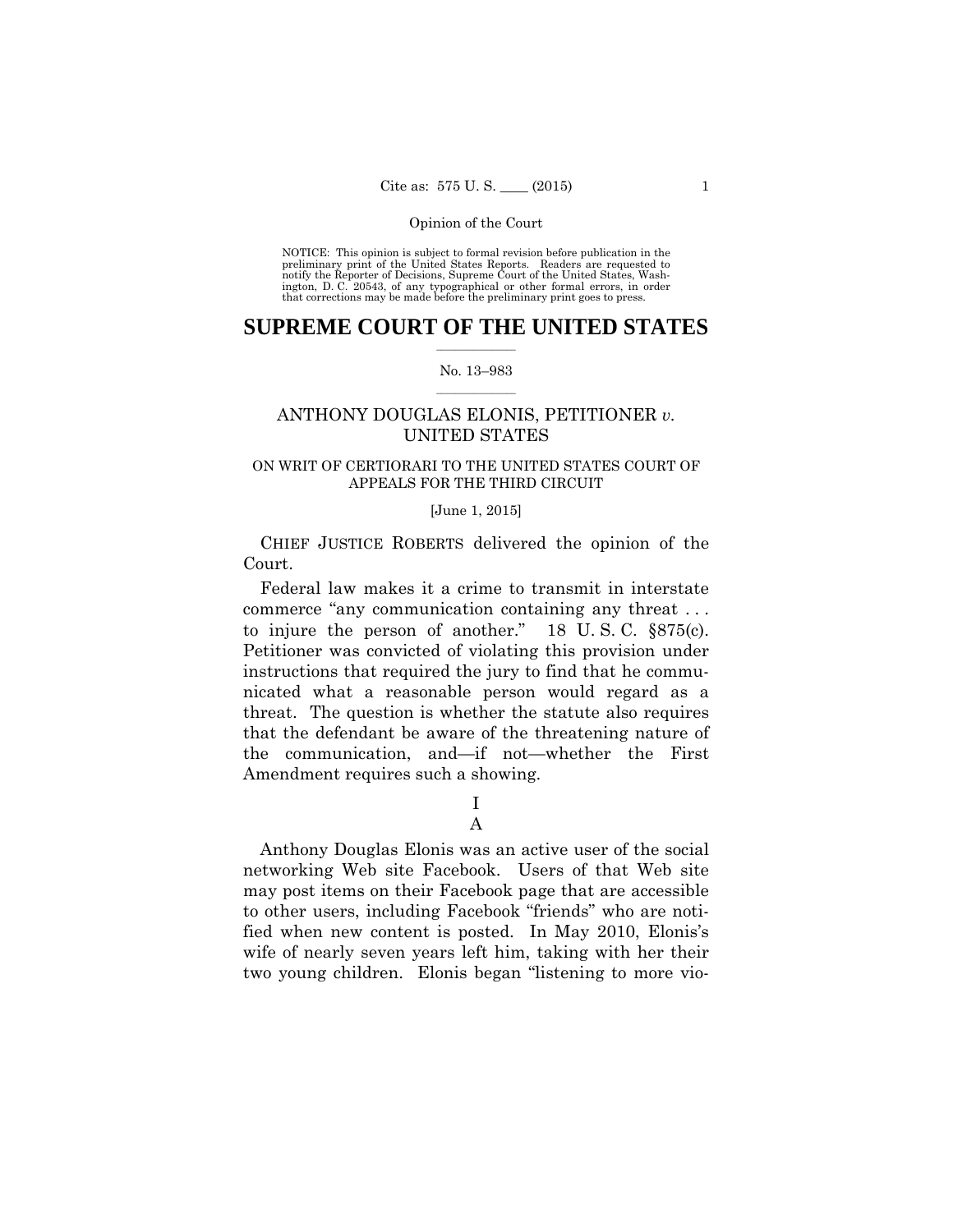## 2 ELONIS *v.* UNITED STATES

## Opinion of the Court

lent music" and posting self-styled "rap" lyrics inspired by the music. App. 204, 226. Eventually, Elonis changed the user name on his Facebook page from his actual name to a rap-style nom de plume, "Tone Dougie," to distinguish himself from his "on-line persona." *Id*., at 249, 265. The lyrics Elonis posted as "Tone Dougie" included graphically violent language and imagery. This material was often interspersed with disclaimers that the lyrics were "fictitious," with no intentional "resemblance to real persons." *Id.,* at 331, 329. Elonis posted an explanation to another Facebook user that "I'm doing this for me. My writing is therapeutic." *Id.,* at 329; see also *id.*, at 205 (testifying that it "helps me to deal with the pain").

Elonis's co-workers and friends viewed the posts in a different light. Around Halloween of 2010, Elonis posted a photograph of himself and a co-worker at a "Halloween Haunt" event at the amusement park where they worked. In the photograph, Elonis was holding a toy knife against his co-worker's neck, and in the caption Elonis wrote, "I wish." *Id.,* at 340. Elonis was not Facebook friends with the co-worker and did not "tag" her, a Facebook feature that would have alerted her to the posting. *Id.,* at 175; Brief for Petitioner 6, 9. But the chief of park security was a Facebook "friend" of Elonis, saw the photograph, and fired him. App. 114–116; Brief for Petitioner 9.

In response, Elonis posted a new entry on his Facebook page:

"Moles! Didn't I tell y'all I had several? Y'all sayin' I had access to keys for all the f\*\*\*in' gates. That I have sinister plans for all my friends and must have taken home a couple. Y'all think it's too dark and foggy to secure your facility from a man as mad as me? You see, even without a paycheck, I'm still the main attraction. Whoever thought the Halloween Haunt could be so f\*\*\*in' scary?" App. 332.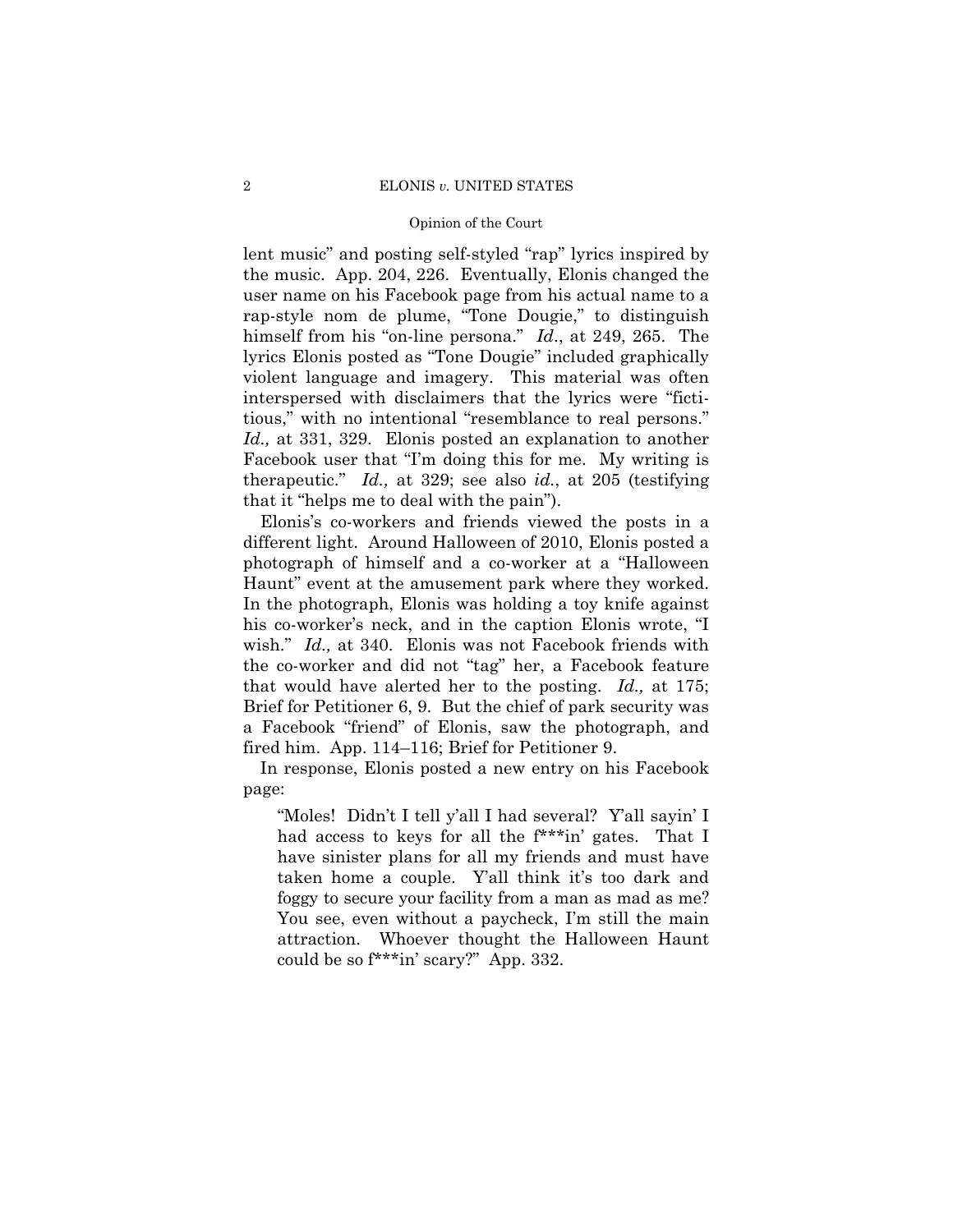This post became the basis for Count One of Elonis's subsequent indictment, threatening park patrons and employees.

Elonis's posts frequently included crude, degrading, and violent material about his soon-to-be ex-wife. Shortly after he was fired, Elonis posted an adaptation of a satirical sketch that he and his wife had watched together. *Id.,*  at 164–165, 207. In the actual sketch, called "It's Illegal to  $Say \dots$ ," a comedian explains that it is illegal for a person to say he wishes to kill the President, but not illegal to explain that it is illegal for him to say that. When Elonis posted the script of the sketch, however, he substituted his wife for the President. The posting was part of the basis for Count Two of the indictment, threatening his wife:

"Hi, I'm Tone Elonis.

Did you know that it's illegal for me to say I want to kill my wife? . . .

It's one of the only sentences that I'm not allowed to say. . . .

Now it was okay for me to say it right then because I was just telling you that it's illegal for me to say I want to kill my wife. . . .

Um, but what's interesting is that it's very illegal to say I really, really think someone out there should kill my wife. . . .

But not illegal to say with a mortar launcher.

Because that's its own sentence. . . .

I also found out that it's incredibly illegal, extremely illegal to go on Facebook and say something like the best place to fire a mortar launcher at her house would be from the cornfield behind it because of easy access to a getaway road and you'd have a clear line of sight through the sun room...

Yet even more illegal to show an illustrated diagram. [diagram of the house]. . . ." *Id.,* at 333.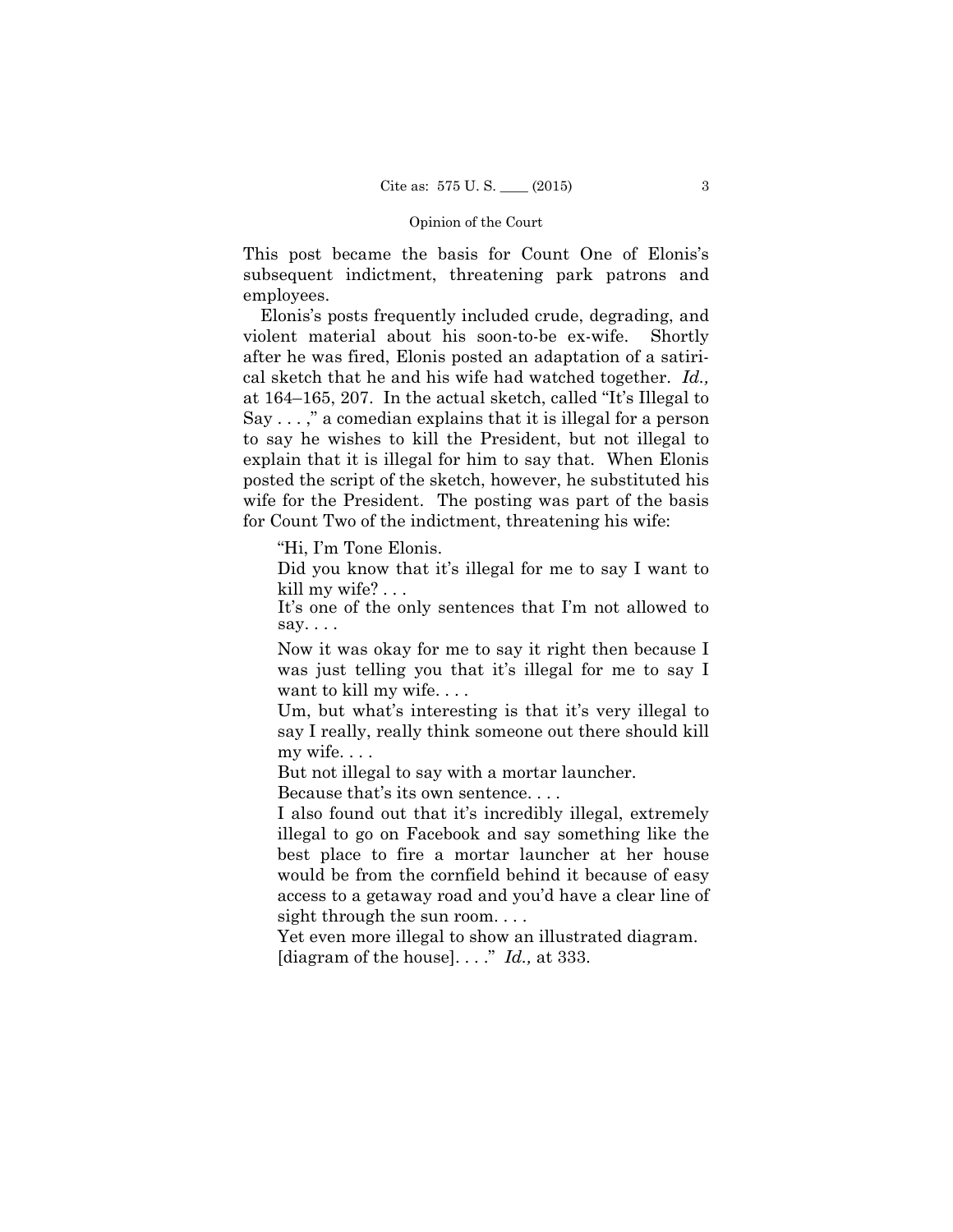## 4 ELONIS *v.* UNITED STATES

## Opinion of the Court

The details about the home were accurate. *Id.,* at 154. At the bottom of the post, Elonis included a link to the video of the original skit, and wrote, "Art is about pushing limits. I'm willing to go to jail for my Constitutional rights. Are you?" *Id.,* at 333.

After viewing some of Elonis's posts, his wife felt "extremely afraid for [her] life." *Id.,* at 156. A state court granted her a three-year protection-from-abuse order against Elonis (essentially, a restraining order). *Id.,* at 148–150. Elonis referred to the order in another post on his "Tone Dougie" page, also included in Count Two of the indictment:

"Fold up your [protection-from-abuse order] and put it in your pocket Is it thick enough to stop a bullet? Try to enforce an Order that was improperly granted in the first place Me thinks the Judge needs an education on true threat jurisprudence And prison time'll add zeros to my settlement . . . And if worse comes to worse I've got enough explosives to take care of the State Police and the Sheriff 's Department." *Id.,* at 334.

At the bottom of this post was a link to the Wikipedia article on "Freedom of speech." *Ibid.* Elonis's reference to the police was the basis for Count Three of his indictment, threatening law enforcement officers.

That same month, interspersed with posts about a movie Elonis liked and observations on a comedian's social commentary, *id.,* at 356–358, Elonis posted an entry that gave rise to Count Four of his indictment:

"That's it, I've had about enough

I'm checking out and making a name for myself Enough elementary schools in a ten mile radius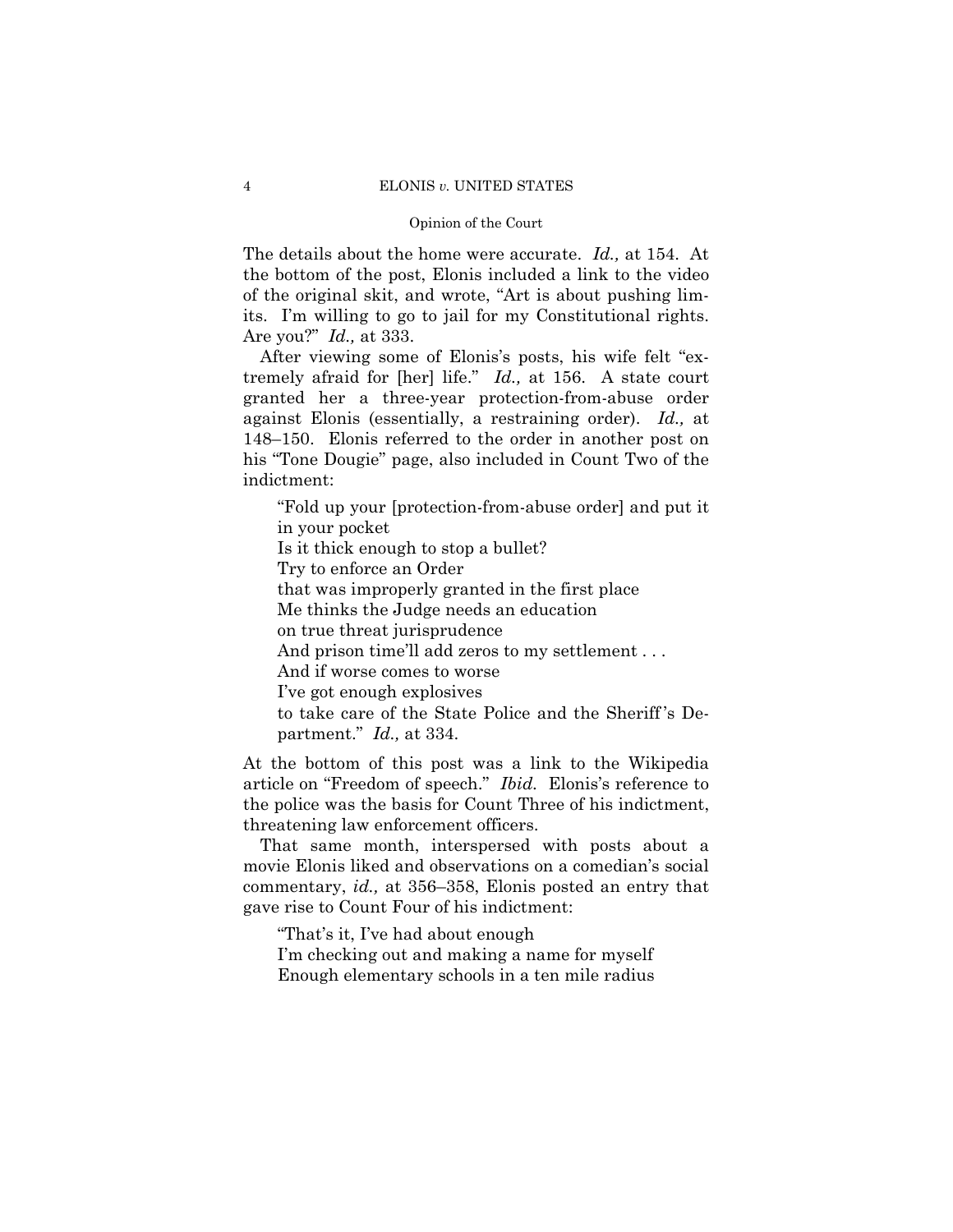to initiate the most heinous school shooting ever imagined And hell hath no fury like a crazy man in a Kindergarten class

The only question is . . . which one?" *Id.,* at 335.

and her partner visited Elonis at his house. Id., at 65–66. Meanwhile, park security had informed both local police and the Federal Bureau of Investigation about Elonis's posts, and FBI Agent Denise Stevens had created a Facebook account to monitor his online activity. *Id.,* at 49–51, 125*.* After the post about a school shooting, Agent Stevens Following their visit, during which Elonis was polite but uncooperative, Elonis posted another entry on his Facebook page, called "Little Agent Lady," which led to Count Five:

"You know your s\*\*\*'s ridiculous

when you have the FBI knockin' at yo' door

Little Agent lady stood so close

Took all the strength I had not to turn the b\*\*\*\* ghost Pull my knife, flick my wrist, and slit her throat

Leave her bleedin' from her jugular in the arms of her partner

[laughter]

So the next time you knock, you best be serving a warrant

And bring yo' SWAT and an explosives expert while you're at it

Cause little did y'all know, I was strapped wit' a bomb Why do you think it took me so long to get dressed with no shoes on?

I was jus' waitin' for y'all to handcuff me and pat me down

Touch the detonator in my pocket and we're all goin' [BOOM!]

Are all the pieces comin' together?

S\*\*\*, I'm just a crazy sociopath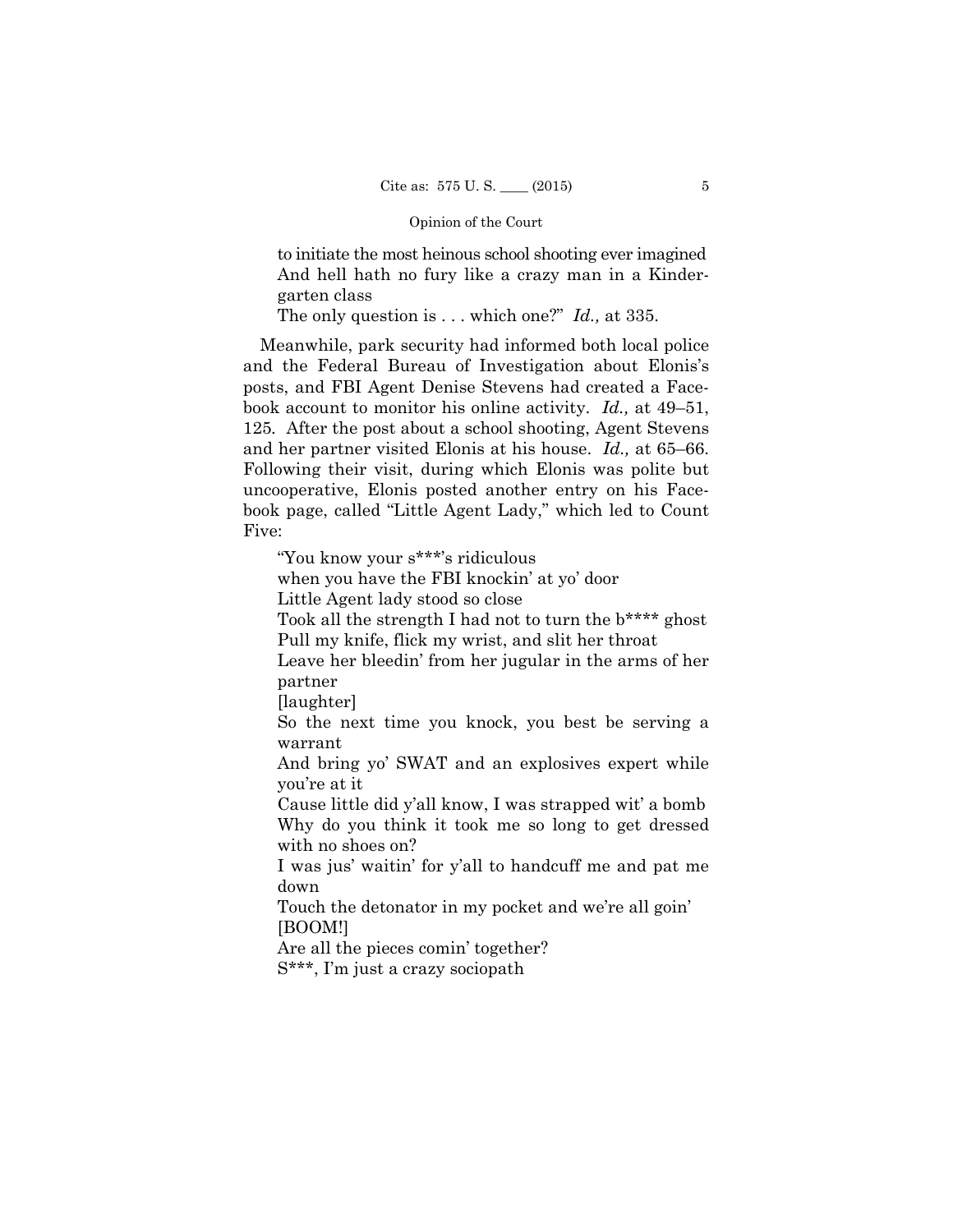## 6 ELONIS *v.* UNITED STATES

## Opinion of the Court

that gets off playin' you stupid f\*\*\*s like a fiddle And if y'all didn't hear, I'm gonna be famous Cause I'm just an aspiring rapper who likes the attention who happens to be under investigation for terrorism cause y'all think I'm ready to turn the Valley into Fallujah But I ain't gonna tell you which bridge is gonna fall into which river or road And if you really believe this s\*\*\*

I'll have some bridge rubble to sell you tomorrow [BOOM!][BOOM!][BOOM!]" *Id.,* at 336.

## B

A grand jury indicted Elonis for making threats to injure patrons and employees of the park, his estranged wife, police officers, a kindergarten class, and an FBI agent, all in violation of 18 U. S. C. §875(c). App. 14–17. In the District Court, Elonis moved to dismiss the indictment for failing to allege that he had intended to threaten anyone. The District Court denied the motion, holding that Third Circuit precedent required only that Elonis "intentionally made the communication, not that he intended to make a threat." App. to Pet. for Cert. 51a. At trial, Elonis testified that his posts emulated the rap lyrics of the well-known performer Eminem, some of which involve fantasies about killing his ex-wife. App. 225. In Elonis's view, he had posted "nothing . . . that hasn't been said already." *Id.,* at 205. The Government presented as witnesses Elonis's wife and co-workers, all of whom said they felt afraid and viewed Elonis's posts as serious threats. See, *e.g., id.,* at 153, 158.

Elonis requested a jury instruction that "the government must prove that he intended to communicate a true threat." *Id.,* at 21. See also *id.,* at 267–269, 303. The District Court denied that request. The jury instructions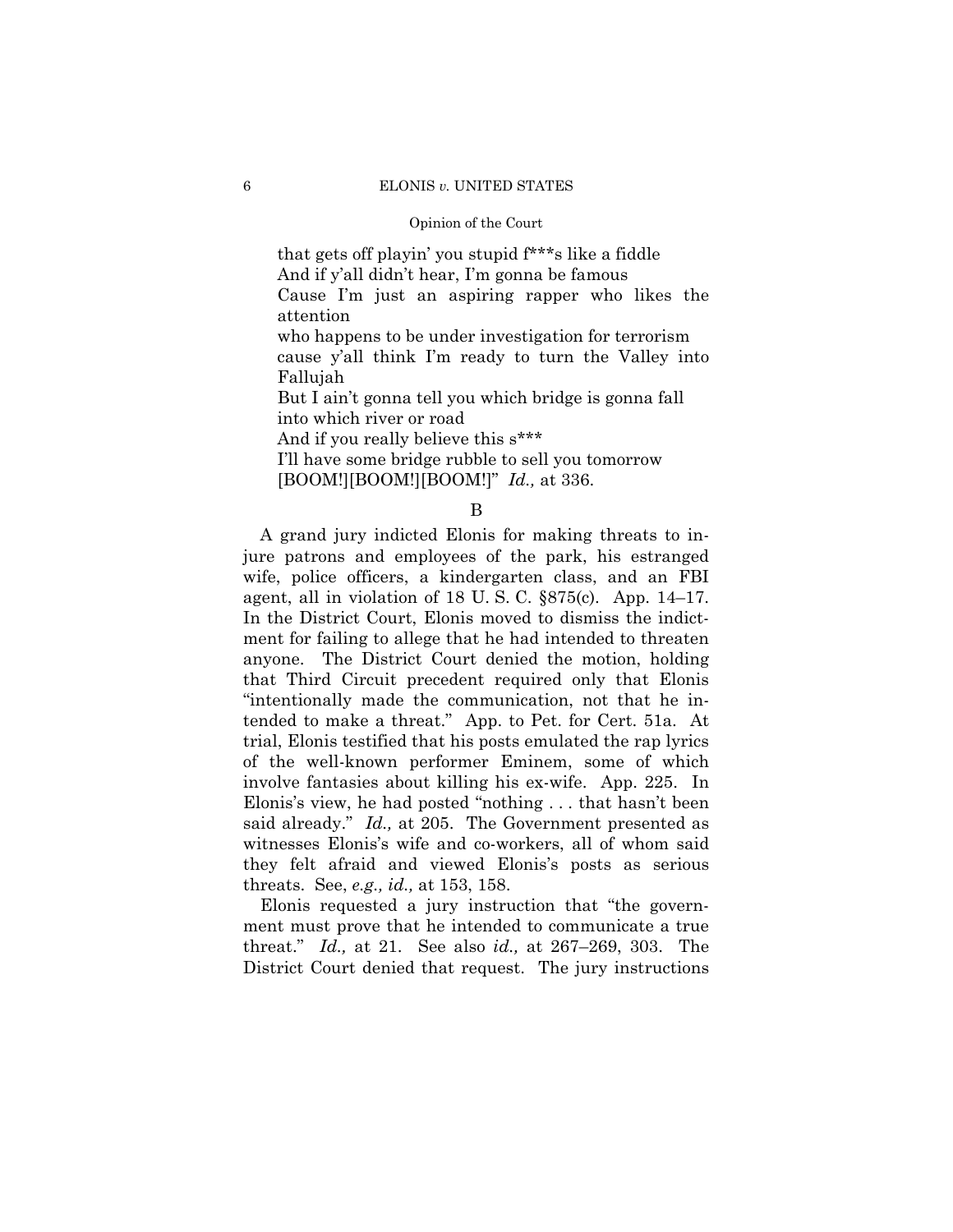instead informed the jury that

"A statement is a true threat when a defendant intentionally makes a statement in a context or under such circumstances wherein a reasonable person would foresee that the statement would be interpreted by those to whom the maker communicates the statement as a serious expression of an intention to inflict bodily injury or take the life of an individual." *Id.,*  at 301.

The Government's closing argument emphasized that it was irrelevant whether Elonis intended the postings to be threats—"it doesn't matter what he thinks." *Id.,* at 286. A jury convicted Elonis on four of the five counts against him, acquitting only on the charge of threatening park patrons and employees. *Id.,* at 309. Elonis was sentenced to three years, eight months' imprisonment and three years' supervised release.

Elonis renewed his challenge to the jury instructions in the Court of Appeals, contending that the jury should have been required to find that he intended his posts to be threats. The Court of Appeals disagreed, holding that the intent required by Section 875(c) is only the intent to communicate words that the defendant understands, and that a reasonable person would view as a threat. 730 F. 3d 321, 332 (CA3 2013).

We granted certiorari.  $573 \text{ U}$ . S.  $\_\_$  (2014).

II A

An individual who "transmits in interstate or foreign commerce any communication containing any threat to kidnap any person or any threat to injure the person of another" is guilty of a felony and faces up to five years' imprisonment. 18 U. S. C. §875(c). This statute requires that a communication be transmitted and that the com-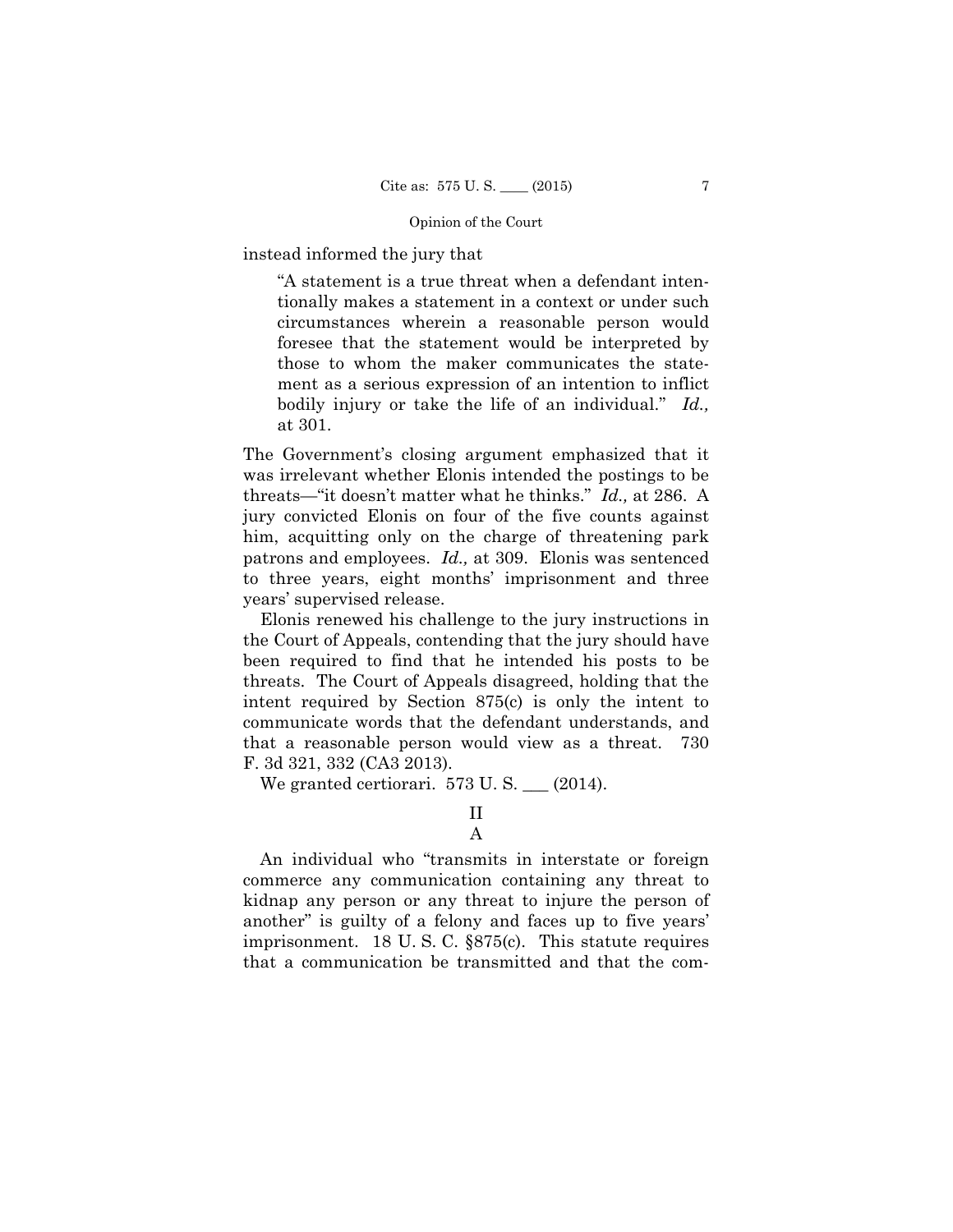munication contain a threat. It does not specify that the defendant must have any mental state with respect to these elements. In particular, it does not indicate whether the defendant must intend that his communication contain a threat.

Elonis argues that the word "threat" itself in Section 875(c) imposes such a requirement. According to Elonis, every definition of "threat" or "threaten" conveys the notion of an intent to inflict harm. Brief for Petitioner 23. See *United States* v. *Jeffries*, 692 F. 3d 473, 483 (CA6 2012) (Sutton, J., *dubitante*). *E.g.*, 11 Oxford English Dictionary 353 (1933) ("to declare (usually conditionally) one's intention of inflicting injury upon"); Webster's New International Dictionary 2633 (2d ed. 1954) ("*Law*, specif., an expression of an intention to inflict loss or harm on another by illegal means"); Black's Law Dictionary 1519 (8th ed. 2004) ("A communicated intent to inflict harm or loss on another").

These definitions, however, speak to what the statement conveys—not to the mental state of the author. For example, an anonymous letter that says "I'm going to kill you" is "an expression of an intention to inflict loss or harm" regardless of the author's intent. A victim who receives that letter in the mail has received a threat, even if the author believes (wrongly) that his message will be taken as a joke.

For its part, the Government argues that Section 875(c) should be read in light of its neighboring provisions, Sections 875(b) and 875(d). Those provisions also prohibit certain types of threats, but expressly include a mental state requirement of an "intent to extort." See 18 U. S. C. §875(b) (proscribing threats to injure or kidnap made "with intent to extort"); §875(d) (proscribing threats to property or reputation made "with intent to extort"). According to the Government, the express "intent to extort" requirements in Sections 875(b) and (d) should pre-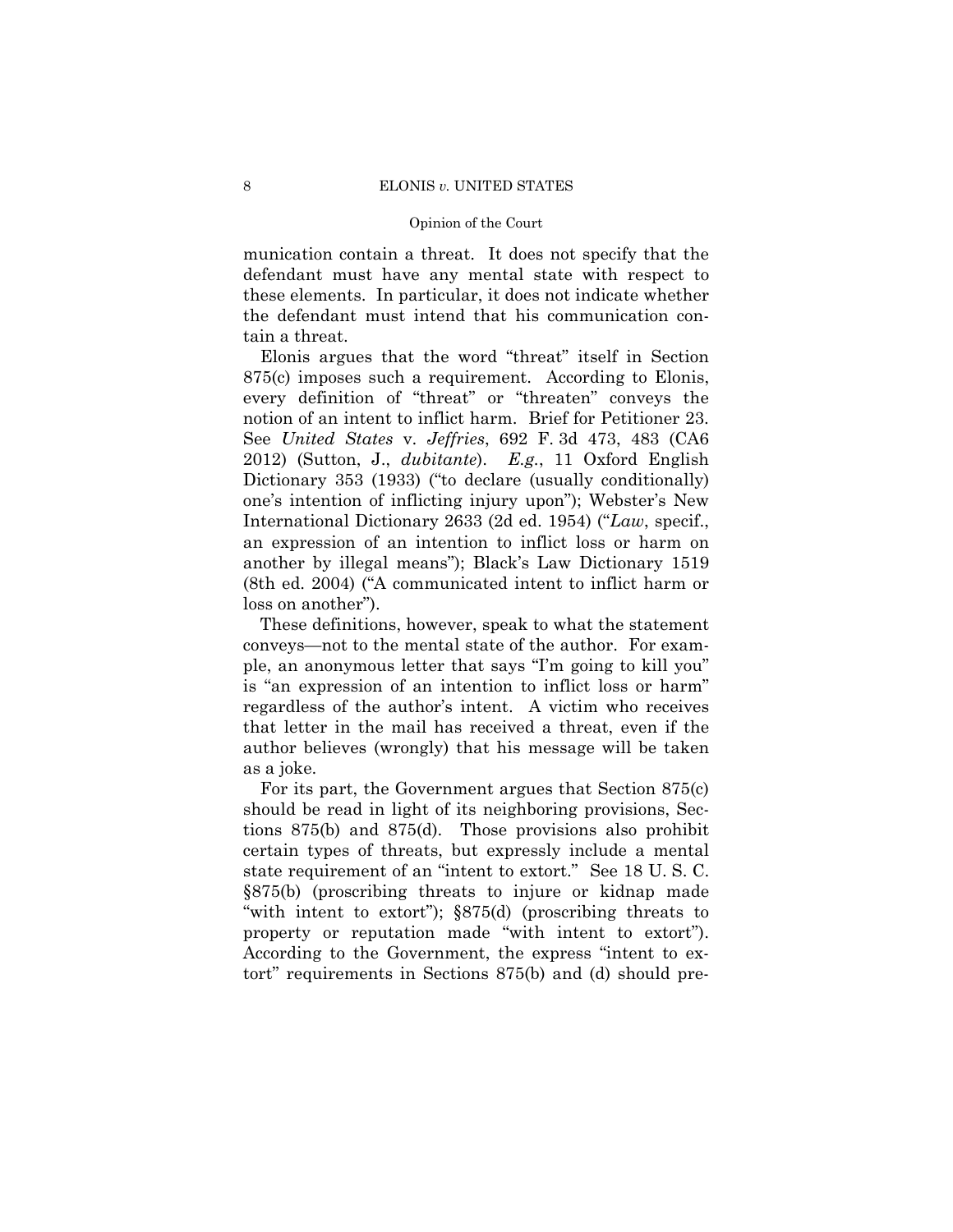clude courts from implying an unexpressed "intent to threaten" requirement in Section 875(c). See *Russello* v. *United States*, 464 U. S. 16, 23 (1983) ("[W]here Congress includes particular language in one section of a statute but omits it in another section of the same Act, it is generally presumed that Congress acts intentionally and purposely in the disparate inclusion or exclusion.").

 875(c) is strong evidence that Congress did not mean to The Government takes this *expressio unius est exclusio alterius* canon too far. The fact that Congress excluded the requirement of an "intent to extort" from Section confine Section 875(c) to crimes of extortion. But that does not suggest that Congress, at the same time, also meant to exclude a requirement that a defendant act with a certain mental state in communicating a threat. The most we can conclude from the language of Section 875(c) and its neighboring provisions is that Congress meant to proscribe a broad class of threats in Section 875(c), but did not identify what mental state, if any, a defendant must have to be convicted.

In sum, neither Elonis nor the Government has identified any indication of a particular mental state requirement in the text of Section 875(c).

B

The fact that the statute does not specify any required mental state, however, does not mean that none exists. We have repeatedly held that "mere omission from a criminal enactment of any mention of criminal intent" should not be read "as dispensing with it." *Morissette* v. *United States*, 342 U. S. 246, 250 (1952). This rule of construction reflects the basic principle that "wrongdoing must be conscious to be criminal." *Id.*, at 252*.* As Justice Jackson explained, this principle is "as universal and persistent in mature systems of law as belief in freedom of the human will and a consequent ability and duty of the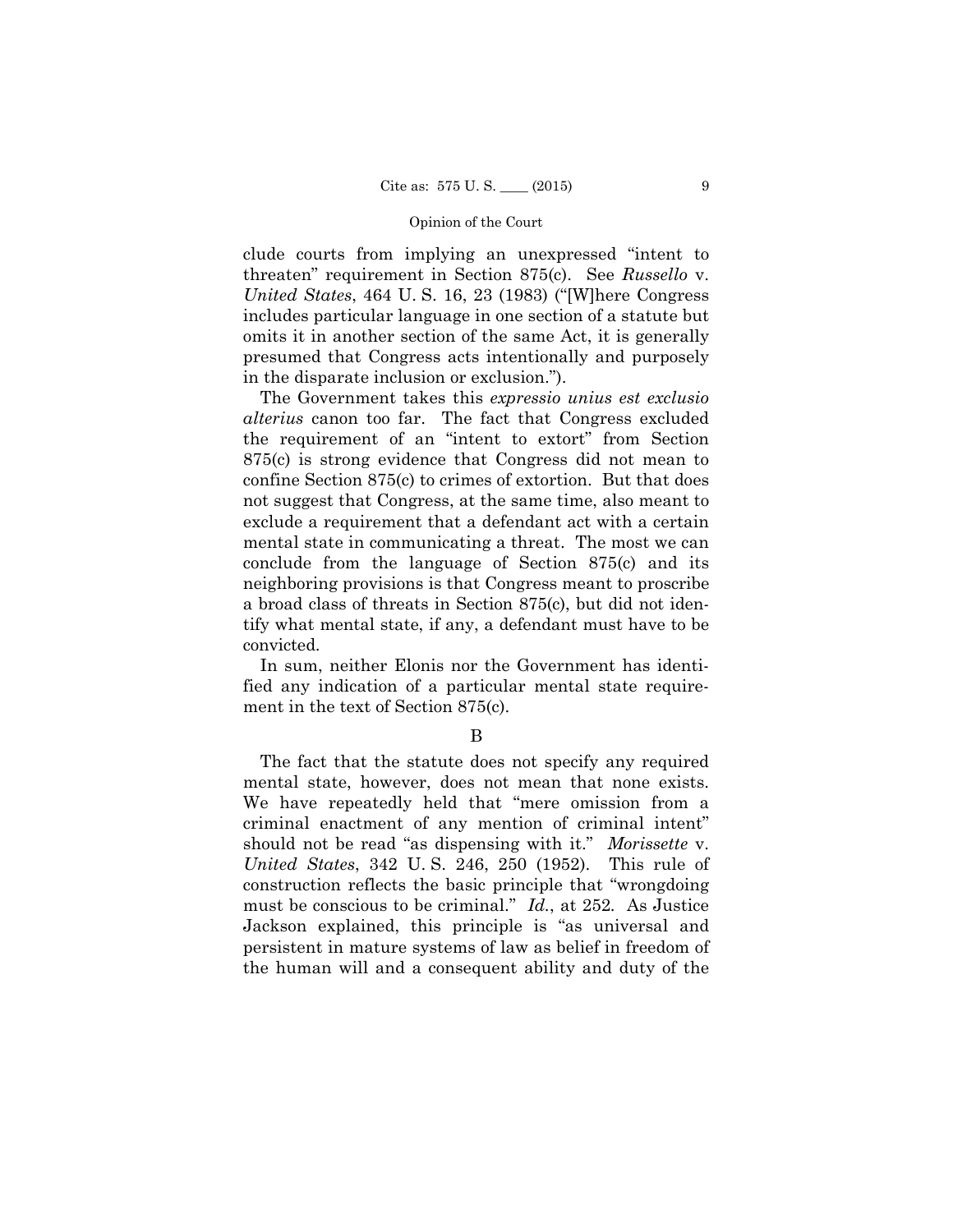### 10 ELONIS *v.* UNITED STATES

## Opinion of the Court

normal individual to choose between good and evil." *Id.*, at 250. The "central thought" is that a defendant must be "blameworthy in mind" before he can be found guilty, a concept courts have expressed over time through various terms such as *mens rea*, scienter, malice aforethought, guilty knowledge, and the like. *Id*., at 252; 1 W. LaFave, Substantive Criminal Law §5.1, pp. 332–333 (2d ed. 2003). Although there are exceptions, the "general rule" is that a guilty mind is "a necessary element in the indictment and proof of every crime." *United States* v. *Balint*, 258 U. S. 250, 251 (1922). We therefore generally "interpret[] criminal statutes to include broadly applicable scienter requirements, even where the statute by its terms does not contain them." *United States* v. *X-Citement Video, Inc.*, 513 U. S. 64, 70 (1994).

This is not to say that a defendant must know that his conduct is illegal before he may be found guilty. The familiar maxim "ignorance of the law is no excuse" typically holds true. Instead, our cases have explained that a defendant generally must "know the facts that make his conduct fit the definition of the offense," *Staples* v. *United States*, 511 U. S. 600, 608, n. 3 (1994), even if he does not know that those facts give rise to a crime.

*Morissette*, for example, involved an individual who had taken spent shell casings from a Government bombing range, believing them to have been abandoned. During his trial for "knowingly convert[ing]" property of the United States, the judge instructed the jury that the only question was whether the defendant had knowingly taken the property without authorization. 342 U. S., at 248–249. This Court reversed the defendant's conviction, ruling that he had to know not only that he was taking the casings, but also that someone else still had property rights in them. He could not be found liable "if he truly believed [the casings] to be abandoned." *Id.,* at 271; see *id.,* at 276.

By the same token, in *Liparota* v. *United States*, we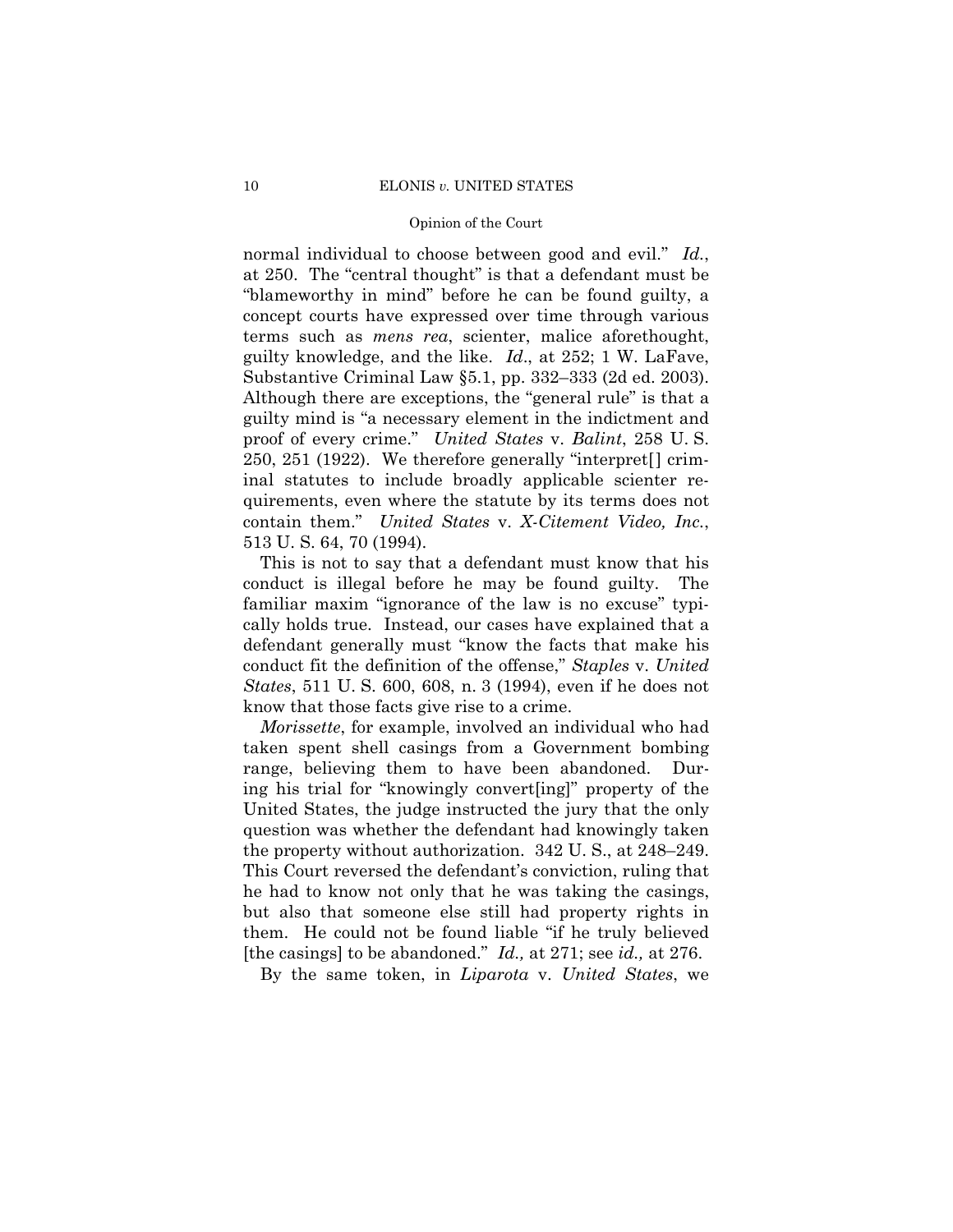facts that made their conduct blameworthy. *Id.,* at 426. considered a statute making it a crime to knowingly possess or use food stamps in an unauthorized manner. 471 U. S. 419, 420 (1985). The Government's argument, similar to its position in this case, was that a defendant's conviction could be upheld if he knowingly possessed or used the food stamps, and in fact his possession or use was unauthorized. *Id.,* at 423. But this Court rejected that interpretation of the statute, because it would have criminalized "a broad range of apparently innocent conduct" and swept in individuals who had no knowledge of the For example, the statute made it illegal to use food stamps at a store that charged higher prices to food stamp customers. Without a mental state requirement in the statute, an individual who unwittingly paid higher prices would be guilty under the Government's interpretation. *Ibid*. The Court noted that Congress *could* have intended to cover such a "broad range of conduct," but declined "to adopt such a sweeping interpretation" in the absence of a clear indication that Congress intended that result. *Id.,* at 427. The Court instead construed the statute to require knowledge of the facts that made the use of the food stamps unauthorized. *Id.,* at 425.

To take another example, in *Posters 'N' Things, Ltd.* v. *United States*, this Court interpreted a federal statute prohibiting the sale of drug paraphernalia. 511 U. S. 513 (1994). Whether the items in question qualified as drug paraphernalia was an objective question that did not depend on the defendant's state of mind. *Id.,* at 517–522. But, we held, an individual could not be convicted of selling such paraphernalia unless he "knew that the items at issue [were] likely to be used with illegal drugs." *Id.,* at 524. Such a showing was necessary to establish the defendant's culpable state of mind.

And again, in *X-Citement Video*, we considered a statute criminalizing the distribution of visual depictions of mi-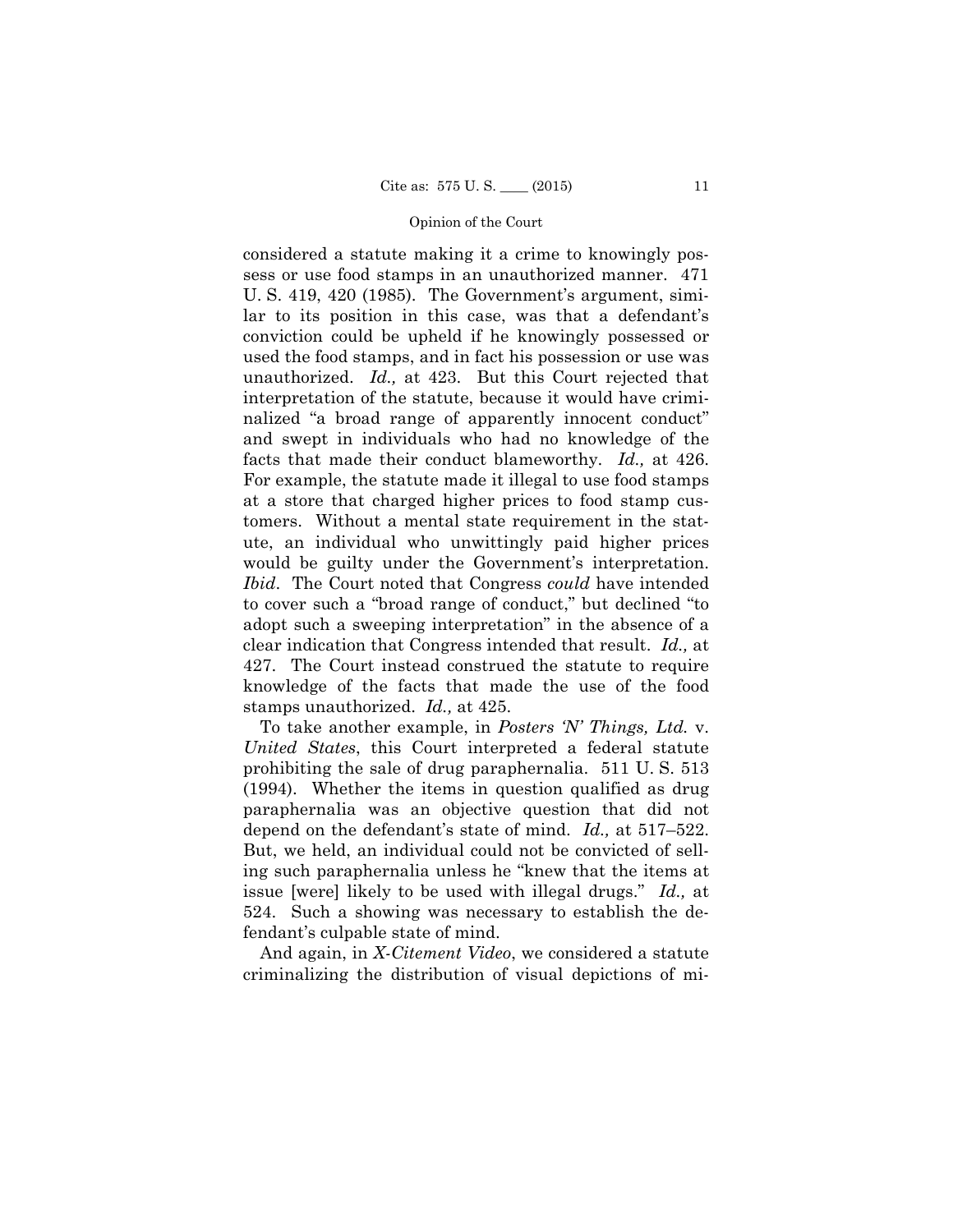nors engaged in sexually explicit conduct. 513 U. S., at 68. We rejected a reading of the statute which would have required only that a defendant knowingly send the prohibited materials, regardless of whether he knew the age of the performers. *Id.,* at 68–69. We held instead that a defendant must also know that those depicted were minors, because that was "the crucial element separating legal innocence from wrongful conduct." *Id.*, at 73. See also *Staples,* 511 U. S., at 619 (defendant must know that his weapon had automatic firing capability to be convicted of possession of such a weapon).

 good-faith claim of right—falls outside the realm of . . . it to be his." *Ibid.* In such a case, the Court explained, the When interpreting federal criminal statutes that are silent on the required mental state, we read into the statute "only that *mens rea* which is necessary to separate wrongful conduct from 'otherwise innocent conduct.'" *Carter* v. *United States*, 530 U. S. 255, 269 (2000) (quoting *X-Citement Video,* 513 U. S., at 72). In some cases, a general requirement that a defendant *act* knowingly is itself an adequate safeguard. For example, in *Carter*, we considered whether a conviction under 18 U. S. C. §2113(a), for taking "by force and violence" items of value belonging to or in the care of a bank, requires that a defendant have the intent to steal. 530 U. S., at 261. We held that once the Government proves the defendant forcibly took the money, "the concerns underlying the presumption in favor of scienter are fully satisfied, for a forceful taking—even by a defendant who takes under a 'otherwise innocent'" conduct. *Id.*, at 269–270. In other instances, however, requiring only that the defendant act knowingly "would fail to protect the innocent actor." *Id.*, at 269. A statute similar to Section 2113(a) that did not require a forcible taking or the intent to steal "would run the risk of punishing seemingly innocent conduct in the case of a defendant who peaceably takes money believing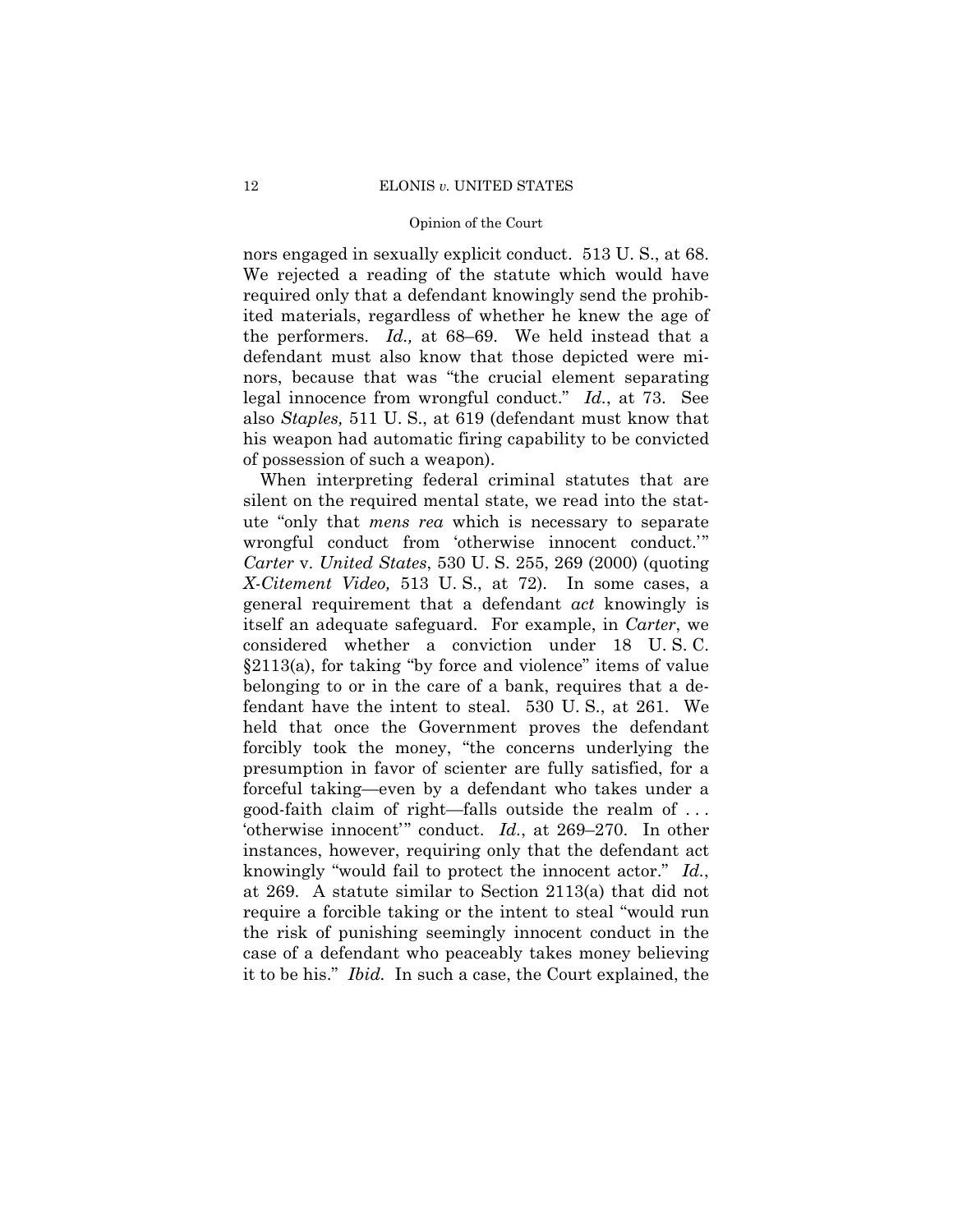statute "would need to be read to require . . . that the defendant take the money with 'intent to steal or purloin.'" *Ibid.* 

C

Section 875(c), as noted, requires proof that a communication was transmitted and that it contained a threat. The "presumption in favor of a scienter requirement should apply to *each* of the statutory elements that criminalize otherwise innocent conduct." *X-Citement Video,* 513 U. S., at 72 (emphasis added). The parties agree that a defendant under Section 875(c) must know that he is transmitting a communication. But communicating *something* is not what makes the conduct "wrongful." Here "the crucial element separating legal innocence from wrongful conduct" is the threatening nature of the communication. *Id.,* at 73. The mental state requirement must therefore apply to the fact that the communication contains a threat.

Elonis's conviction, however, was premised solely on how his posts would be understood by a reasonable person. Such a "reasonable person" standard is a familiar feature of civil liability in tort law, but is inconsistent with "the conventional requirement for criminal conduct *awareness* of some wrongdoing." *Staples*, 511 U. S., at 606–607 (quoting *United States* v. *Dotterweich*, 320 U. S. 277, 281 (1943); emphasis added). Having liability turn on whether a "reasonable person" regards the communication as a threat—regardless of what the defendant thinks— "reduces culpability on the all-important element of the crime to negligence," *Jeffries*, 692 F. 3d, at 484 (Sutton, J., *dubitante*), and we "have long been reluctant to infer that a negligence standard was intended in criminal statutes," *Rogers* v. *United States*, 422 U. S. 35, 47 (1975) (Marshall, J., concurring) (citing *Morissette*, 342 U. S. 246). See 1 C. Torcia, Wharton's Criminal Law §27, pp. 171–172 (15th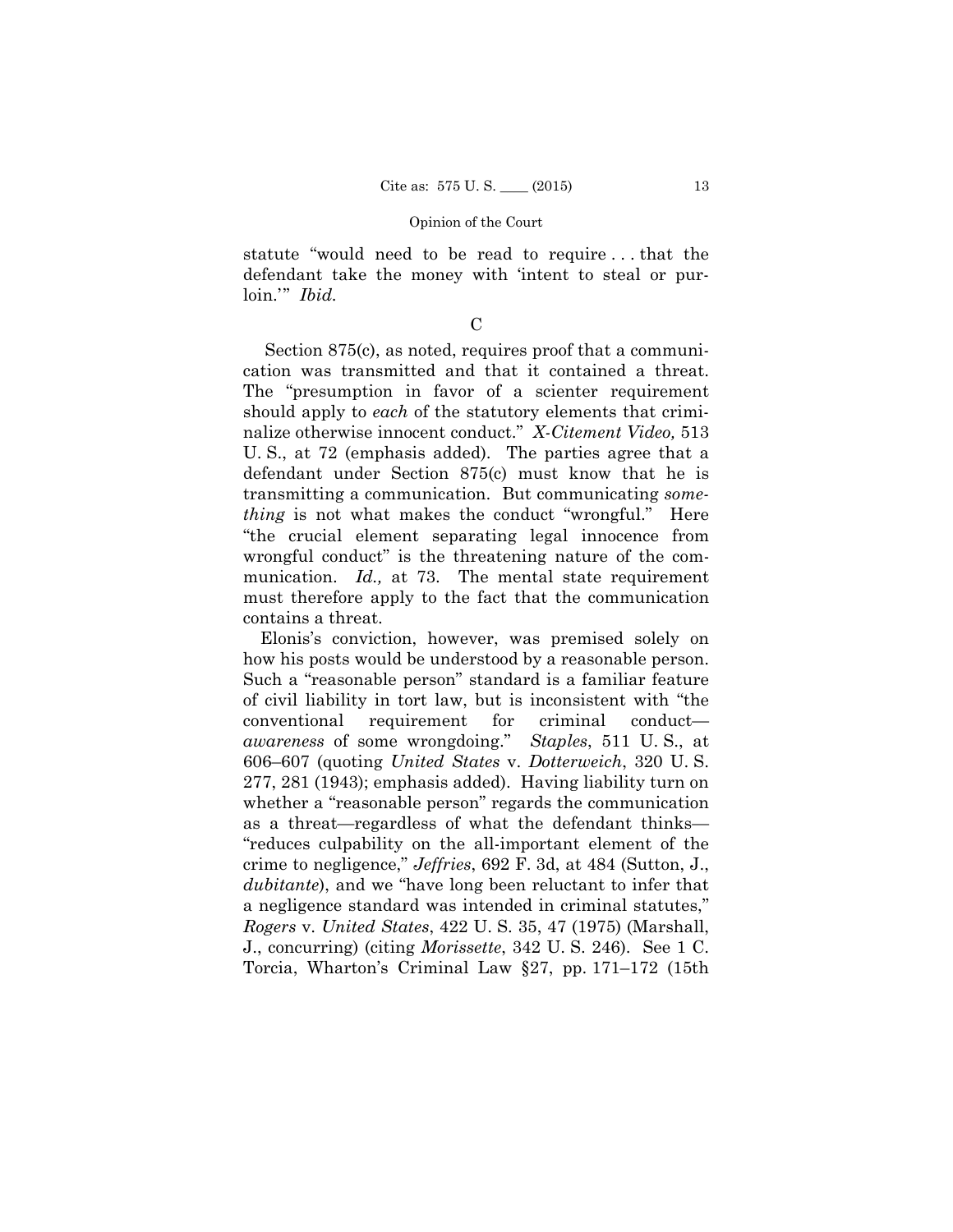ed. 1993); *Cochran* v. *United States*, 157 U. S. 286, 294 (1895) (defendant could face "liability in a civil action for negligence, but he could only be held criminally for an evil intent actually existing in his mind"). Under these principles, "what [Elonis] thinks" does matter. App. 286.

The Government is at pains to characterize its position as something other than a negligence standard, emphasizing that its approach would require proof that a defendant "comprehended [the] contents and context" of the communication. Brief for United States 29. The Government gives two examples of individuals who, in its view, would lack this necessary mental state—a "foreigner, ignorant of the English language," who would not know the meaning of the words at issue, or an individual mailing a sealed envelope without knowing its contents. *Ibid.* But the fact that the Government would require a defendant to actually know the words of and circumstances surrounding a communication does not amount to a rejection of negligence. Criminal negligence standards often incorporate "the circumstances known" to a defendant. ALI, Model Penal Code §2.02(2)(d) (1985). See *id.*, Comment 4, at 241; 1 LaFave, Substantive Criminal Law §5.4, at 372–373. Courts then ask, however, whether a reasonable person equipped with that knowledge, not the actual defendant, would have recognized the harmfulness of his conduct. That is precisely the Government's position here: Elonis can be convicted, the Government contends, if he himself knew the contents and context of his posts, and a reasonable person would have recognized that the posts would be read as genuine threats. That is a negligence standard.

 heavily on *Hamling* v. *United States*, 418 U. S. 87 (1974). In support of its position the Government relies most In that case, the Court rejected the argument that individuals could be convicted of mailing obscene material only if they knew the "legal status of the materials" distributed. *Id.*, at 121. Absolving a defendant of liability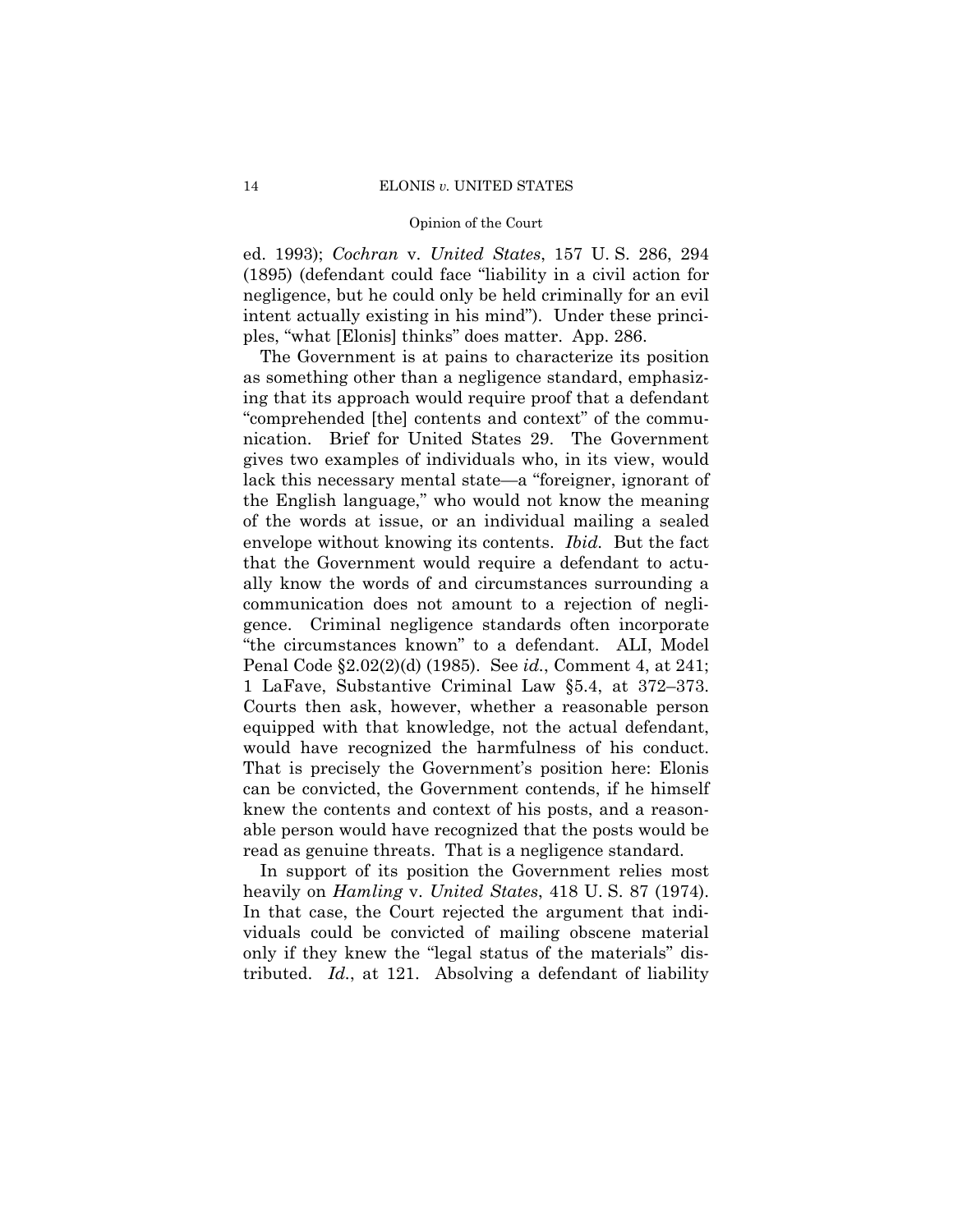because he lacked the knowledge that the materials were legally obscene "would permit the defendant to avoid prosecution by simply claiming that he had not brushed up on the law." *Id.,* at 123. It was instead enough for liability that "a defendant had knowledge of the contents of the materials he distributed, and that he knew the character and nature of the materials." *Ibid*.

This holding does not help the Government. In fact, the Court in *Hamling* approved a state court's conclusion that requiring a defendant to know the character of the material incorporated a "vital element of scienter" so that "not innocent but *calculated purveyance* of filth . . . is exorcised." *Id.,* at 122 (quoting *Mishkin* v. *New York*, 383 U. S. 502, 510 (1966); internal quotation marks omitted). In this case, "calculated purveyance" of a threat would require that Elonis know the threatening nature of his communication. Put simply, the mental state requirement the Court approved in *Hamling* turns on whether a defendant knew the *character* of what was sent, not simply its contents and context.

Contrary to the dissent's suggestion, see *post*, at 4–5, 9– 10 (opinion of THOMAS, J.), nothing in *Rosen* v. *United States*, 161 U. S. 29 (1896), undermines this reading. The defendant's contention in *Rosen* was that his indictment for mailing obscene material was invalid because it did not allege that he was aware of the contents of the mailing. *Id.,* at 31–33. That is not at issue here; there is no dispute that Elonis knew the words he communicated. The defendant also argued that he could not be convicted of mailing obscene material if he did not know that the material "could be properly or justly characterized as obscene." *Id.,* at 41. The Court correctly rejected this "ignorance of the law" defense; no such contention is at issue here. See *supra,* at 10.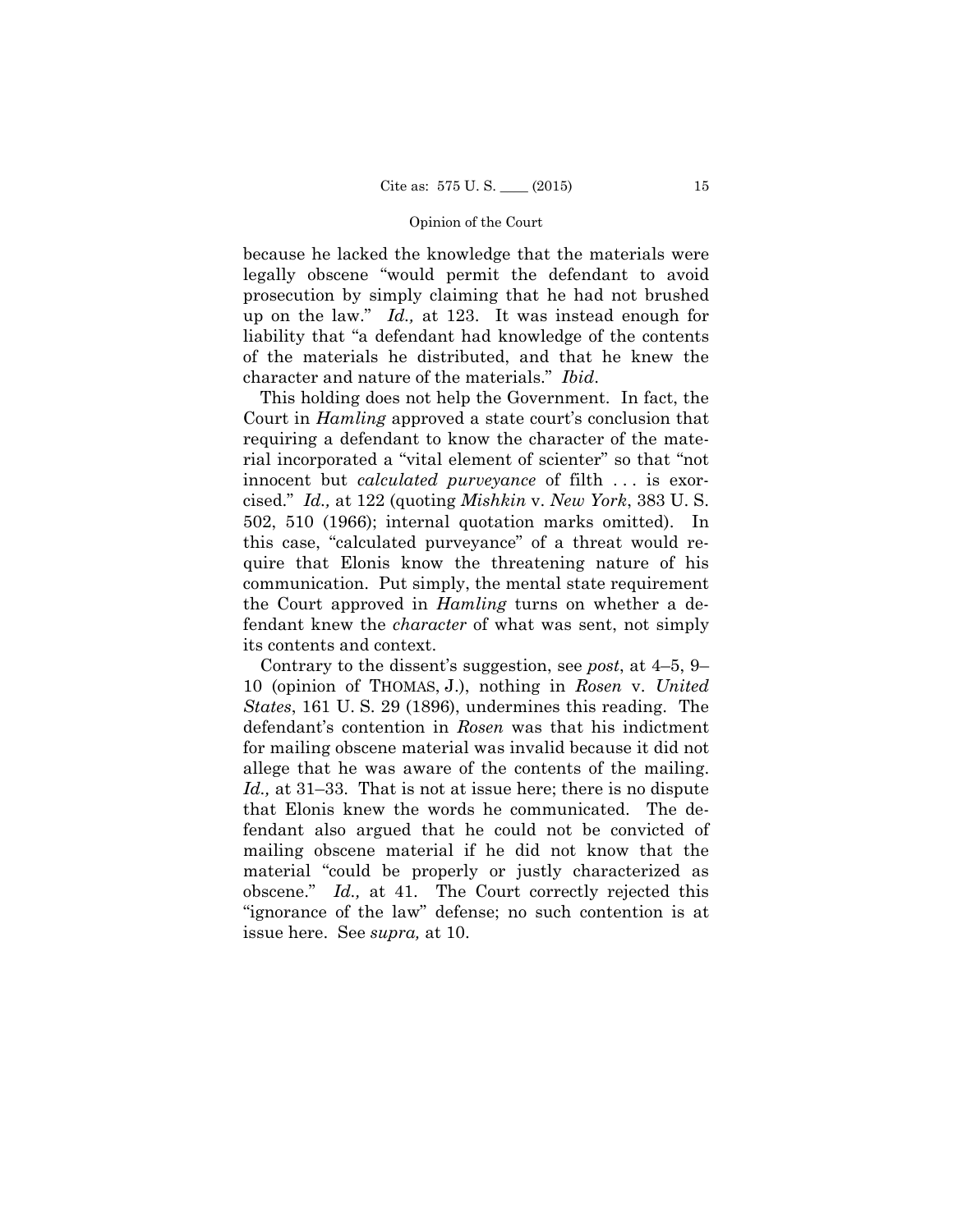\* \* \*

In light of the foregoing, Elonis's conviction cannot stand. The jury was instructed that the Government need prove only that a reasonable person would regard Elonis's communications as threats, and that was error. Federal criminal liability generally does not turn solely on the results of an act without considering the defendant's mental state. That understanding "took deep and early root in American soil" and Congress left it intact here: Under Section 875(c), "wrongdoing must be conscious to be criminal." *Morissette*, 342 U. S., at 252.

 recklessness would not be sufficient. See *id.,* at 8–9. Neither Elonis nor the Government has briefed or argued There is no dispute that the mental state requirement in Section 875(c) is satisfied if the defendant transmits a communication for the purpose of issuing a threat, or with knowledge that the communication will be viewed as a threat. See Tr. of Oral Arg. 25, 56. In response to a question at oral argument, Elonis stated that a finding of that point, and we accordingly decline to address it. See *Department of Treasury, IRS* v. *FLRA*, 494 U. S. 922, 933 (1990) (this Court is "poorly situated" to address an argument the Court of Appeals did not consider, the parties did not brief, and counsel addressed in "only the most cursory fashion at oral argument"). Given our disposition, it is not necessary to consider any First Amendment issues.

 Both JUSTICE ALITO and JUSTICE THOMAS complain about our not deciding whether recklessness suffices for liability under Section 875(c). *Post*, at 1–2 (ALITO, J., concurring in part and dissenting in part); *post,* at 1–2 (opinion of THOMAS, J.). JUSTICE ALITO contends that each party "argued" this issue, *post,* at 2, but they did not address it at all until oral argument, and even then only briefly. See Tr. of Oral Arg. at 8, 38–39.

JUSTICE ALITO also suggests that we have not clarified confusion in the lower courts. That is wrong. Our holding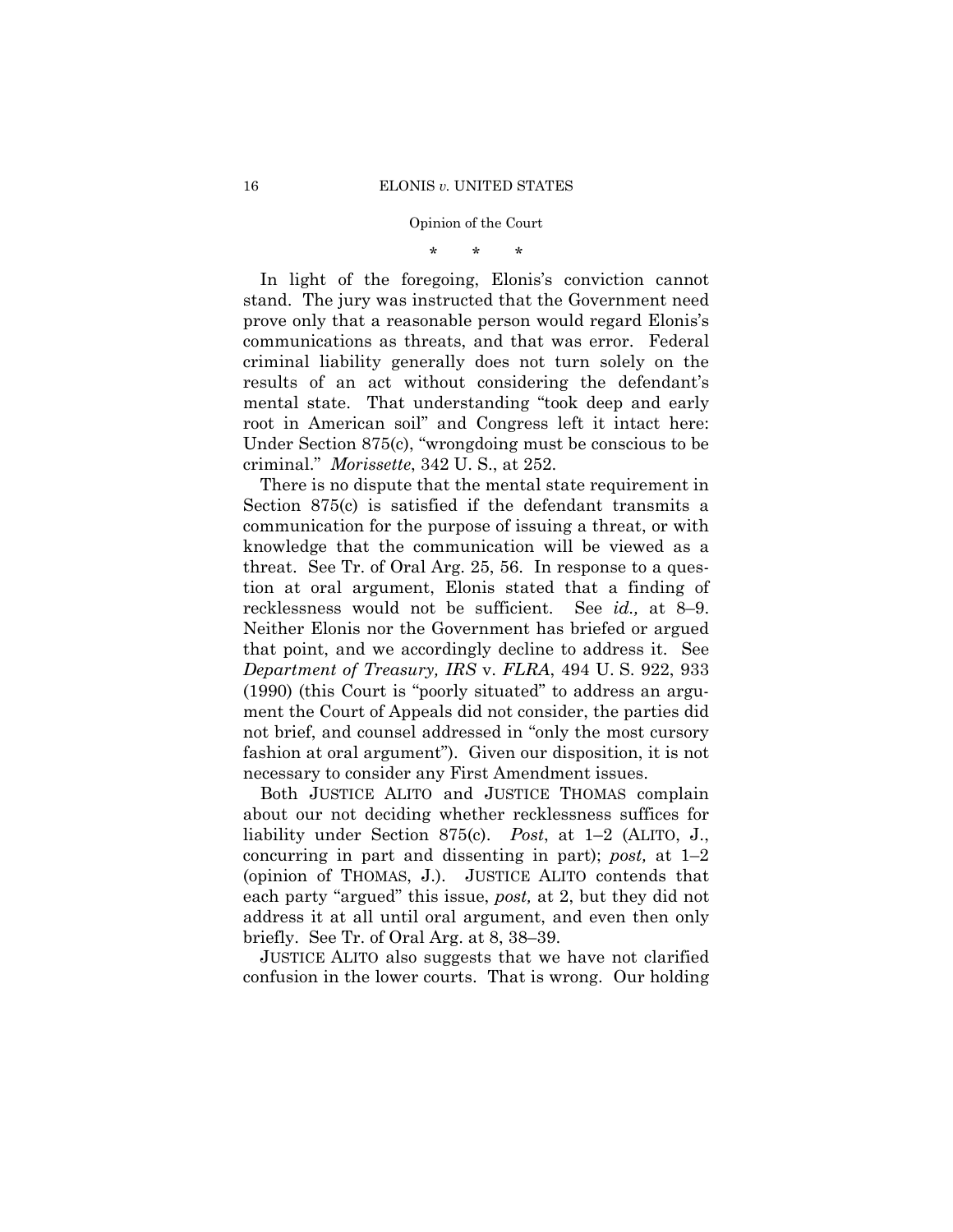makes clear that negligence is not sufficient to support a conviction under Section 875(c), contrary to the view of nine Courts of Appeals. Pet. for Cert. 17. There was and is no circuit conflict over the question JUSTICE ALITO and JUSTICE THOMAS would have us decide—whether recklessness suffices for liability under Section 875(c). No Court of Appeals has even addressed that question. We think that is more than sufficient "justification," *post,* at 2 (opinion of ALITO, J.), for us to decline to be the first appellate tribunal to do so.

Such prudence is nothing new. See *United States* v. *Bailey*, 444 U. S. 394, 407 (1980) (declining to decide whether mental state of recklessness or negligence could suffice for criminal liability under 18 U. S. C. §751, even though a "court may someday confront a case" presenting issue); *Ginsberg* v. *New York*, 390 U. S. 629, 644–645 (1968) (rejecting defendant's challenge to obscenity law "makes it unnecessary for us to define further today 'what sort of mental element is requisite to a constitutionally permissible prosecution'"); *Smith* v. *California*, 361 U. S. 147, 154 (1959) (overturning conviction because lower court did not require any mental element under statute, but noting that "[w]e need not and most definitely do not pass today on what sort of mental element is requisite to a constitutionally permissible prosecution"); cf. *Gulf Oil Co.*  v. *Bernard*, 452 U. S. 89, 103–104 (1981) (finding a lower court's order impermissible under the First Amendment but not deciding "what standards are mandated by the First Amendment in this kind of case").

We may be "capable of deciding the recklessness issue," *post,* at 2 (opinion of ALITO, J.), but following our usual practice of awaiting a decision below and hearing from the parties would help ensure that we decide it correctly.

The judgment of the United States Court of Appeals for the Third Circuit is reversed, and the case is remanded for further proceedings consistent with this opinion.

*It is so ordered.*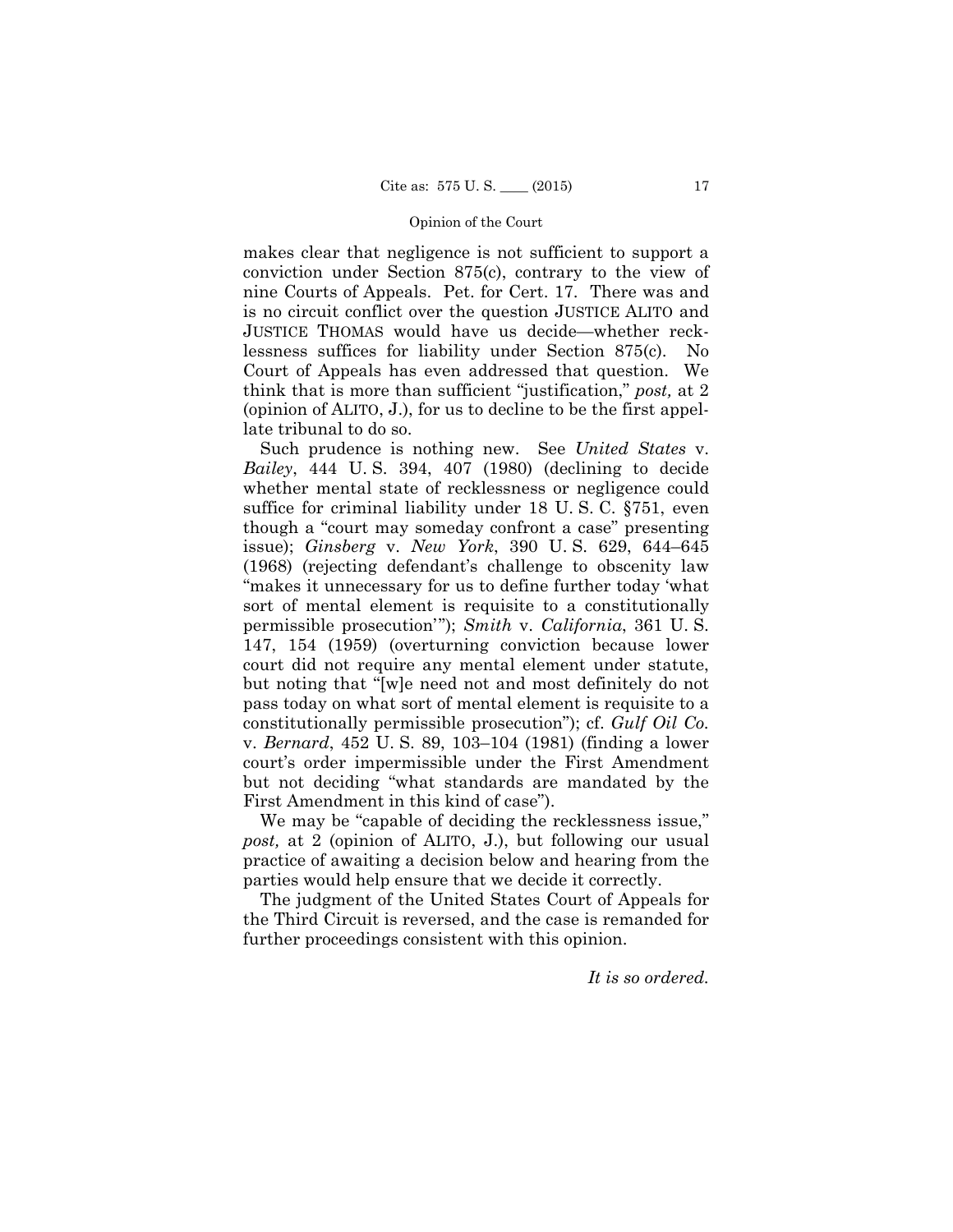## $\frac{1}{2}$  , where  $\frac{1}{2}$ **SUPREME COURT OF THE UNITED STATES**

## $\frac{1}{2}$  ,  $\frac{1}{2}$  ,  $\frac{1}{2}$  ,  $\frac{1}{2}$  ,  $\frac{1}{2}$  ,  $\frac{1}{2}$ No. 13–983

## ANTHONY DOUGLAS ELONIS, PETITIONER *v.* UNITED STATES

## ON WRIT OF CERTIORARI TO THE UNITED STATES COURT OF APPEALS FOR THE THIRD CIRCUIT

[June 1, 2015]

 JUSTICE ALITO, concurring in part and dissenting in part.

 In *Marbury* v. *Madison*, 1 Cranch 137, 177 (1803), the Court famously proclaimed: "It is emphatically the province and duty of the judicial department to say what the law is." Today, the Court announces: It is emphatically the prerogative of this Court to say only what the law is not.

 under 18 U. S. C. §875(c), an important criminal statute. The Court's disposition of this case is certain to cause confusion and serious problems. Attorneys and judges need to know which mental state is required for conviction This case squarely presents that issue, but the Court provides only a partial answer. The Court holds that the jury instructions in this case were defective because they required only negligence in conveying a threat. But the Court refuses to explain what type of intent was necessary. Did the jury need to find that Elonis had the *purpose* of conveying a true threat? Was it enough if he *knew*  that his words conveyed such a threat? Would *recklessness* suffice? The Court declines to say. Attorneys and judges are left to guess.

This will have regrettable consequences. While this Court has the luxury of choosing its docket, lower courts and juries are not so fortunate. They must actually decide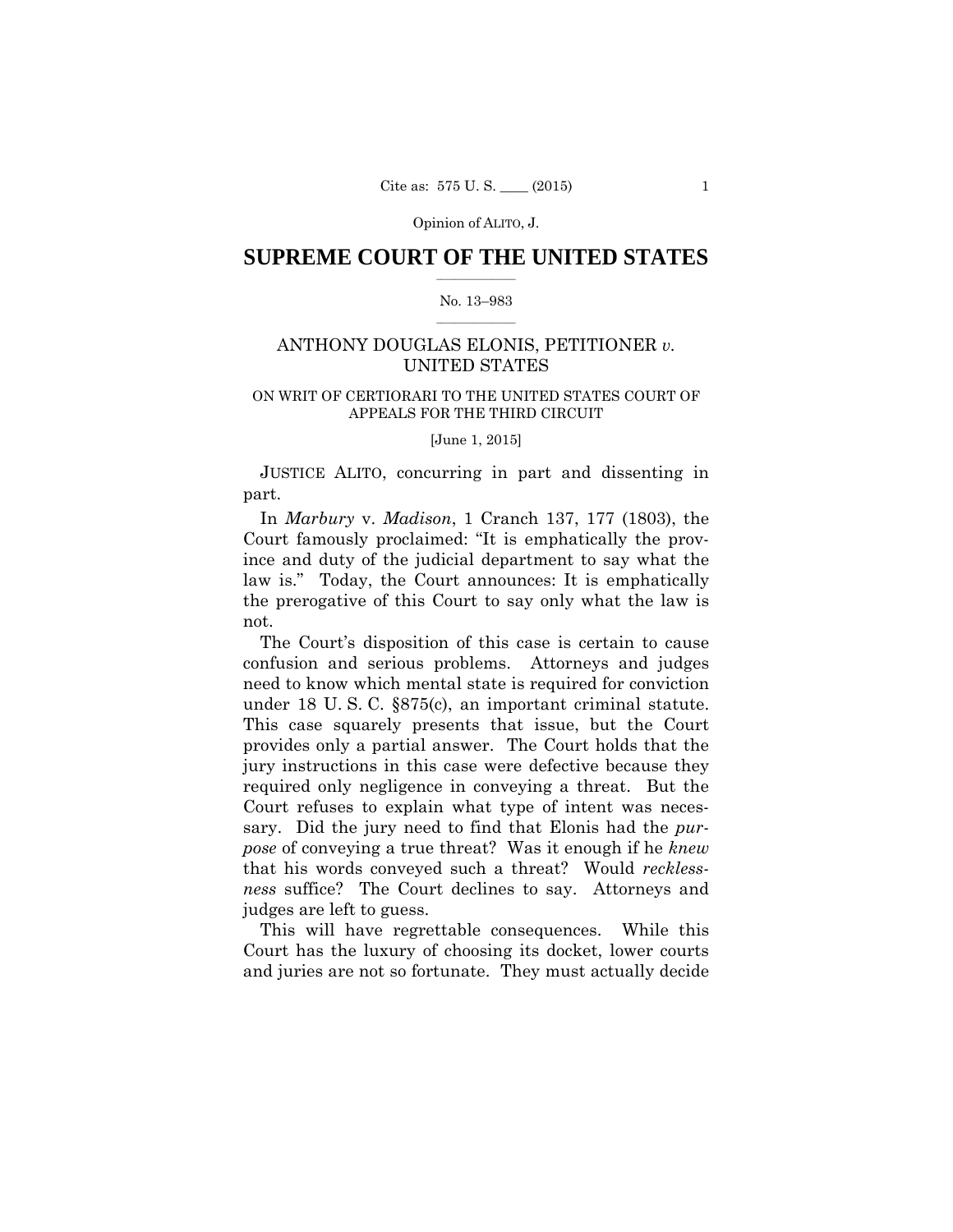## 2 ELONIS *v.* UNITED STATES

#### Opinion of ALITO, J.

cases, and this means applying a standard. If purpose or knowledge is needed and a district court instructs the jury that recklessness suffices, a defendant may be wrongly convicted. On the other hand, if recklessness is enough, and the jury is told that conviction requires proof of more, a guilty defendant may go free. We granted review in this case to resolve a disagreement among the Circuits. But the Court has compounded—not clarified—the confusion.

There is no justification for the Court's refusal to provide an answer. The Court says that "[n]either Elonis nor the Government has briefed or argued" the question whether recklessness is sufficient. *Ante*, at 16. But in fact both parties addressed that issue. Elonis argued that recklessness is not enough, and the Government argued that it more than suffices. If the Court thinks that we cannot decide the recklessness question without additional help from the parties, we can order further briefing and argument. In my view, however, we are capable of deciding the recklessness issue, and we should resolve that question now.

Section 875(c) provides in relevant part:

"Whoever transmits in interstate or foreign commerce any communication containing . . . any threat to injure the person of another, shall be fined under this title or imprisoned not more than five years, or both."

Thus, conviction under this provision requires proof that: (1) the defendant transmitted something, (2) the thing transmitted was a threat to injure the person of another, and (3) the transmission was in interstate or foreign commerce.

At issue in this case is the *mens rea* required with respect to the second element—that the thing transmitted was a threat to injure the person of another. This Court

I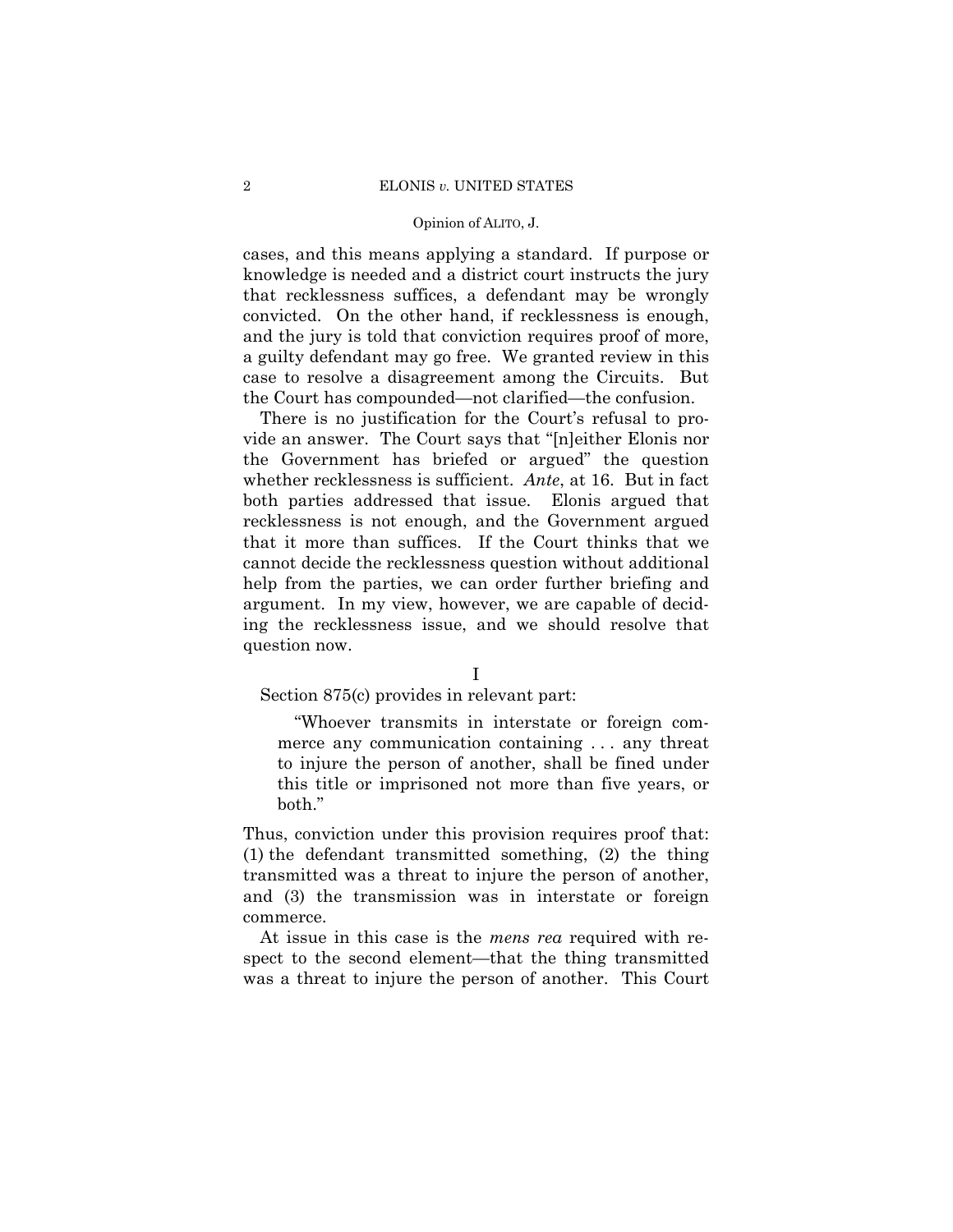has not defined the meaning of the term "threat" in §875(c), but in construing the same term in a related statute, the Court distinguished a "true 'threat'" from facetious or hyperbolic remarks. *Watts* v. *United States*, 394 U. S. 705, 708 (1969) (*per curiam*). In my view, the term "threat" in §875(c) can fairly be defined as a statement that is reasonably interpreted as "an expression of an intention to inflict evil, injury, or damage on another." Webster's Third New International Dictionary 2382 (1976). Conviction under §875(c) demands proof that the defendant's transmission was in fact a threat, *i.e.*, that it is reasonable to interpret the transmission as an expression of an intent to harm another. In addition, it must be shown that the defendant was at least reckless as to whether the transmission met that requirement.

Why is recklessness enough? My analysis of the *mens rea* issue follows the same track as the Court's, as far as it goes. I agree with the Court that we should presume that criminal statutes require some sort of *mens rea* for conviction. See *ante,* at 9–13. To be sure, this presumption marks a departure from the way in which we generally interpret statutes. We "ordinarily resist reading words or elements into a statute that do not appear on its face." *Bates* v. *United States,* 522 U. S. 23, 29 (1997). But this step is justified by a well-established pattern in our criminal laws. "For several centuries (at least since 1600) the different common law crimes have been so defined as to require, for guilt, that the defendant's acts or omissions be accompanied by one or more of the various types of fault (intention, knowledge, recklessness or—more rarely negligence)." 1 W. LaFave, Substantive Criminal Law §5.5, p. 381 (2003). Based on these "background rules of the common law, in which the requirement of some *mens rea* for a crime is firmly embedded," we require "some indication of congressional intent, express or implied, ... to dispense with *mens rea* as an element of a crime."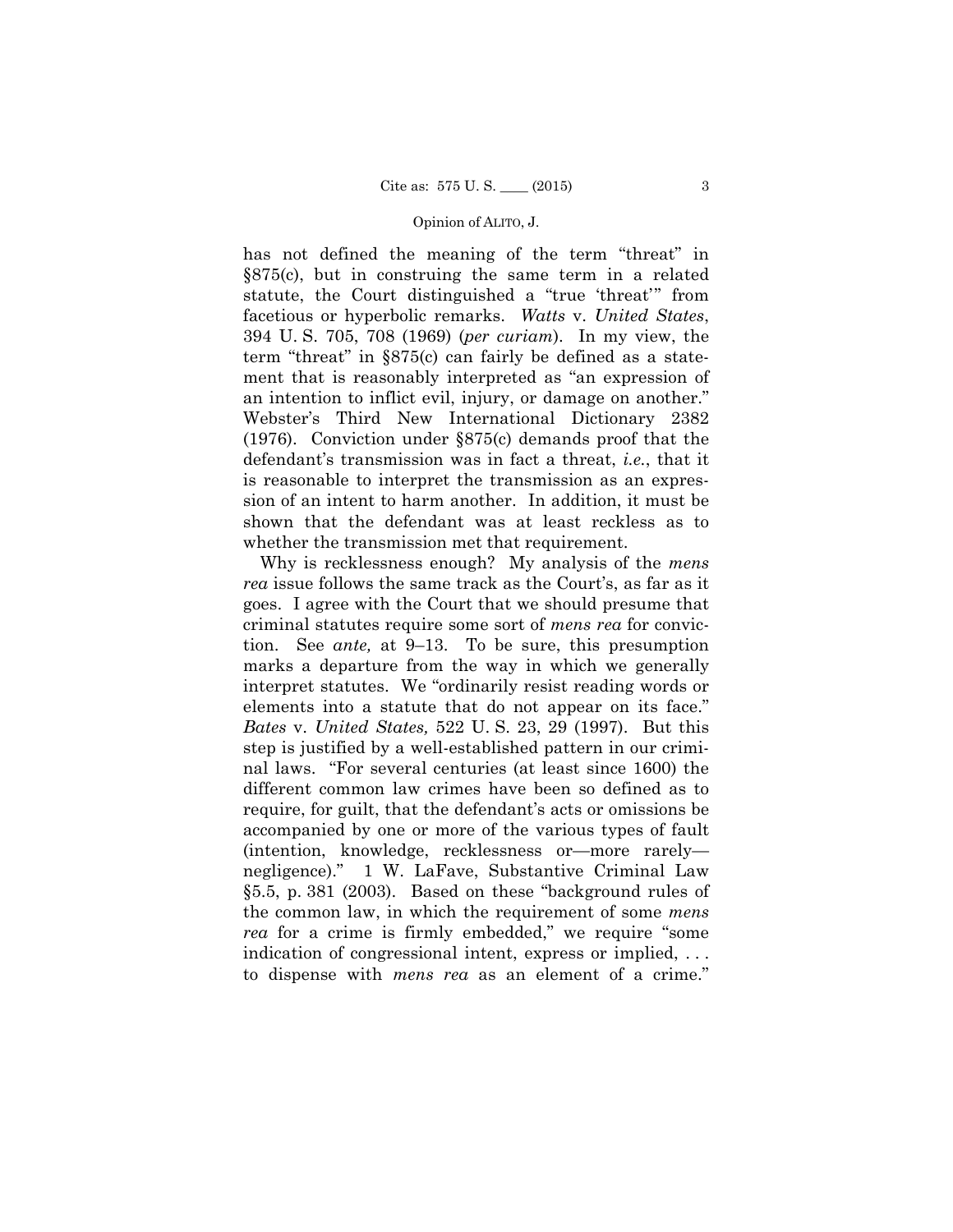*Staples* v. *United States*, 511 U. S. 600, 605–606 (1994).

For a similar reason, I agree with the Court that we should presume that an offense like that created by §875(c) requires more than negligence with respect to a critical element like the one at issue here. See *ante*, at 13– 14. As the Court states, "[w]hen interpreting federal criminal statutes that are silent on the required mental state, we read into the statute 'only that *mens rea* which is necessary to separate wrongful conduct from "otherwise innocent conduct." '" *Ante*, at 12 (quoting *Carter* v. *United States*, 530 U. S. 255, 269 (2000)). Whether negligence is morally culpable is an interesting philosophical question, but the answer is at least sufficiently debatable to justify the presumption that a serious offense against the person that lacks any clear common-law counterpart should be presumed to require more.

Once we have passed negligence, however, no further presumptions are defensible. In the hierarchy of mental states that may be required as a condition for criminal liability, the *mens rea* just above negligence is recklessness. Negligence requires only that the defendant "should [have] be[en] aware of a substantial and unjustifiable risk," ALI, Model Penal Code §2.02(2)(d), p. 226 (1985), while recklessness exists "when a person disregards a risk of harm of which he is aware," *Farmer* v. *Brennan*, 511 U. S. 825, 837 (1994); Model Penal Code §2.02(2)(c). And when Congress does not specify a *mens rea* in a criminal statute, we have no justification for inferring that anything more than recklessness is needed. It is quite unusual for us to interpret a statute to contain a requirement that is nowhere set out in the text. Once we have reached recklessness, we have gone as far as we can without stepping over the line that separates interpretation from amendment.

There can be no real dispute that recklessness regarding a risk of serious harm is wrongful conduct. In a wide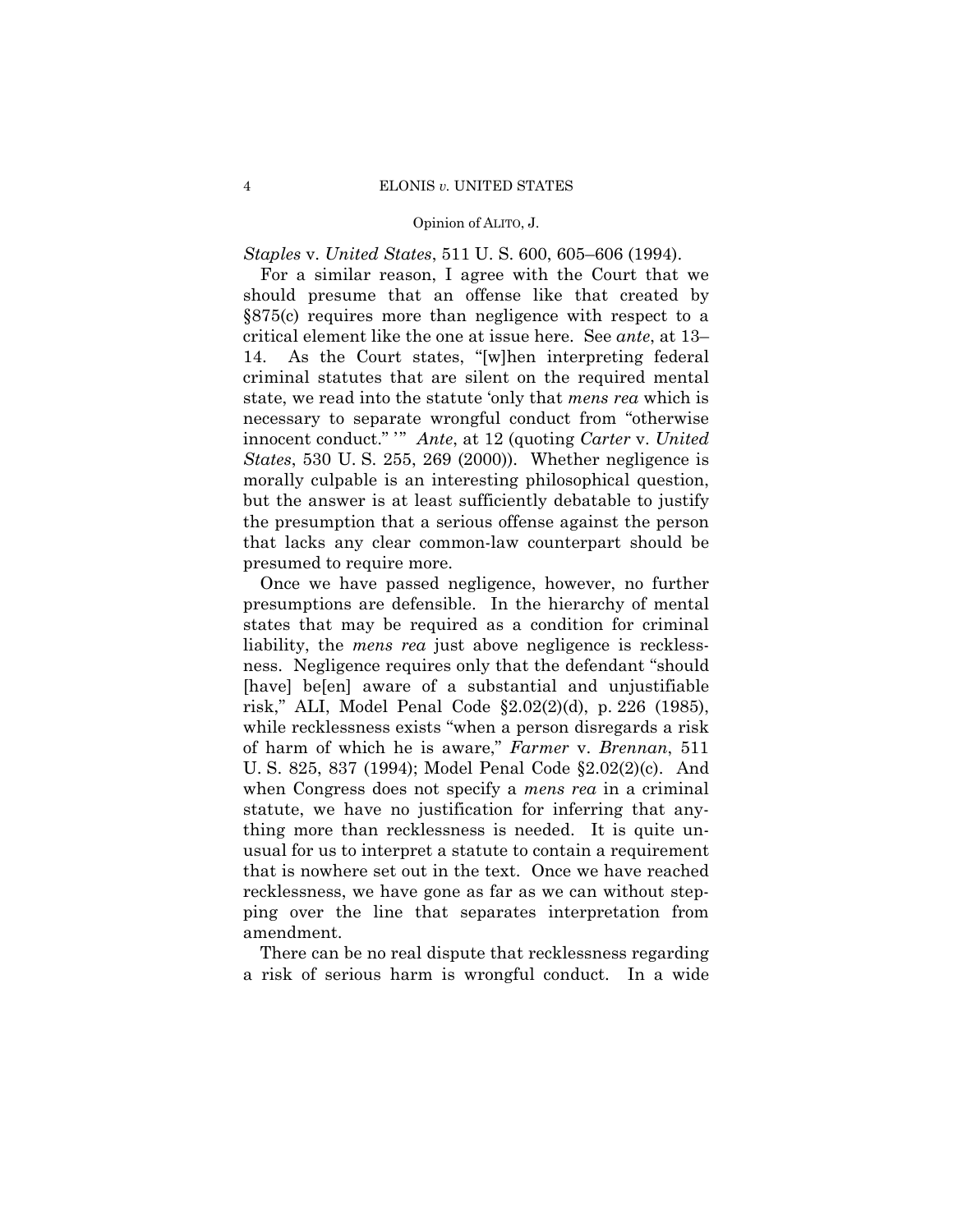disregard for human life" may justify the death penalty. variety of contexts, we have described reckless conduct as morally culpable. See, *e.g., Farmer, supra*, at 835–836 (deliberate indifference to an inmate's harm); *Garrison* v. *Louisiana*, 379 U. S. 64, 75 (1964) (criminal libel); *New York Times Co.* v. *Sullivan*, 376 U. S. 254, 279–280 (1964) (civil libel). Indeed, this Court has held that "reckless *Tison* v. *Arizona*, 481 U. S. 137, 157 (1987). Someone who acts recklessly with respect to conveying a threat necessarily grasps that he is not engaged in innocent conduct. He is not merely careless. He is aware that others could regard his statements as a threat, but he delivers them anyway.

Accordingly, I would hold that a defendant may be convicted under §875(c) if he or she consciously disregards the risk that the communication transmitted will be interpreted as a true threat. Nothing in the Court's noncommittal opinion prevents lower courts from adopting that standard.

## II

There remains the question whether interpreting §875(c) to require no more than recklessness with respect to the element at issue here would violate the First Amendment. Elonis contends that it would. I would reject that argument.

 (2003); *R. A. V.* v. *St. Paul*, 505 U. S. 377, 388 (1992); It is settled that the Constitution does not protect true threats. See *Virginia* v. *Black*, 538 U. S. 343, 359–360 *Watts*, 394 U.S., at 707–708. And there are good reasons for that rule: True threats inflict great harm and have little if any social value. A threat may cause serious emotional stress for the person threatened and those who care about that person, and a threat may lead to a violent confrontation. It is true that a communication containing a threat may include other statements that have value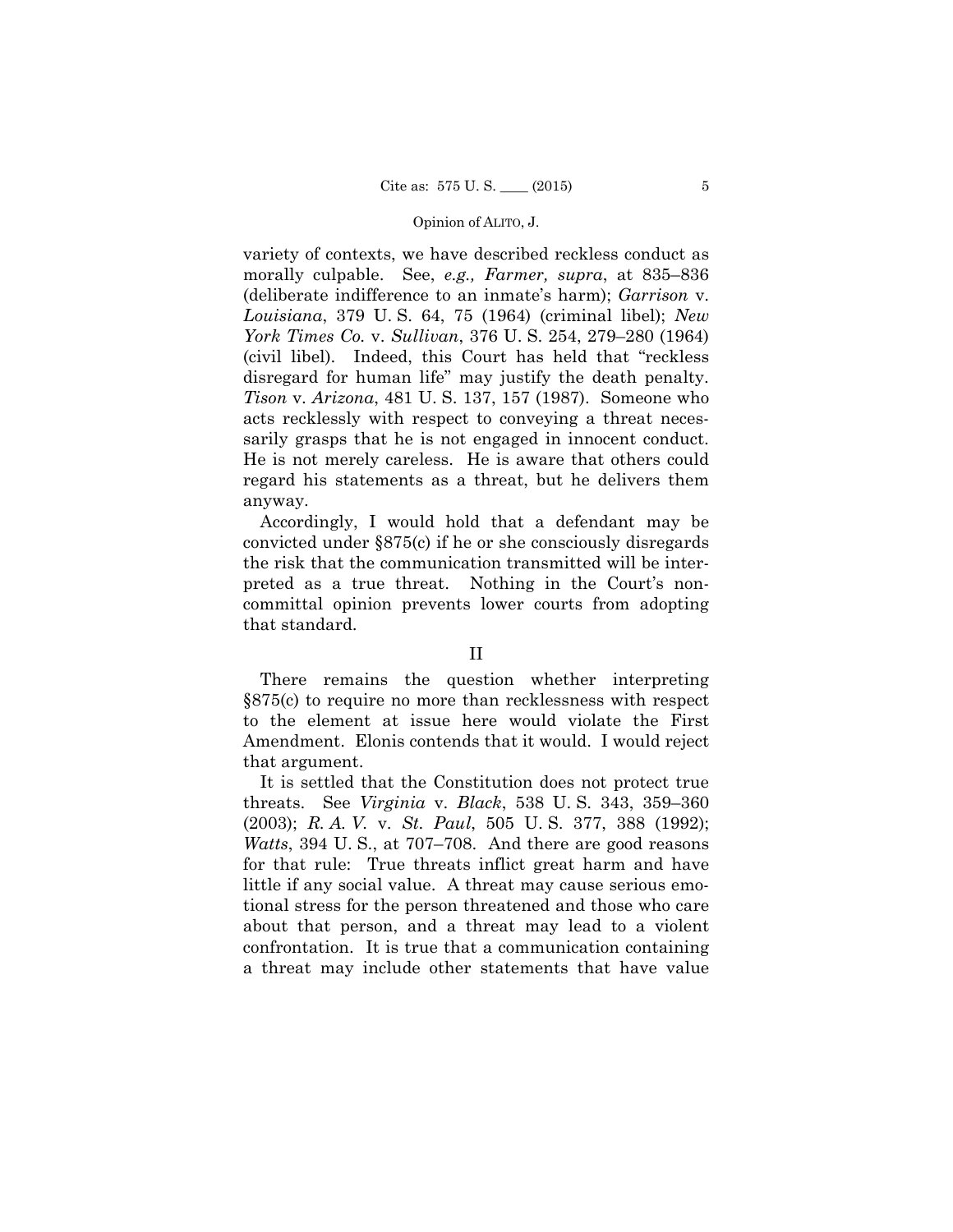and are entitled to protection. But that does not justify constitutional protection for the threat itself.

Elonis argues that the First Amendment protects a threat if the person making the statement does not actually intend to cause harm. In his view, if a threat is made for a "'therapeutic'" purpose, "to 'deal with the pain' . . . of a wrenching event," or for "cathartic" reasons, the threat is protected. Brief for Petitioner 52–53. But whether or not the person making a threat intends to cause harm, the damage is the same. And the fact that making a threat may have a therapeutic or cathartic effect for the speaker is not sufficient to justify constitutional protection. Some people may experience a therapeutic or cathartic benefit only if they know that their words will cause harm or only if they actually plan to carry out the threat, but surely the First Amendment does not protect them.

Elonis also claims his threats were constitutionally protected works of art. Words like his, he contends, are shielded by the First Amendment because they are similar to words uttered by rappers and singers in public performances and recordings. To make this point, his brief includes a lengthy excerpt from the lyrics of a rap song in which a very well-compensated rapper imagines killing his ex-wife and dumping her body in a lake. If this celebrity can utter such words, Elonis pleads, amateurs like him should be able to post similar things on social media. But context matters. "Taken in context," lyrics in songs that are performed for an audience or sold in recorded form are unlikely to be interpreted as a real threat to a real person. *Watts, supra*, at 708. Statements on social media that are pointedly directed at their victims, by contrast, are much more likely to be taken seriously. To hold otherwise would grant a license to anyone who is clever enough to dress up a real threat in the guise of rap lyrics, a parody, or something similar.

The facts of this case illustrate the point. Imagine the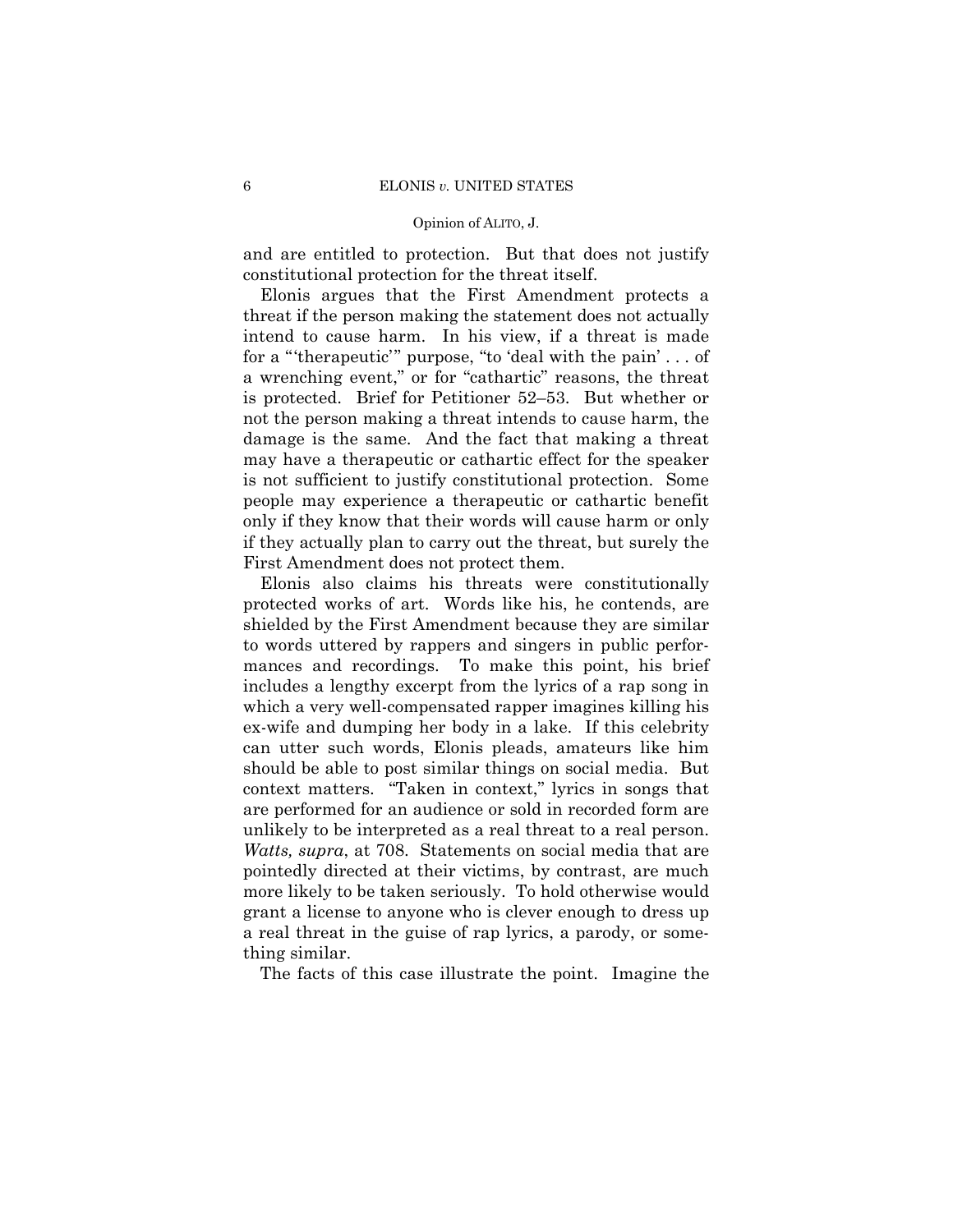effect on Elonis's estranged wife when she read this: "'If I only knew then what I know now . . . I would have smothered your ass with a pillow, dumped your body in the back seat, dropped you off in Toad Creek and made it look like a rape and murder.'" 730 F. 3d 321, 324 (CA3 2013). Or this: "There's one way to love you but a thousand ways to kill you. I'm not going to rest until your body is a mess, soaked in blood and dying from all the little cuts." *Ibid.* Or this: "Fold up your [protection from abuse order] and put it in your pocket[.] Is it thick enough to stop a bullet?" *Id.,* at 325.

There was evidence that Elonis made sure his wife saw his posts. And she testified that they made her feel "'extremely afraid'" and "'like [she] was being stalked.'" *Ibid.* Considering the context, who could blame her? Threats of violence and intimidation are among the most favored weapons of domestic abusers, and the rise of social media has only made those tactics more commonplace. See Brief for The National Network to End Domestic Violence et al. as *Amici Curiae* 4–16. A fig leaf of artistic expression cannot convert such hurtful, valueless threats into protected speech.

It can be argued that  $\S 875(c)$ , if not limited to threats made with the intent to harm, will chill statements that do not qualify as true threats, *e.g.*, statements that may be literally threatening but are plainly not meant to be taken seriously. We have sometimes cautioned that it is necessary to "exten[d] a measure of strategic protection" to otherwise unprotected false statements of fact in order to ensure enough "'breathing space'" for protected speech. *Gertz* v. *Robert Welch, Inc.*, 418 U. S. 323, 342 (1974) (quoting *NAACP* v. *Button*, 371 U. S. 415, 433 (1963)). A similar argument might be made with respect to threats. But we have also held that the law provides adequate breathing space when it requires proof that false statements were made with reckless disregard of their falsity.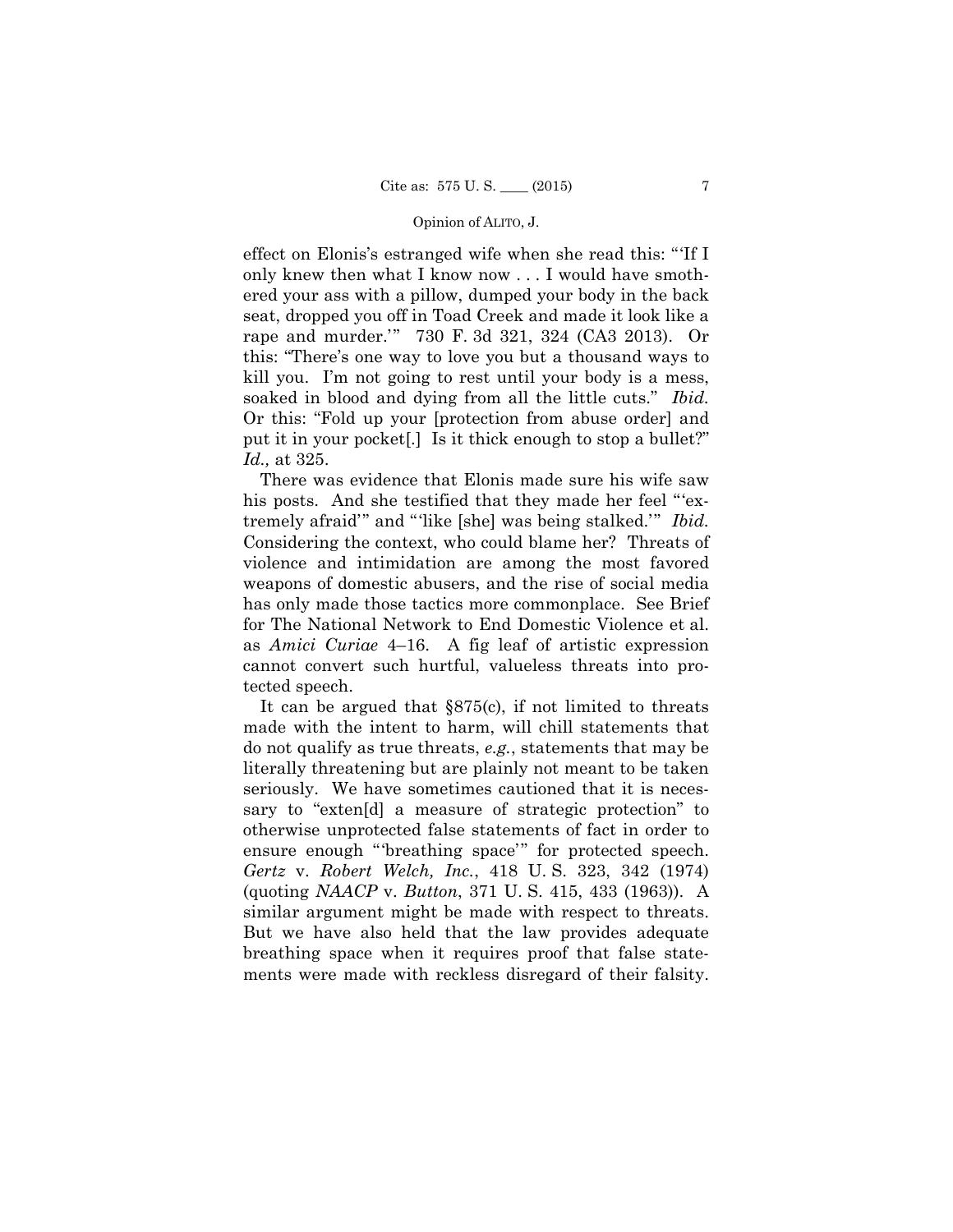See *New York Times,* 376 U. S., at 279–280 (civil liability); *Garrison,* 379 U. S., at 74–75 (criminal liability). Requiring proof of recklessness is similarly sufficient here.

## III

Finally, because the jury instructions in this case did not require proof of recklessness, I would vacate the judgment below and remand for the Court of Appeals to decide in the first instance whether Elonis's conviction could be upheld under a recklessness standard.

We do not lightly overturn criminal convictions, even where it appears that the district court might have erred. To benefit from a favorable ruling on appeal, a defendant must have actually asked for the legal rule the appellate court adopts. Rule 30(d) of the Federal Rules of Criminal Procedure requires a defendant to "inform the court of the specific objection and the grounds for the objection." An objection cannot be vague or open-ended. It must *specifically* identify the alleged error. And failure to lodge a sufficient objection "precludes appellate review," except for plain error. Rule 30(d); see also 2A C. Wright & P. Henning, Federal Practice and Procedure §484, pp. 433–435 (4th ed. 2009).

At trial, Elonis objected to the District Court's instruction, but he did not argue for recklessness. Instead, he proposed instructions that would have required proof that he acted purposefully or with knowledge that his statements would be received as threats. See App. 19–21. He advanced the same position on appeal and in this Court. See Brief for Petitioner 29 ("Section 875(c) requires proof that the defendant *intended* the charged statement to be a 'threat'" (emphasis in original)); Corrected Brief of Appellant in No. 12–3798 (CA3), p. 14 ("[A] 'true threat' has been uttered only if the speaker acted with *subjective intent to threaten*" (same)). And at oral argument before this Court, he expressly disclaimed any agreement with a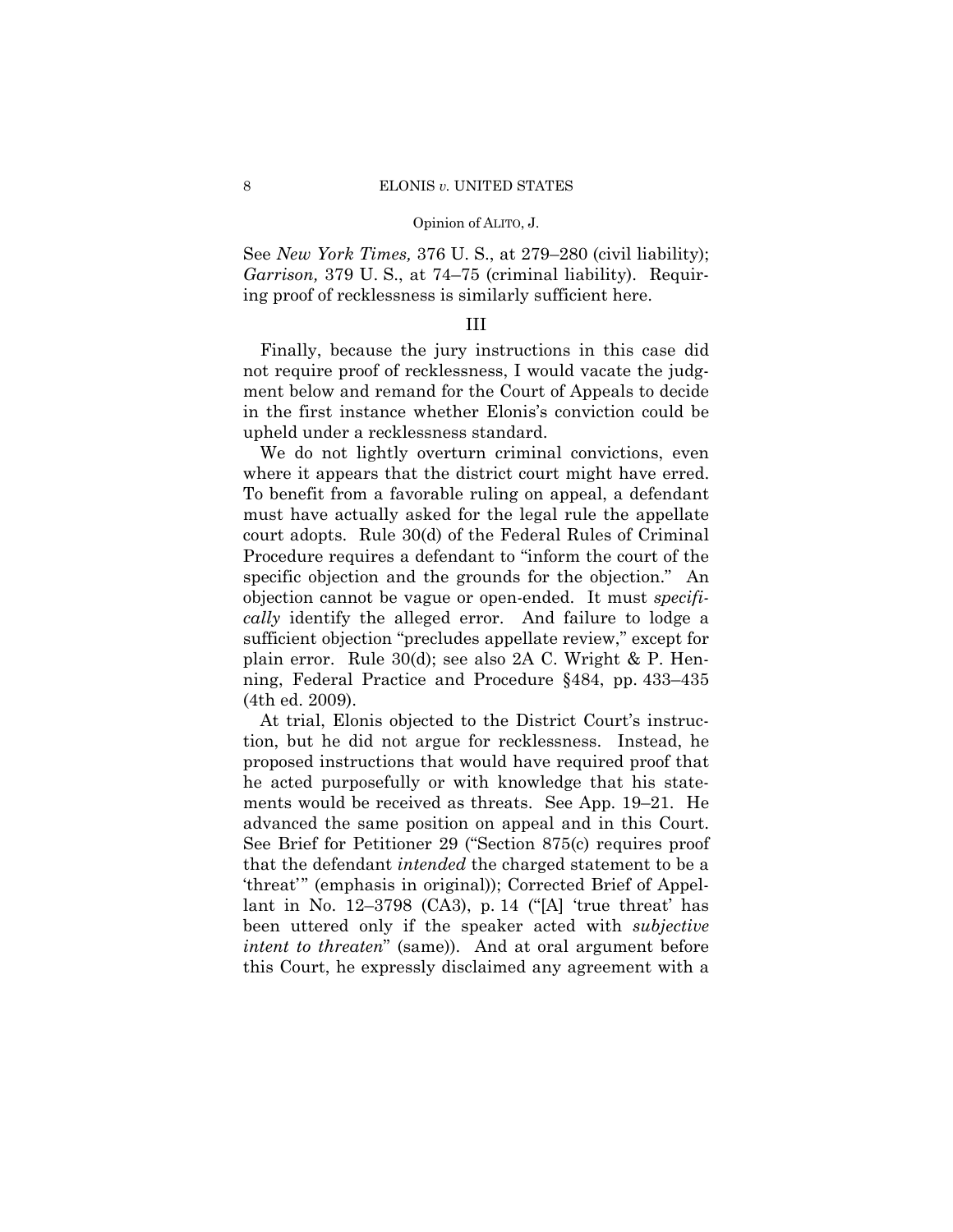recklessness standard—which the Third Circuit remains free to adopt. Tr. of Oral Arg. 8:22–23 ("[W]e would say that recklessness is not justif[ied]"). I would therefore remand for the Third Circuit to determine if Elonis's failure (indeed, *refusal*) to argue for recklessness prevents reversal of his conviction.

 v. *United States*, 527 U. S. 1, 9 (1999); see also, *e.g., Pope*  The Third Circuit should also have the opportunity to consider whether the conviction can be upheld on harmlesserror grounds. "We have often applied harmless-error analysis to cases involving improper instructions." *Neder*  v. *Illinois*, 481 U. S. 497, 503–504 (1987) (remanding for harmless-error analysis after holding that jury instruction misstated obscenity standard). And the Third Circuit has previously upheld convictions where erroneous jury instructions proved harmless. See, *e.g., United States* v. *Saybolt*, 577 F. 3d 195, 206–207 (2009). It should be given the chance to address that possibility here.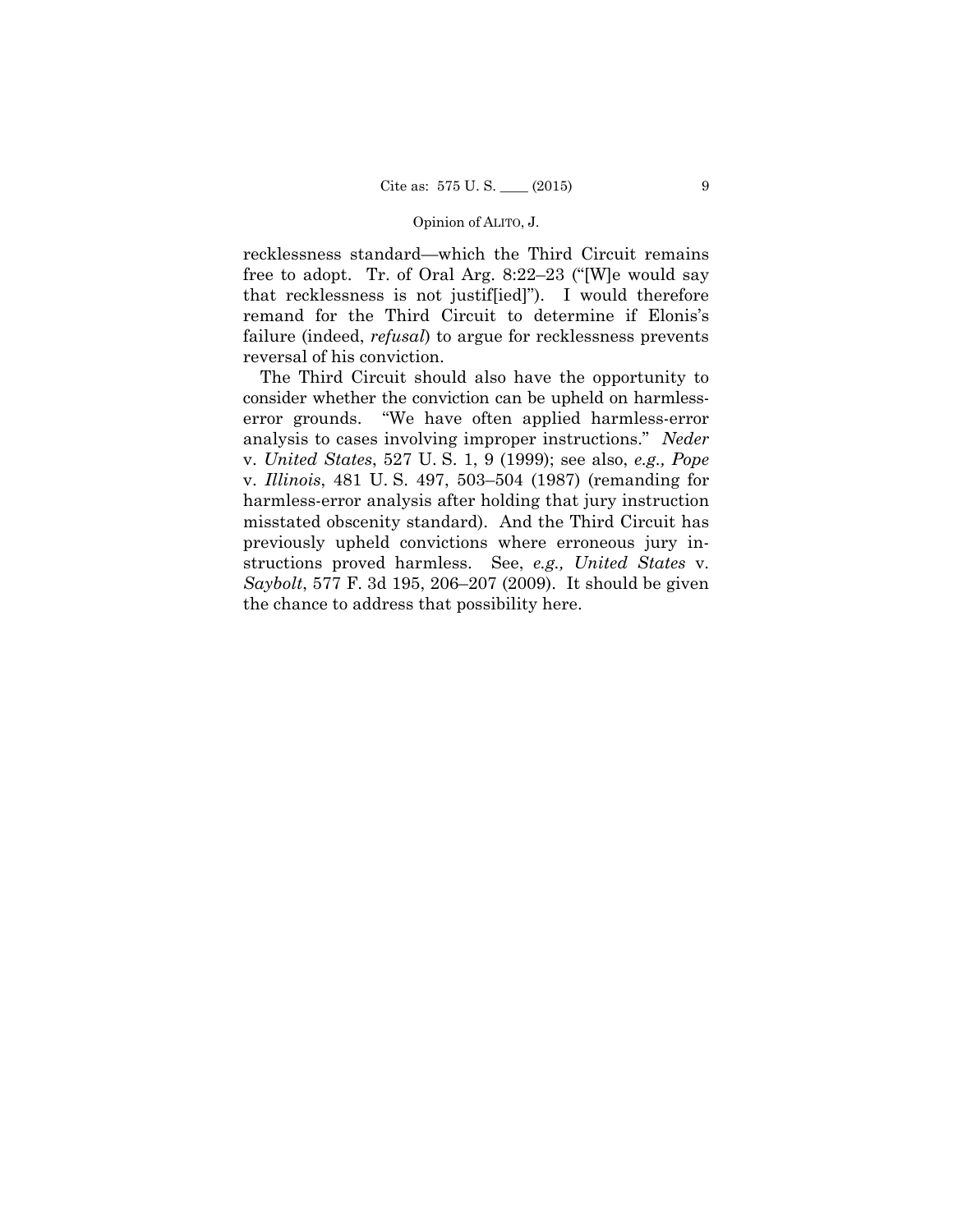## $\frac{1}{2}$  , where  $\frac{1}{2}$ **SUPREME COURT OF THE UNITED STATES**

## $\frac{1}{2}$  ,  $\frac{1}{2}$  ,  $\frac{1}{2}$  ,  $\frac{1}{2}$  ,  $\frac{1}{2}$  ,  $\frac{1}{2}$ No. 13–983

## ANTHONY DOUGLAS ELONIS, PETITIONER *v.* UNITED STATES

## ON WRIT OF CERTIORARI TO THE UNITED STATES COURT OF APPEALS FOR THE THIRD CIRCUIT

[June 1, 2015]

## JUSTICE THOMAS, dissenting.

We granted certiorari to resolve a conflict in the lower courts over the appropriate mental state for threat prosecutions under 18 U. S. C. §875(c). Save two, every Circuit to have considered the issue—11 in total—has held that this provision demands proof only of general intent, which here requires no more than that a defendant knew he transmitted a communication, knew the words used in that communication, and understood the ordinary meaning of those words in the relevant context. The outliers are the Ninth and Tenth Circuits, which have concluded that proof of an intent to threaten was necessary for conviction. Adopting the minority position, Elonis urges us to hold that §875(c) and the First Amendment require proof of an intent to threaten. The Government in turn advocates a general-intent approach.

Rather than resolve the conflict, the Court casts aside the approach used in nine Circuits and leaves nothing in its place. Lower courts are thus left to guess at the appropriate mental state for §875(c). All they know after today's decision is that a requirement of general intent will not do. But they can safely infer that a majority of this Court would not adopt an intent-to-threaten requirement, as the opinion carefully leaves open the possibility that recklessness may be enough. See *ante,* at 16–17.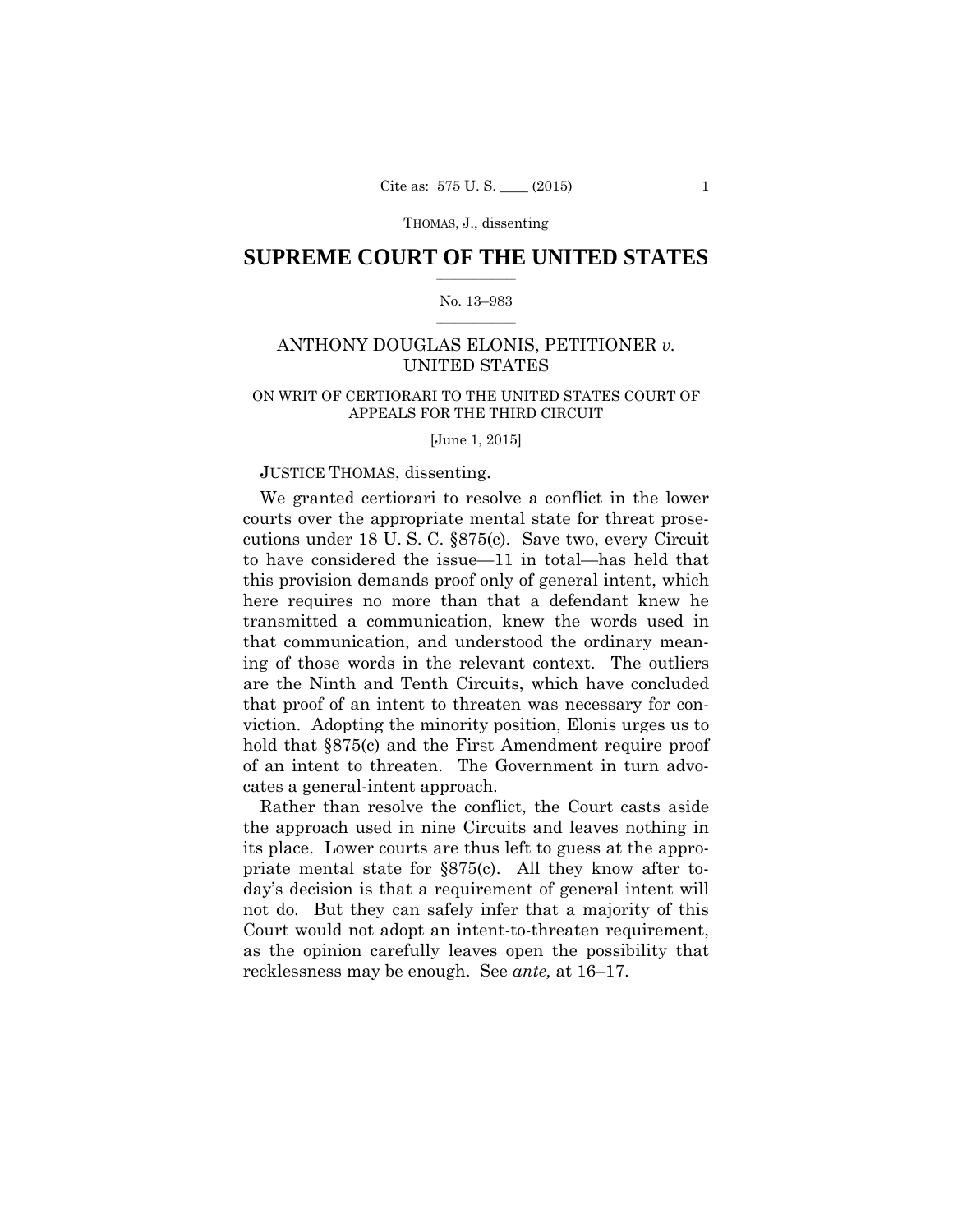## 2 ELONIS *v.* UNITED STATES

## THOMAS, J., dissenting

This failure to decide throws everyone from appellate judges to everyday Facebook users into a state of uncertainty. This uncertainty could have been avoided had we simply adhered to the background rule of the common law favoring general intent. Although I am sympathetic to my colleagues' policy concerns about the risks associated with threat prosecutions, the answer to such fears is not to discard our traditional approach to state-of-mind requirements in criminal law. Because the Court of Appeals properly applied the general-intent standard, and because the communications transmitted by Elonis were "true threats" unprotected by the First Amendment, I would affirm the judgment below.

> I A

Enacted in 1939, §875(c) provides, "Whoever transmits in interstate or foreign commerce any communication containing any threat to kidnap any person or any threat to injure the person of another, shall be fined under this title or imprisoned not more than five years, or both." Because §875(c) criminalizes speech, the First Amendment requires that the term "threat" be limited to a narrow class of historically unprotected communications called "true threats." To qualify as a true threat, a communication must be a serious expression of an intention to commit unlawful physical violence, not merely "political hyperbole"; "vehement, caustic, and sometimes unpleasantly sharp attacks"; or "vituperative, abusive, and inexact" statements. *Watts* v. *United States*, 394 U. S. 705, 708 (1969) (*per curiam*) (internal quotation marks omitted). It also cannot be determined solely by the reaction of the recipient, but must instead be "determined by the interpretation of a *reasonable* recipient familiar with the context of the communication," *United States* v. *Darby*, 37 F. 3d 1059, 1066 (CA4 1994) (emphasis added), lest histor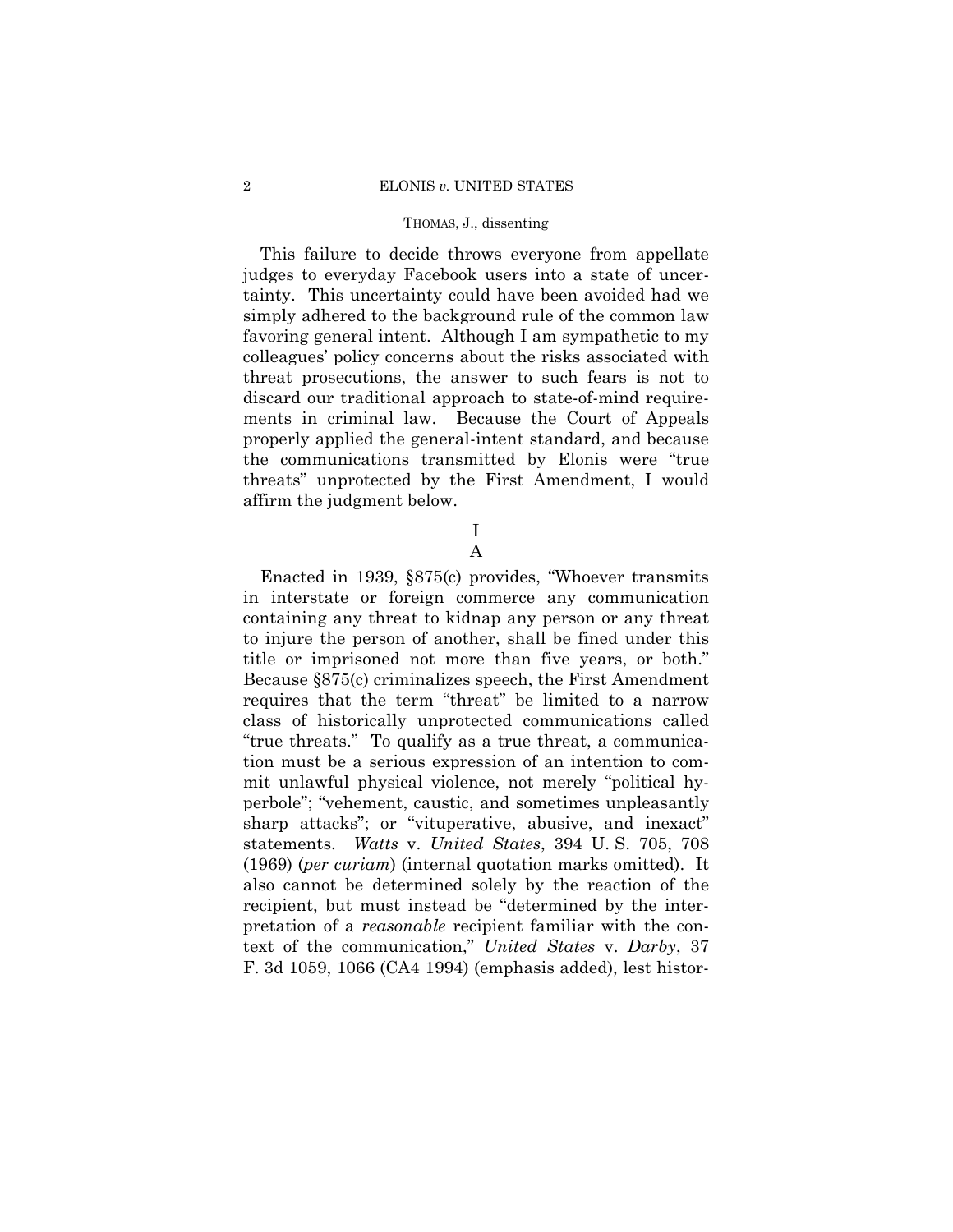ically protected speech be suppressed at the will of an eggshell observer, cf. *Cox* v. *Louisiana*, 379 U. S. 536, 551 (1965) ("[C]onstitutional rights may not be denied simply because of hostility to their assertion or exercise" (internal quotation marks omitted)). There is thus no dispute that, at a minimum, §875(c) requires an objective showing: The communication must be one that "a reasonable observer would construe as a true threat to another." *United States*  v. *Jeffries*, 692 F. 3d 473, 478 (CA6 2012). And there is no dispute that the posts at issue here meet that objective standard.

The only dispute in this case is about the state of mind necessary to convict Elonis for making those posts. On its face, §875(c) does not demand any particular mental state. As the Court correctly explains, the word "threat" does not itself contain a *mens rea* requirement. See *ante,* at 8–9. But because we read criminal statutes "in light of the background rules of the common law, in which the requirement of some *mens rea* for a crime is firmly embedded," we require "some indication of congressional intent, express or implied, . . . to dispense with *mens rea* as an element of a crime." *Staples* v. *United States*, 511 U. S. 600, 605–606 (1994) (citation omitted). Absent such indicia, we ordinarily apply the "presumption in favor of scienter" to require only "proof of *general intent*—that is, that the defendant [must] posses[s] knowledge with respect to the *actus reus* of the crime." *Carter* v. *United States*, 530 U. S. 255, 268 (2000).

Under this "conventional *mens rea* element," "the defendant [must] know the facts that make his conduct illegal," *Staples, supra*, at 605, but he need not know *that*  those facts make his conduct illegal. It has long been settled that "the knowledge requisite to knowing violation of a statute is factual knowledge as distinguished from knowledge of the law." *Bryan* v. *United States*, 524 U. S. 184, 192 (1998) (internal quotation marks omitted). For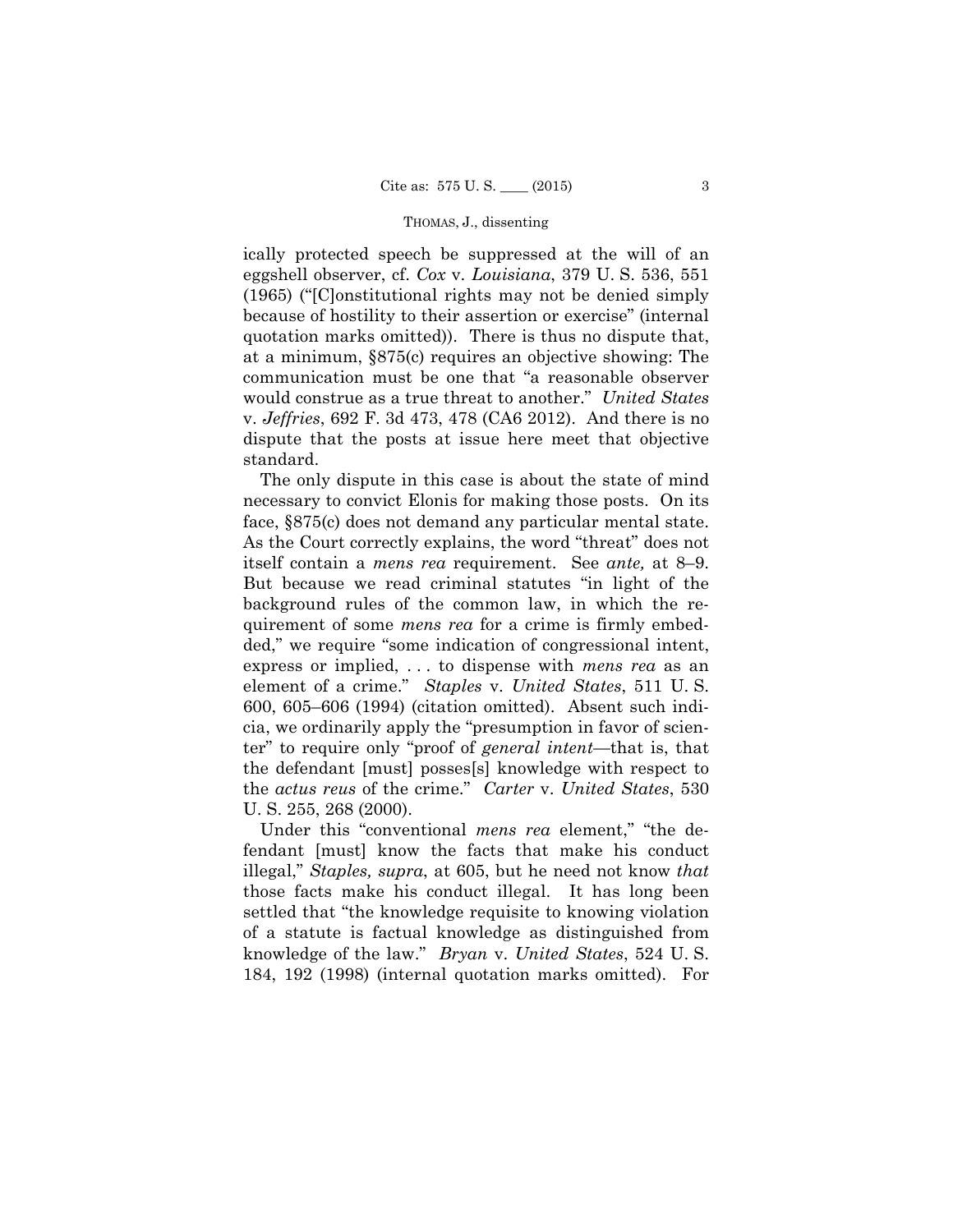instance, in *Posters 'N' Things, Ltd.* v. *United States*, 511 U. S. 513 (1994), the Court addressed a conviction for selling drug paraphernalia under a statute forbidding anyone to "'make use of the services of the Postal Service or other interstate conveyance as part of a scheme to sell drug paraphernalia,'" *id.,* at 516 (quoting 21 U. S. C.  $§857(a)(1)$  (1988 ed.)). In applying the presumption in favor of scienter, the Court concluded that "although the Government must establish that the defendant knew that the items at issue are likely to be used with illegal drugs, it need not prove specific knowledge that the items are 'drug paraphernalia' within the meaning of the statute." 511 U. S.*,* at 524.

Our default rule in favor of general intent applies with full force to criminal statutes addressing speech. Well over 100 years ago, this Court considered a conviction under a federal obscenity statute that punished anyone "'who shall knowingly deposit, or cause to be deposited, for mailing or delivery,'" any "'obscene, lewd, or lascivious book, pamphlet, picture, paper, writing, print, or other publication of an indecent character.'" *Rosen* v. *United States*, 161 U. S. 29, 30 (1896) (quoting Rev. Stat. §3893). In that case, as here, the defendant argued that, even if "he may have had . . . actual knowledge or notice of [the paper's] contents" when he put it in the mail, he could not "be convicted of the offence . . . unless he knew or believed that such paper could be properly or justly characterized as obscene, lewd, and lascivious." 161 U. S.*,* at 41. The Court rejected that theory, concluding that if the material was actually obscene and "deposited in the mail by one who knew or had notice at the time of its contents, the offence is complete, although the defendant himself did not regard the paper as one that the statute forbade to be carried in the mails." *Ibid.* As the Court explained, "Congress did not intend that the question as to the character of the paper should depend upon the opinion or belief of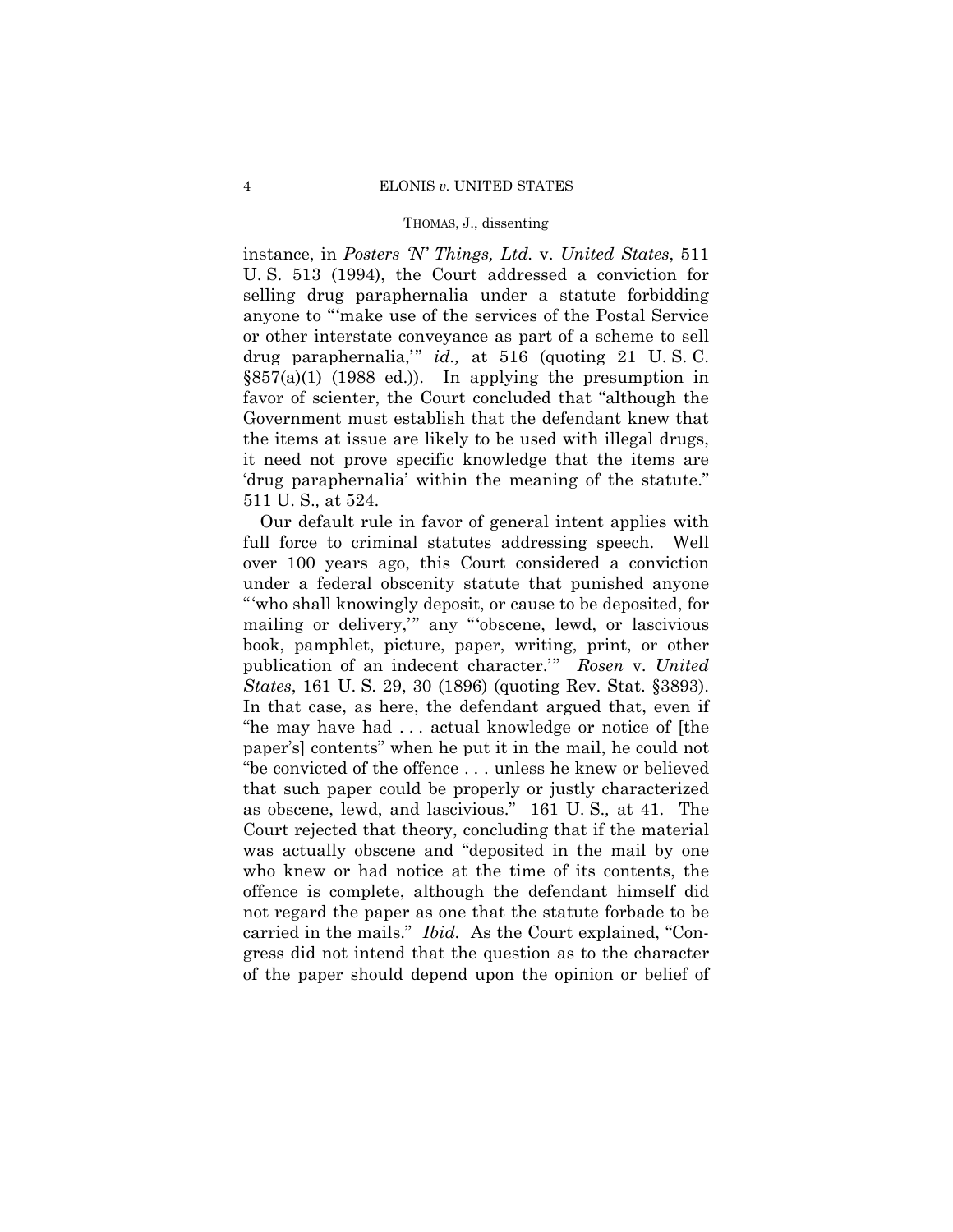the person who, with knowledge or notice of [the paper's] contents, assumed the responsibility of putting it in the mails of the United States," because "[e]very one who uses the mails of the United States for carrying papers or publications must take notice of . . . what must be deemed obscene, lewd, and lascivious." *Id.,* at 41–42.

This Court reaffirmed *Rosen*'s holding in *Hamling* v. *United States*, 418 U. S. 87 (1974), when it considered a challenge to convictions under the successor federal statute, see *id.,* at 98, n. 8 (citing 18 U. S. C. §1461 (1970 ed.)). Relying on *Rosen,* the Court rejected the argument that the statute required "proof both of knowledge of the contents of the material and awareness of the obscene character of the material." 418 U. S.*,* at 120 (internal quotation marks omitted). In approving the jury instruction that the defendants' "belief as to the obscenity or non-obscenity of the material is irrelevant," the Court declined to hold "that the prosecution must prove a defendant's knowledge of the legal status of the materials he distributes." *Id.*, at 120–121 (internal quotation marks omitted). To rule otherwise, the Court observed, "would permit the defendant to avoid prosecution by simply claiming that he had not brushed up on the law." *Id.,* at 123.

Decades before §875(c)'s enactment, courts took the same approach to the first federal threat statute, which prohibited threats against the President. In 1917, Congress enacted a law punishing anyone

"who knowingly and willfully deposits or causes to be deposited for conveyance in the mail . . . any letter, paper, writing, print, missive, or document containing any threat to take the life of or to inflict bodily harm upon the President of the United States, or who knowingly and willfully otherwise makes any such threat against the President." Act of Feb. 14, 1917, ch. 64, 39 Stat. 919.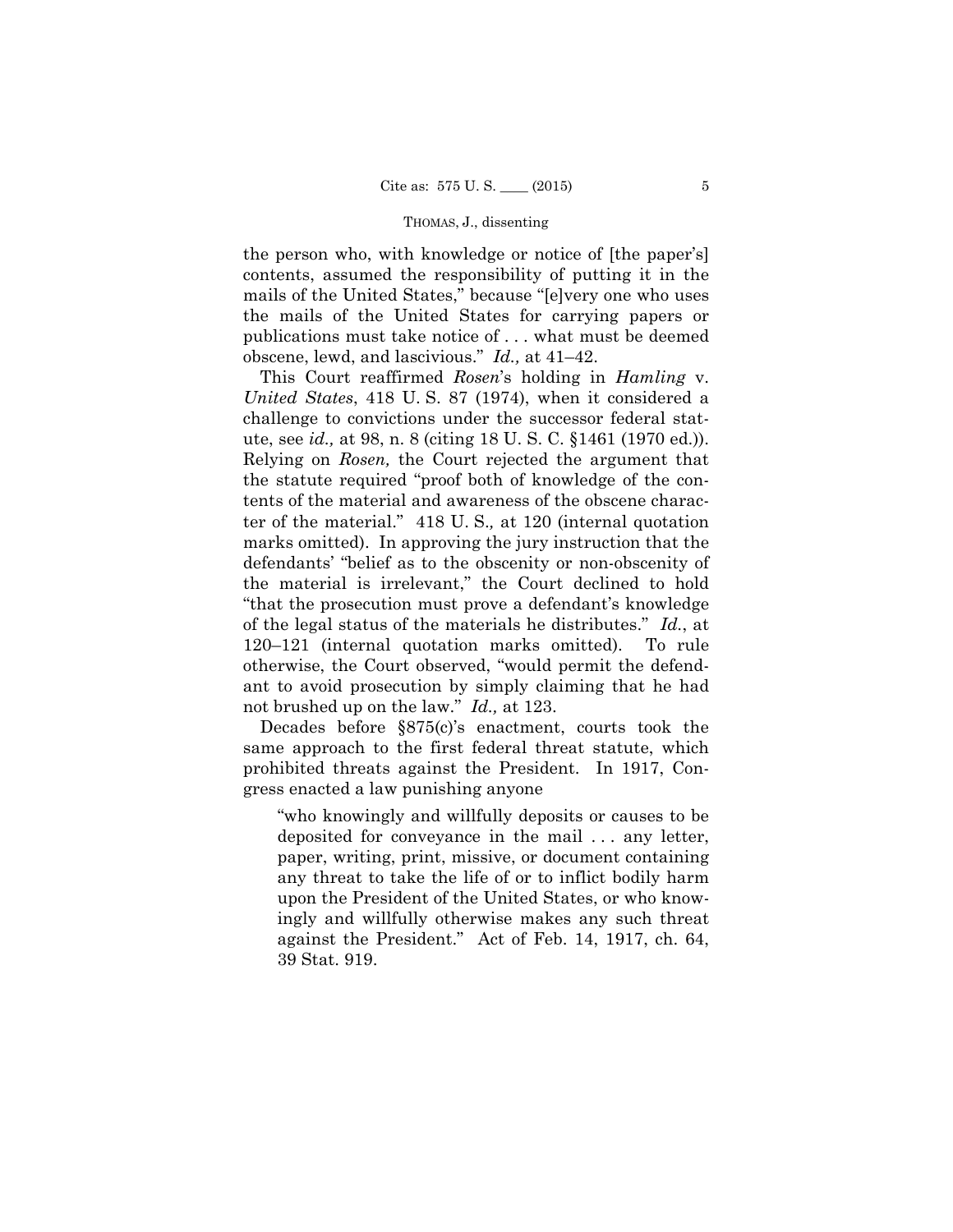Courts applying this statute shortly after its enactment appeared to require proof of only general intent. In *Ragansky* v. *United States*, 253 F. 643 (CA7 1918), for instance, a Court of Appeals held that "[a] threat is knowingly made, if the maker of it comprehends the meaning of the words uttered by him," and "is willfully made, if in addition to comprehending the meaning of his words, the maker voluntarily and intentionally utters them as the declaration of an apparent determination to carry them into execution," *id.*, at 645. The court consequently rejected the defendant's argument that he could not be convicted when his language "[c]oncededly ... constituted such a threat" but was meant only "as a joke." *Id.,* at 644. Likewise, in *United States* v. *Stobo*, 251 F. 689 (Del. 1918), a District Court rejected the defendant's objection that there was no allegation "of any facts . . . indicating any intention . . . on the part of the defendant . . . to menace the President of the United States," *id.,* at 693 (internal quotation marks omitted). As it explained, the defendant "is punishable under the act whether he uses the words lightly or with a set purpose to kill," as "[t]he effect upon the minds of the hearers, who cannot read his inward thoughts, is precisely the same." *Ibid.* At a minimum, there is no historical practice requiring more than general intent when a statute regulates speech.

B

Applying ordinary rules of statutory construction, I would read §875(c) to require proof of general intent. To "know the facts that make his conduct illegal" under §875(c), see *Staples,* 511 U. S.*,* at 605, a defendant must know that he transmitted a communication in interstate or foreign commerce that contained a threat. Knowing that the communication contains a "threat"—a serious expression of an intention to engage in unlawful physical violence—does not, however, require knowing that a jury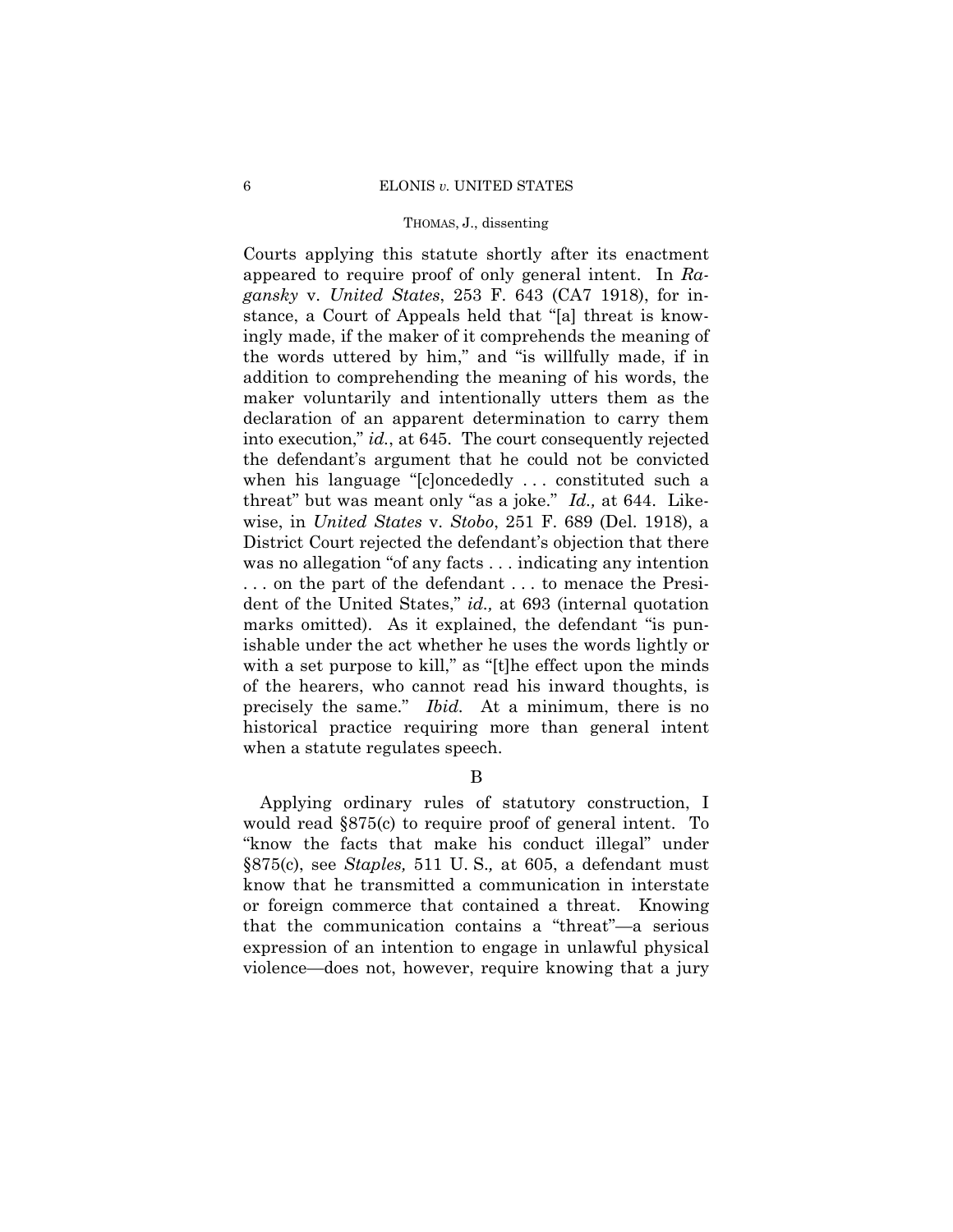will conclude that the communication contains a threat as a matter of law. Instead, like one who mails an "obscene" publication and is prosecuted under the federal obscenity statute, a defendant prosecuted under §875(c) must know only the words used in that communication, along with their ordinary meaning in context.

 letter, ignorant of its contents, should not fear prosecution. General intent divides those who know the facts constituting the *actus reus* of this crime from those who do not. For example, someone who transmits a threat who does not know English—or who knows English, but perhaps does not know a threatening idiom—lacks the general intent required under §875(c). See *Ragansky*, *supra,* at 645 ("[A] foreigner, ignorant of the English language, repeating [threatening] words without knowledge of their meaning, may not knowingly have made a threat"). Likewise, the hapless mailman who delivers a threatening A defendant like Elonis, however, who admits that he "knew that what [he] was saying was violent" but supposedly "just wanted to express [him]self," App. 205, acted with the general intent required under  $\S 875(c)$ , even if he did not know that a jury would conclude that his communication constituted a "threat" as a matter of law.

Demanding evidence only of general intent also corresponds to §875(c)'s statutory backdrop. As previously discussed, before the enactment of §875(c), courts had read the Presidential threats statute to require proof only of general intent. Given Congress' presumptive awareness of this application of the Presidential threats statute—not to mention this Court's similar approach in the obscenity context, see *Rosen*, 161 U. S.*,* at 41–42—it is difficult to conclude that the Congress that enacted §875(c) in 1939 understood it to contain an implicit mental-state requirement apart from general intent. There is certainly no textual evidence to support this conclusion. If anything, the text supports the opposite inference, as  $\S 875(c)$ , unlike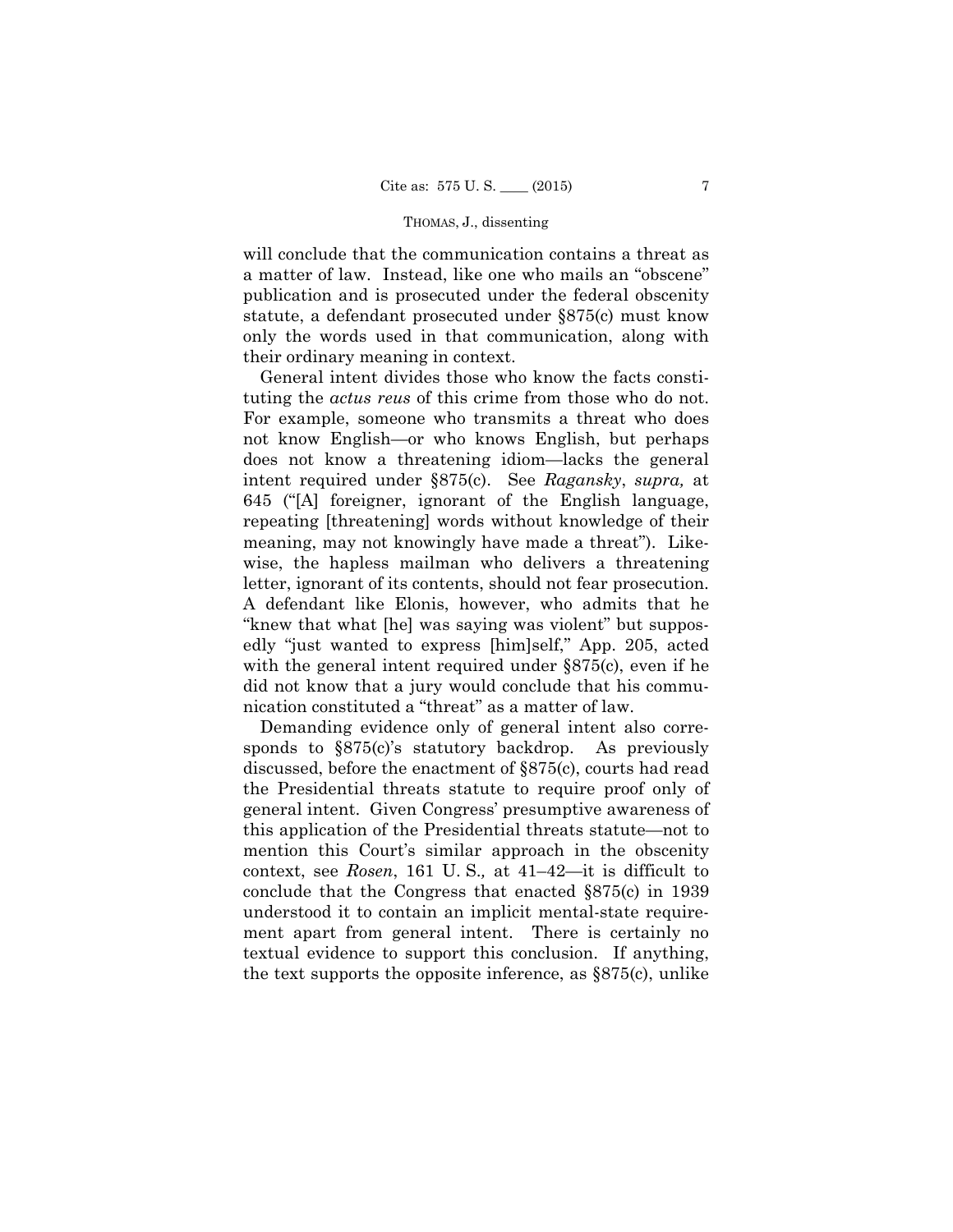the Presidential threats statute, contains no reference to knowledge or willfulness. Nothing in the statute suggests that Congress departed from the "conventional *mens rea*  element" of general intent, *Staples*, *supra,* at 605; I would not impose a higher mental-state requirement here.

C

 271 (1952) (knowledge that property belonged to another). The majority refuses to apply these ordinary background principles. Instead, it casts my application of general intent as a negligence standard disfavored in the criminal law. *Ante,* at 13–16. But that characterization misses the mark. Requiring general intent in this context is not the same as requiring mere negligence. Like the mental-state requirements adopted in many of the cases cited by the Court, general intent under §875(c) prevents a defendant from being convicted on the basis of any *fact*  beyond his awareness. See, *e.g., United States* v. *X-Citement Video, Inc.*, 513 U. S. 64, 73 (1994) (knowledge of age of persons depicted in explicit materials); *Staples*, *supra,* at 614–615 (knowledge of firing capability of weapon); *Morissette* v. *United States*, 342 U. S. 246, 270– In other words, the defendant must *know*—not merely be reckless or negligent with respect to the fact—that he is committing the acts that constitute the *actus reus* of the offense.

But general intent requires *no* mental state (not even a negligent one) concerning the "fact" that certain words meet the *legal* definition of a threat. That approach is particularly appropriate where, as here, that legal status is determined by a jury's application of the legal standard of a "threat" to the contents of a communication. And convicting a defendant despite his ignorance of the legal or objective—status of his conduct does not mean that he is being punished for negligent conduct. By way of example, a defendant who is convicted of murder despite claim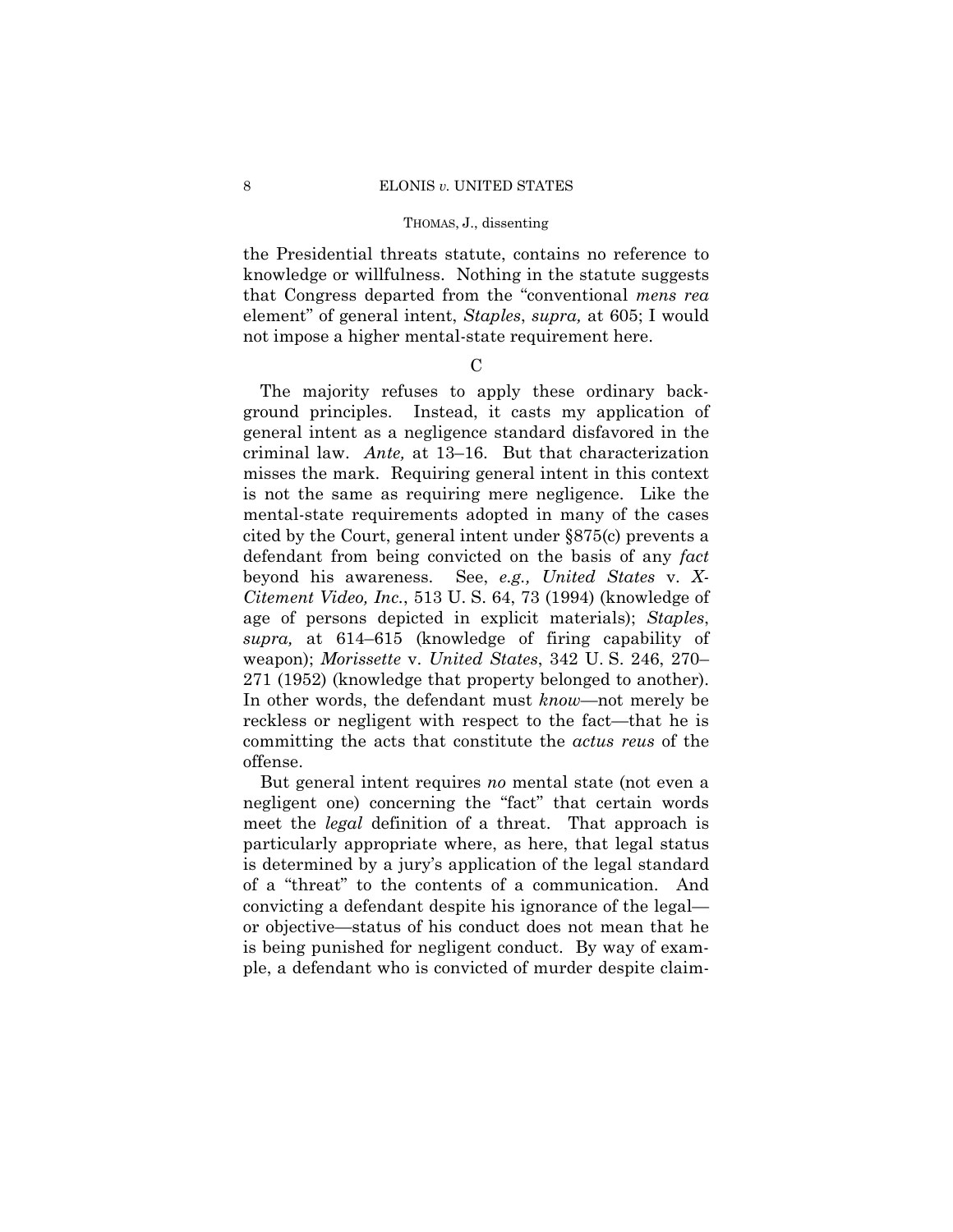ing that he acted in self-defense has not been penalized under a negligence standard merely because he does not know that the jury will reject his argument that his "belief in the necessity of using force to prevent harm to himself [was] a reasonable one." See 2 W. LaFave, Substantive Criminal Law §10.4(c), p. 147 (2d ed. 2003).

The Court apparently does not believe that our traditional approach to the federal obscenity statute involved a negligence standard. It asserts that *Hamling* "approved a state court's conclusion that requiring a defendant to know the character of the material incorporated a 'vital element of scienter' so that 'not innocent but *calculated purveyance* of filth . . . is exorcised.'" *Ante,* at 15 (quoting *Hamling*, 418 U. S.*,* at 122 (in turn quoting *Mishkin* v. *New York*, 383 U. S. 502, 510 (1966)). According to the Court, the mental state approved in *Hamling* thus "turns on whether a defendant knew the *character* of what was sent, not simply its contents and context." *Ante,* at 15. It is unclear what the Court means by its distinction between "character" and "contents and context." "Character" cannot mean *legal* obscenity, as *Hamling* rejected the argument that a defendant must have "awareness of the obscene character of the material." 418 U. S., at 120 (internal quotation marks omitted). Moreover, this discussion was not part of *Hamling*'s holding, which was primarily a reaffirmation of *Rosen*. See 418 U. S.*,* at 120– 121; see also *Posters 'N' Things*, 511 U. S.*,* at 524–525 (characterizing *Hamling* as holding that a "statute prohibiting mailing of obscene materials does not require proof that [the] defendant knew the materials at issue met the legal definition of 'obscenity'").

The majority's treatment of *Rosen* is even less persuasive. To shore up its position, it asserts that the critical portion of *Rosen* rejected an "'ignorance of the law' defense," and claims that "no such contention is at issue here." *Ante,* at 15. But the thrust of Elonis' challenge is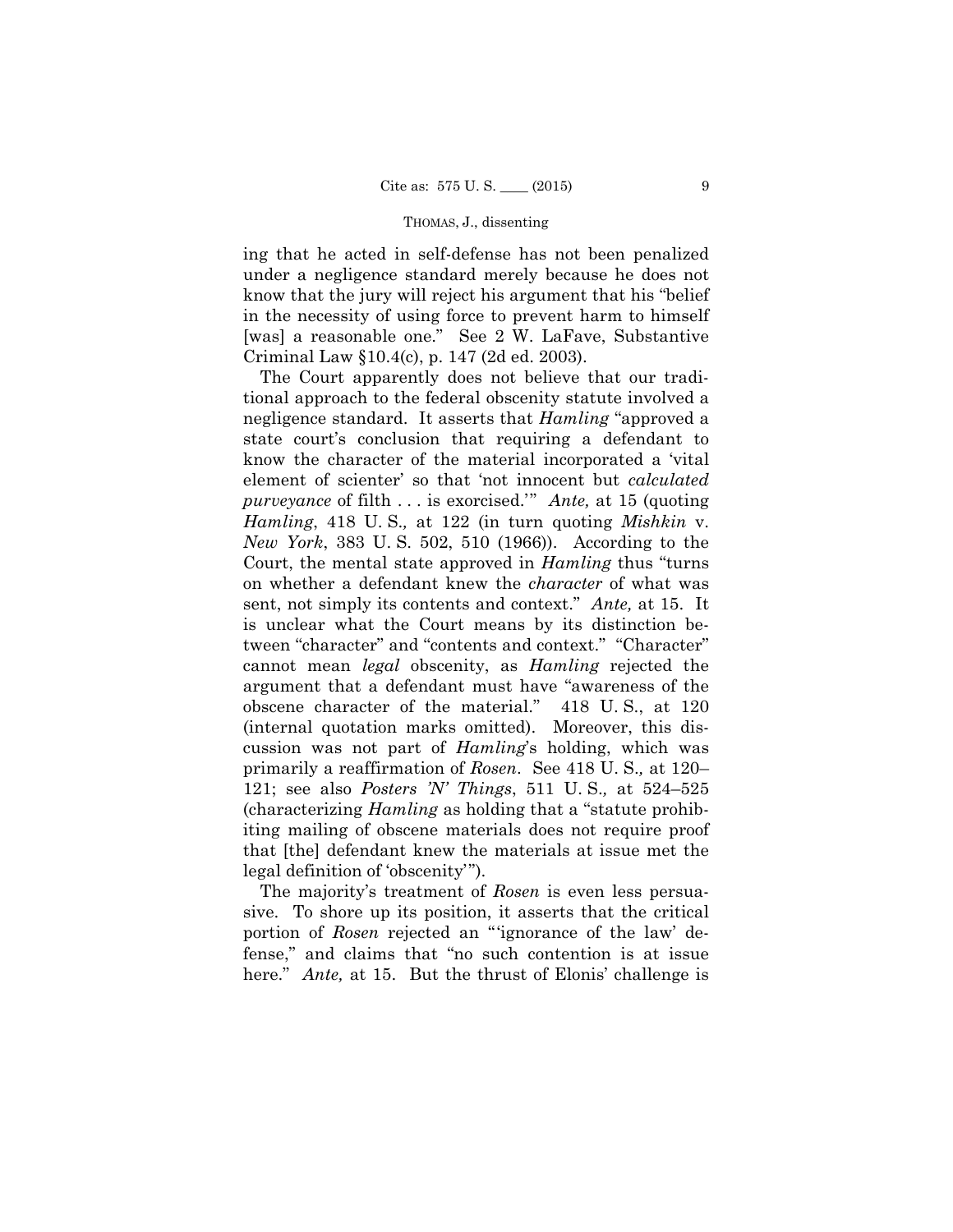that a §875(c) conviction cannot stand if the defendant's subjective belief of what constitutes a "threat" differs from that of a reasonable jury. That is akin to the argument the defendant made—and lost—in *Rosen*. That defendant insisted that he could not be convicted for mailing the paper "unless he knew or believed that such paper could be properly or justly characterized as obscene." 161 U. S., at 41. The Court, however, held that the Government did not need to show that the defendant "regard[ed] the paper as one that the statute forbade to be carried in the mails," because the obscene character of the material did not "depend upon the opinion or belief of the person who . . . assumed the responsibility of putting it in the mails." *Ibid.* The majority's muddying of the waters cannot obscure the fact that today's decision is irreconcilable with *Rosen* and *Hamling*.

The majority today at least refrains from requiring an intent to threaten for §875(c) convictions, as Elonis asks us to do. Elonis contends that proof of a defendant's intent to put the recipient of a threat in fear is necessary for conviction, but that element cannot be found within the statutory text. "[W]e ordinarily resist reading words or elements into a statute that do not appear on its face," including elements similar to the one Elonis proposes. *E.g., Bates* v. *United States*, 522 U. S. 23, 29 (1997) (declining to read an "intent to defraud" element into a criminal statute). As the majority correctly explains, nothing in the text of §875(c) itself requires proof of an intent to threaten. See *ante,* at 8–9. The absence of such a requirement is significant, as Congress knows how to require a heightened *mens rea* in the context of threat offenses. See §875(b) (providing for the punishment of "[w]hoever, with intent to extort . . . , transmits in interstate or foreign commerce any communication containing

D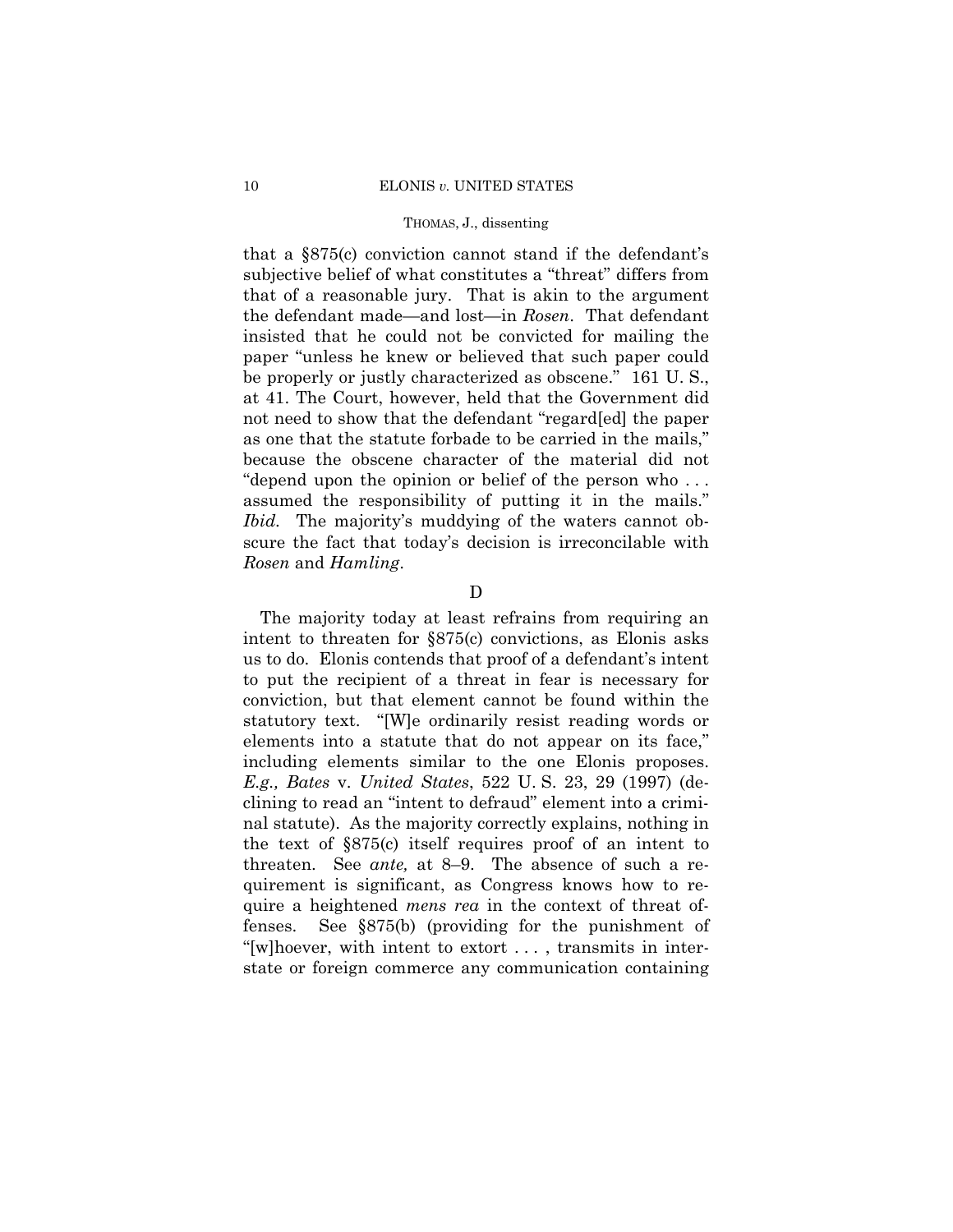any threat to kidnap any person or any threat to injure the person of another"); see also §119 (providing for the punishment of "[w]hoever knowingly makes restricted personal information about [certain officials] . . . publicly available . . . with the intent to threaten").

Elonis nonetheless suggests that an intent-to-threaten element is necessary in order to avoid the risk of punishing innocent conduct. But there is nothing absurd about punishing an individual who, with knowledge of the words he uses and their ordinary meaning in context, makes a threat. For instance, a high-school student who sends a letter to his principal stating that he will massacre his classmates with a machine gun, even if he intended the letter as a joke, cannot fairly be described as engaging in innocent conduct. But see *ante,* at 4–5, 16 (concluding that Elonis' conviction under §875(c) for discussing a plan to "'initiate the most heinous school shooting ever imagined'" against "'a Kindergarten class'" cannot stand without proof of some unspecified heightened mental state).

 crime). The First Amendment should be treated no differently. Elonis also insists that we read an intent-to-threaten element into §875(c) in light of the First Amendment. But our practice of construing statutes "to avoid constitutional questions . . . is not a license for the judiciary to rewrite language enacted by the legislature," *Salinas* v. *United States*, 522 U. S. 52, 59–60 (1997) (internal quotation marks omitted), and ordinary background principles of criminal law do not support rewriting §875(c) to include an intent-to-threaten requirement. We have not altered our traditional approach to *mens rea* for other constitutional provisions. See, *e.g., Dean* v. *United States*, 556 U. S. 568, 572–574 (2009) (refusing to read an intent-to-dischargethe-firearm element into a mandatory minimum provision concerning the discharge of a firearm during a particular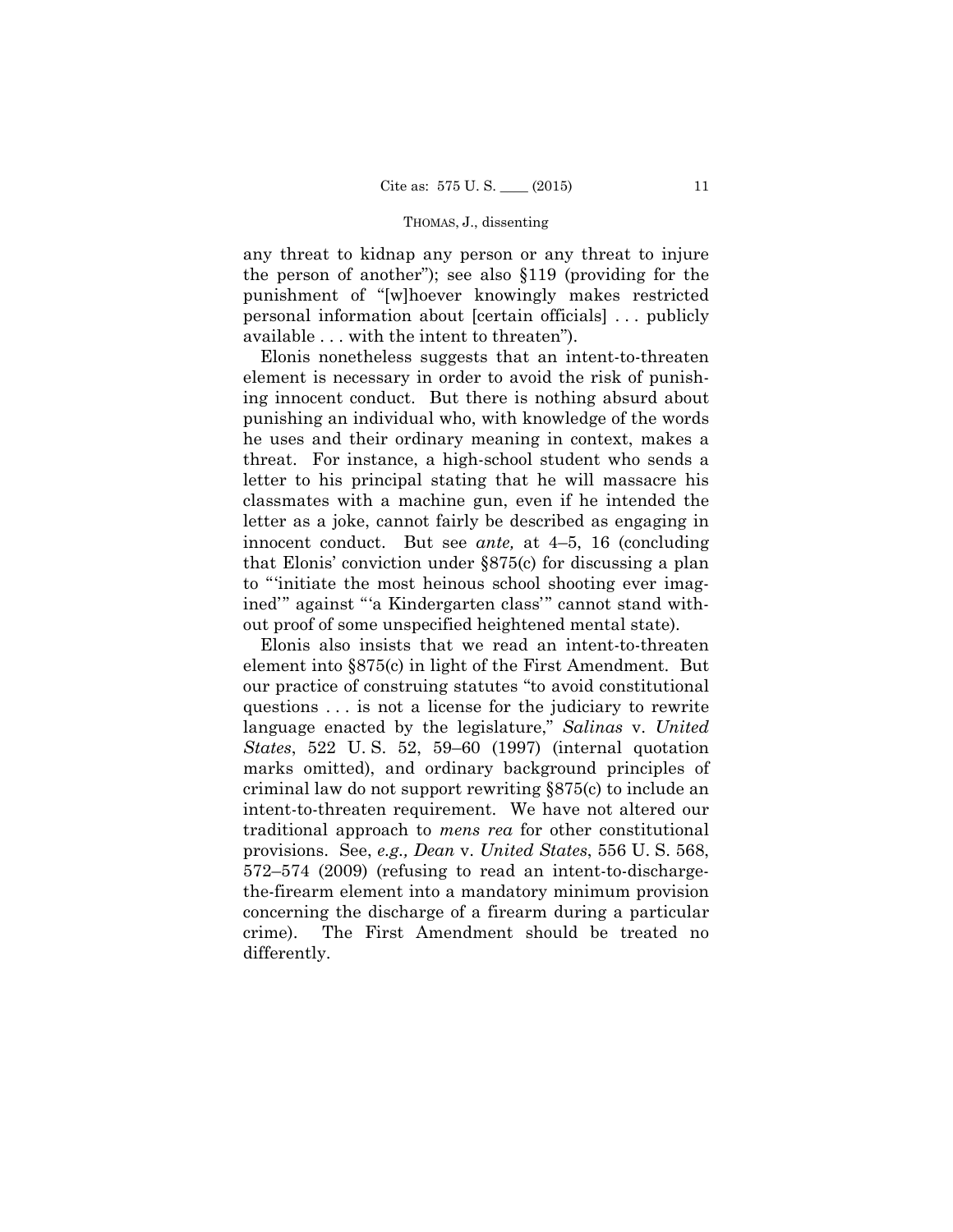## II

In light of my conclusion that Elonis was properly convicted under the requirements of §875(c), I must address his argument that his threatening posts were nevertheless protected by the First Amendment.

## A

Elonis does not contend that threats are constitutionally protected speech, nor could he: "From 1791 to the present, . . . our society . . . has permitted restrictions upon the content of speech in a few limited areas," true threats being one of them. *R. A. V.* v. *St. Paul*, 505 U. S. 377, 382– 383 (1992); see *id.,* at 388. Instead, Elonis claims that only *intentional* threats fall within this particular historical exception.

If it were clear that intentional threats alone have been punished in our Nation since 1791, I would be inclined to agree. But that is the not the case. Although the Federal Government apparently did not get into the business of regulating threats until 1917, the States have been doing so since the late 18th and early 19th centuries. See, *e.g.,* 1795 N. J. Laws p. 108; Ill. Rev. Code of Laws, Crim. Code §108 (1827) (1827 Ill. Crim. Code); 1832 Fla. Laws pp. 68– 69. And that practice continued even after the States amended their constitutions to include speech protections similar to those in the First Amendment. See, *e.g.,* Fla. Const., Art. I, §5 (1838); Ill. Const., Art. VIII, §22 (1818), Mich. Const., Art. I, §7 (1835); N. J. Const., Art. I, §5 (1844); J. Hood, Index of Colonial and State Laws of New Jersey 1203, 1235, 1257, 1265 (1905); 1 Ill. Stat., ch. 30, div. 9, §31 (3d ed. 1873). State practice thus provides at least some evidence of the original meaning of the phrase "freedom of speech" in the First Amendment. See *Roth* v. *United States*, 354 U. S. 476, 481–483 (1957) (engaging in a similar inquiry with respect to obscenity).

Shortly after the founding, several States and Territo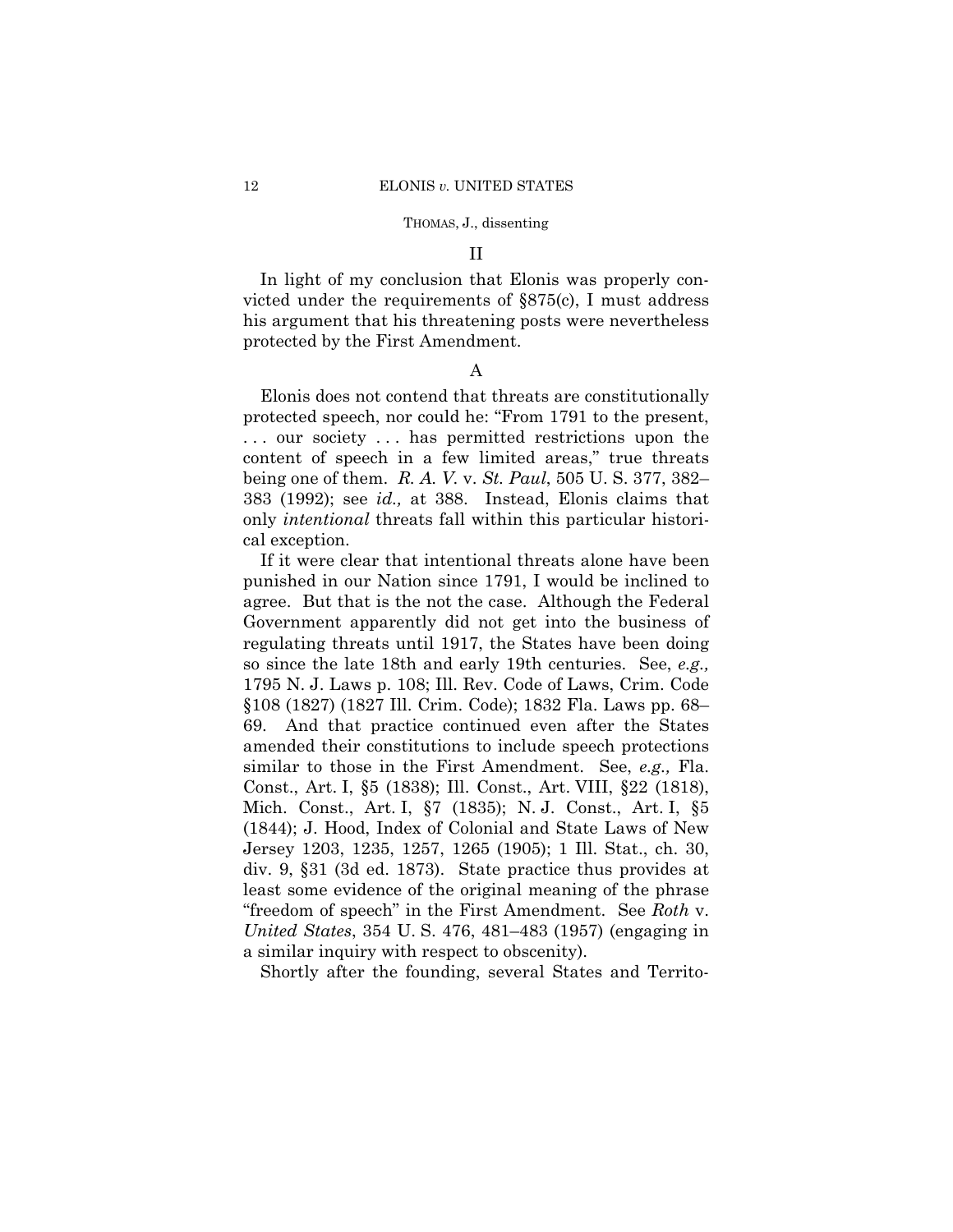are simply the predecessors to §875(b) and §875(d), which likewise expressly contain an intent-to-extort requirement. ries enacted laws making it a crime to "knowingly send or deliver any letter or writing, with or without a name subscribed thereto, or signed with a fictitious name, ... threatening to maim, wound, kill or murder any person, or to burn his or her [property], though no money, goods or chattels, or other valuable thing shall be demanded," *e.g.,*  1795 N. J. Laws §57, at 108; see also, *e.g.,* 1816 Ga. Laws p. 178; 1816 Mich. Territory Laws p. 128; 1827 Ill. Crim. Code §108; 1832 Fla. Laws, at 68–69. These laws appear to be the closest early analogue to §875(c), as they penalize transmitting a communication containing a threat without proof of a demand to extort something from the victim. Threat provisions explicitly requiring proof of a specific "intent to extort" appeared alongside these laws, see, *e.g.,* 1795 N. J. Laws §57, at 108, but those provisions

The laws without that extortion requirement were copies of a 1754 English threat statute subject to only a general-intent requirement. The statute made it a capital offense to "knowingly send any Letter without any Name subscribed thereto, or signed with a fictitious Name . . . threatening to kill or murder any of his Majesty's Subject or Subjects, or to burn their [property], though no Money or Venison or other valuable Thing shall be demanded." 27 Geo. II, ch. 15, in 7 Eng. Stat. at Large 61 (1754); see also 4 W. Blackstone, Commentaries on the Laws of England 144 (1768) (describing this statute). Early English decisions applying this threat statute indicated that the appropriate mental state was general intent. In *King* v. *Girdwood*, 1 Leach 142, 168 Eng. Rep. 173 (K. B. 1776), for example, the trial court instructed the jurors that, "if they were of opinion that" the "terms of the letter conveyed an actual threat to kill or murder," "and that the prisoner knew the contents of it, they ought to find him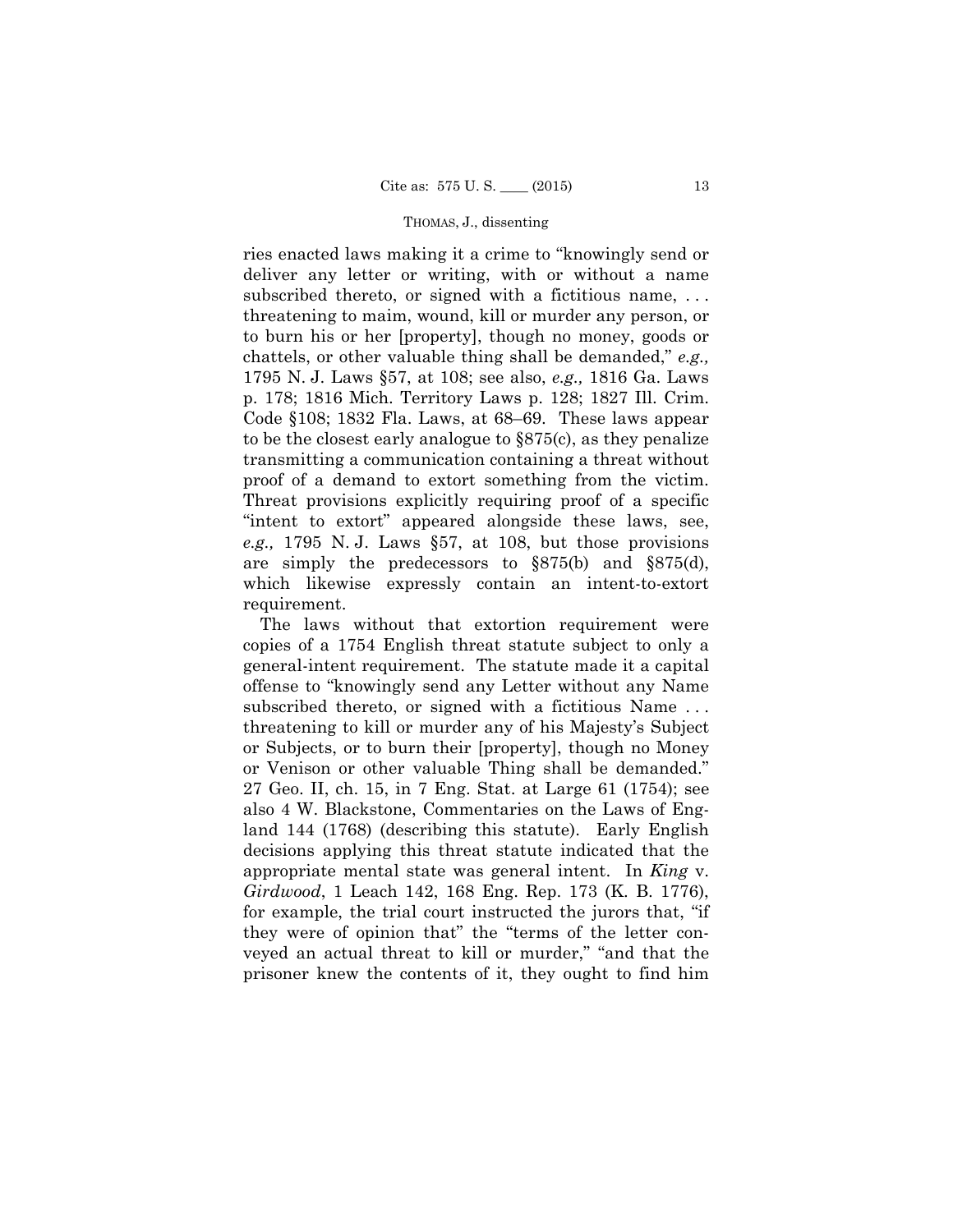guilty; but that if they thought he did not know the contents, or that the words might import any thing less than to kill or murder, they ought to acquit," *id.,* at 143, 168 Eng. Rep., at 173. On appeal following conviction, the judges "thought that the case had been properly left to the Jury." *Ibid.*, 168 Eng. Rep., at 174. Other cases likewise appeared to consider only the import of the letter's language, not the intent of its sender. See, *e.g., Rex* v. *Boucher*, 4 Car. & P. 562, 563, 172 Eng. Rep. 826, 827 (K. B. 1831) (concluding that an indictment was sufficient because "th[e] letter very plainly conveys a threat to kill and murder" and "[n]o one who received it could have any doubt as to what the writer meant to threaten"); see also 2 E. East, A Treatise of the Pleas of the Crown 1116 (1806) (discussing *Jepson and Springett's Case*, in which the judges disagreed over whether "the letter must be understood as . . . importing a threat" and whether that was "a necessary construction").

Unsurprisingly, these early English cases were well known in the legal world of the 19th century United States. For instance, Nathan Dane's A General Abridgement of American Law—"a necessary adjunct to the library of every American lawyer of distinction," 1 C. Warren, History of the Harvard Law School and of Early Legal Conditions in America 414 (1908)—discussed the English threat statute and summarized decisions such as *Girdwood*. 7 N. Dane, A General Abridgement of American Law 31–32 (1824). And as this Court long ago recognized, "It is doubtless true . . . that where English statutes . . . have been adopted into our own legislation; the known and settled construction of those statutes by courts of law, has been considered as silently incorporated into the acts, or has been received with all the weight of authority." *Pennock* v. *Dialogue*, 2 Pet. 1, 18 (1829); see also, *e.g., Commonwealth* v. *Burdick*, 2 Pa. 163, 164 (1846) (considering English cases persuasive authority in interpreting similar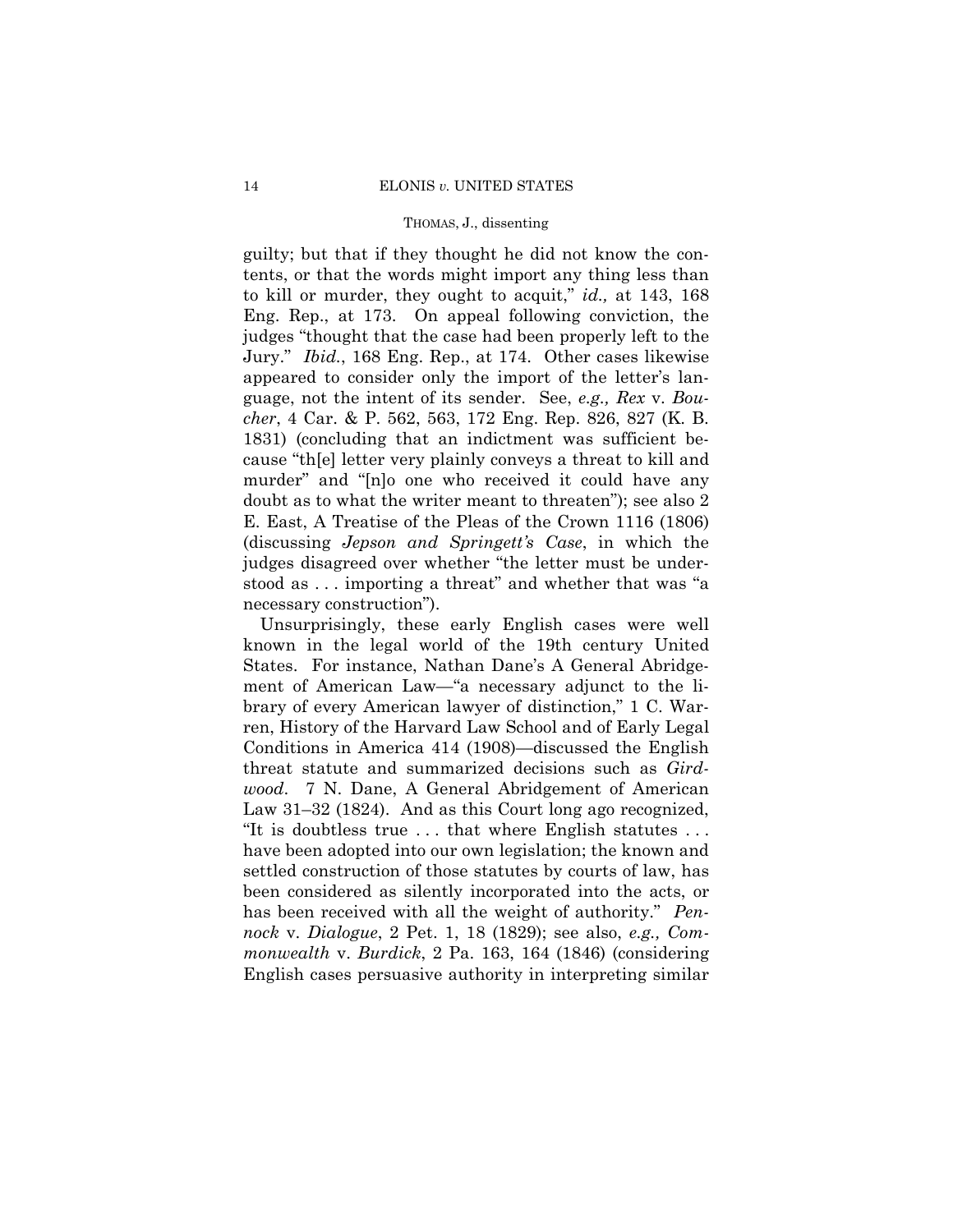state statute creating the offense of obtaining property through false pretenses). In short, there is good reason to believe that States bound by their own Constitutions to protect freedom of speech long ago enacted general-intent threat statutes.

Elonis disputes this historical analysis on two grounds, but neither is persuasive. He first points to a treatise stating that the 1754 English statute was "levelled against such whose intention it was, (by writing such letters, either without names or in fictitious names,) to conceal themselves from the knowledge of the party threatened, that they might obtain their object by creating terror in [the victim's] mind." 2 W. Russell & D. Davis, A Treatise on Crimes & Misdemeanors 1845 (1st Am. ed. 1824). But the fact that the ordinary prosecution under this provision involved a defendant who intended to cause fear does not mean that such a mental state was *required* as a matter of law. After all, §875(c) is frequently deployed against people who wanted to cause their victims fear, but that fact does not answer the legal question presented in this case. See, *e.g., United States* v. *Sutcliffe*, 505 F. 3d 944, 952 (CA9 2007); see also Tr. of Oral Arg. 53 (counsel for the Government noting that "I think Congress would well have understood that the majority of these cases probably [involved] people who intended to threaten").

Elonis also cobbles together an assortment of older American authorities to prove his point, but they fail to stand up to close scrutiny. Two of his cases address the offense of breaching the peace, *Ware* v. *Loveridge*, 75 Mich. 488, 490–493, 42 N. W. 997, 998 (1889); *State* v. *Benedict*, 11 Vt. 236, 239 (1839), which is insufficiently similar to the offense criminalized in §875(c) to be of much use. Another involves a prosecution under a blackmailing statute similar to §875(b) and §875(c) in that it expressly required an "intent to extort." *Norris* v. *State*, 95 Ind. 73, 74 (1884). And his treatises do not clearly distinguish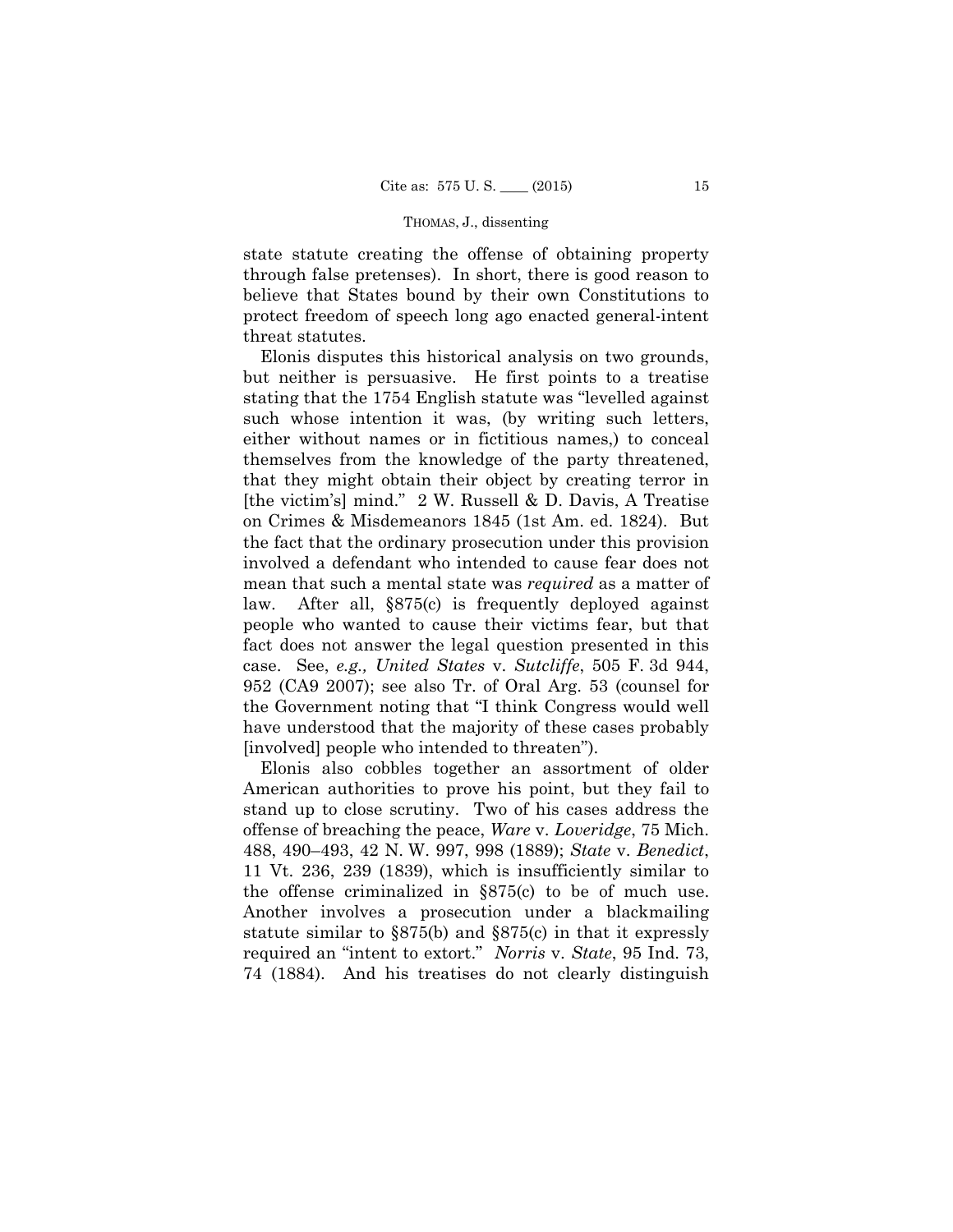between the offense of making threats with the intent to extort and the offense of sending threatening letters without such a requirement in their discussions of threat statutes, making it difficult to draw strong inferences about the latter category. See 2 J. Bishop, Commentaries on the Criminal Law §1201, p. 664, and nn. 5–6 (1877); 2 J. Bishop, Commentaries on the Law of Criminal Procedure §975, p. 546 (1866); 25 The American and English Encyclopædia of Law 1073 (C. Williams ed. 1894).

Two of Elonis' cases appear to discuss an offense of sending a threatening letter without an intent to extort, but even these fail to make his point. One notes in passing that character evidence is admissible "to prove *guilty knowledge* of the defendant, when that is an essential element of the crime; that is, the *quo animo*, the *intent* or design," and offers as an example that in the context of "sending a threatening letter, . . . prior and subsequent letters to the same person are competent in order to show the intent and meaning of the particular letter in question." *State* v. *Graham*, 121 N. C. 623, 627, 28 S. E. 409, 409 (1897). But it is unclear from that statement whether that court thought an *intent to threaten* was required, especially as the case it cited for this proposition—*Rex* v. *Boucher*, 4 Car. & P. 562, 563, 172 Eng. Rep. 826, 827 (K. B. 1831)—supports a general-intent approach. The other case Elonis cites involves a statutory provision that had been judicially limited to "'pertain to one or the other acts which are denounced by the statute,'" namely, terroristic activities carried out by the Ku Klux Klan. *Commonwealth* v. *Morton*, 140 Ky. 628, 630, 131 S. W. 506, 507 (1910) (quoting *Commonwealth* v. *Patrick*, 127 Ky. 473, 478, 105 S. W. 981, 982 (1907)). That case thus provides scant historical support for Elonis' position.

B

Elonis also insists that our precedents require a mental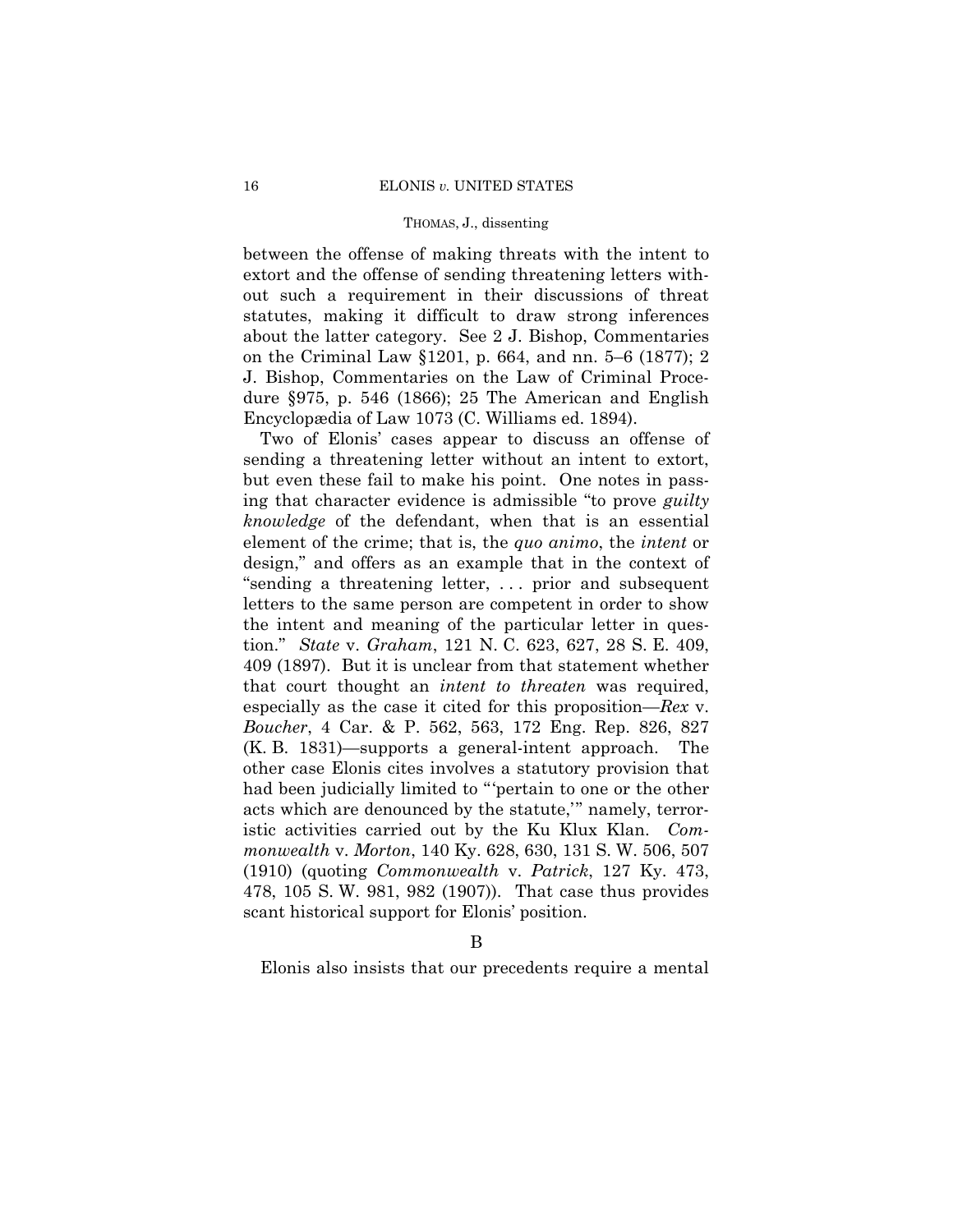state of intent when it comes to threat prosecutions under §875(c), primarily relying on *Watts*, 394 U. S. 705, and *Virginia* v. *Black*, 538 U. S. 343 (2003). Neither of those decisions, however, addresses whether the First Amendment requires a particular mental state for threat prosecutions.

As Elonis admits, *Watts* expressly declined to address the mental state required under the First Amendment for a "true threat." See 394 U. S., at 707–708. True, the Court in *Watts* noted "grave doubts" about *Raganksy*'s construction of "willfully" in the presidential threats statute. 394 U. S., at 707–708*.* But "grave doubts" do not make a holding, and that stray statement in *Watts* is entitled to no precedential force. If anything, *Watts* continued the long tradition of focusing on objective criteria in evaluating the mental requirement. See *ibid*.

 cross burnings in a play or at a political rally. *Id.,* at 365– The Court's fractured opinion in *Black* likewise says little about whether an intent-to-threaten requirement is constitutionally mandated here. *Black* concerned a Virginia cross-burning law that expressly required "'an intent to intimidate a person or group of persons,'" 538 U. S., at 347 (quoting Va. Code Ann. §18.2–423 (1996)), and the Court thus had no occasion to decide whether such an element was necessary in threat provisions silent on the matter. Moreover, the focus of the *Black* decision was on the statutory presumption that "any cross burning [w]as prima facie evidence of intent to intimidate." 538 U. S.*,* at 347–348. A majority of the Court concluded that this presumption failed to distinguish unprotected threats from protected speech because it might allow convictions "based solely on the fact of cross burning itself," including 366 (plurality opinion); *id.,* at 386 (Souter, J., concurring in judgment in part and dissenting in part) ("The provision will thus tend to draw nonthreatening ideological expression within the ambit of the prohibition of intimidating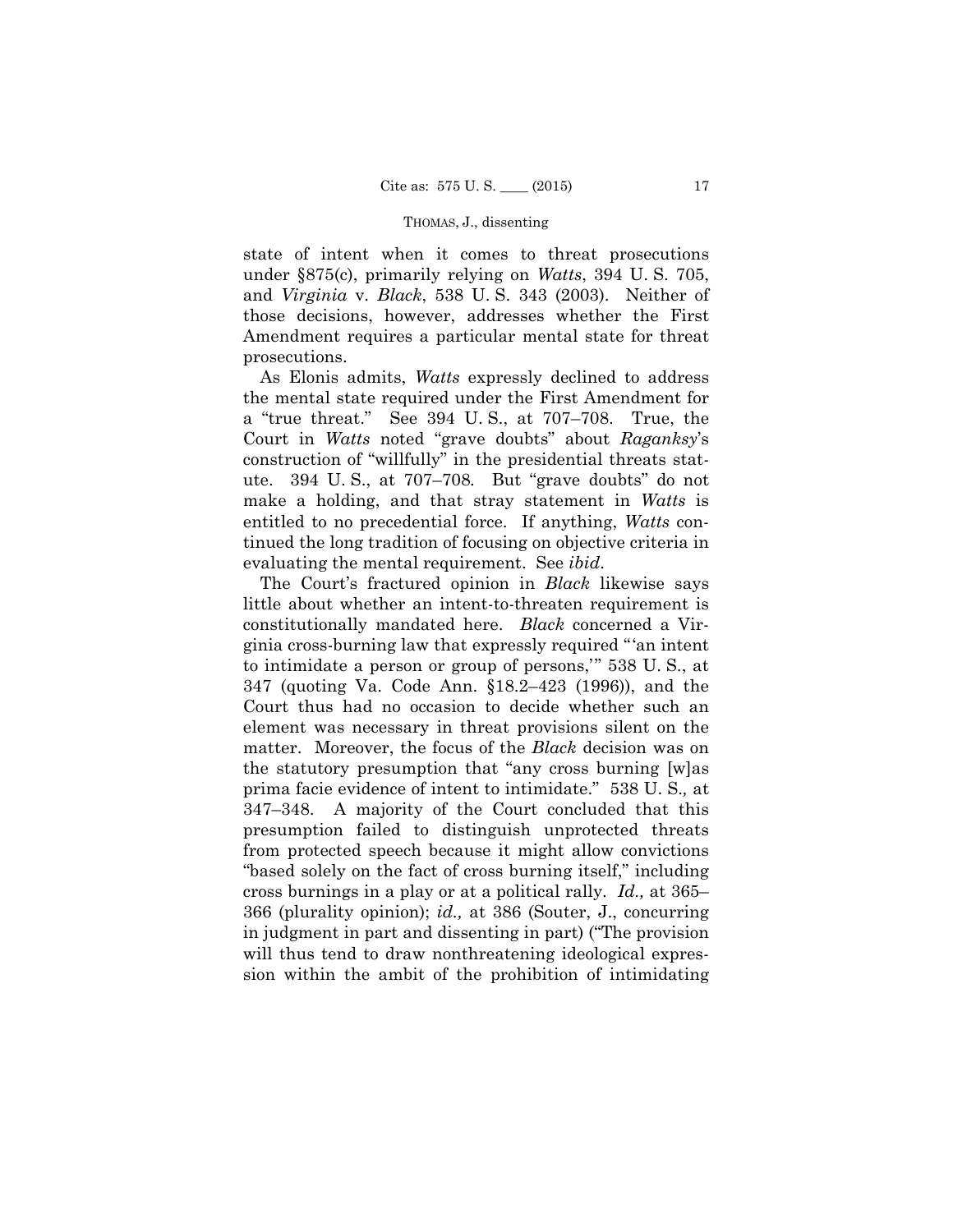expression"). The objective standard for threats under §875(c), however, helps to avoid this problem by "forc[ing] jurors to examine the circumstances in which a statement is made." *Jeffries*, 692 F. 3d*,* at 480.

In addition to requiring a departure from our precedents, adopting Elonis' view would make threats one of the most protected categories of unprotected speech, thereby sowing tension throughout our First Amendment doctrine. We generally have not required a heightened mental state under the First Amendment for historically unprotected categories of speech. For instance, the Court has indicated that a legislature may constitutionally prohibit "'fighting words,' those personally abusive epithets which, when addressed to the ordinary citizen, are, as a matter of common knowledge, inherently likely to provoke violent reaction," *Cohen* v. *California*, 403 U. S. 15, 20 (1971)—without proof of an intent to provoke a violent reaction. Because the definition of "fighting words" turns on how the "ordinary citizen" would react to the language, *ibid.*, this Court has observed that a defendant may be guilty of a breach of the peace if he "makes statements likely to provoke violence and disturbance of good order, even though no such eventuality be intended," and that the punishment of such statements "as a criminal act would raise no question under [the Constitution]," *Cantwell* v. *Connecticut*, 310 U. S. 296, 309–310 (1940); see also *Chaplinsky* v. *New Hampshire*, 315 U. S. 568, 572– 573 (1942) (rejecting a First Amendment challenge to a general-intent construction of a state statute punishing "'fighting' words"); *State* v. *Chaplinsky*, 91 N. H. 310, 318, 18 A. 2d 754, 758 (1941) ("[T]he only intent required for conviction . . . was an intent to speak the words"). The Court has similarly held that a defendant may be convicted of mailing obscenity under the First Amendment without proof that he knew the materials were legally obscene. *Hamling,* 418 U. S.*,* at 120–124. And our precedents allow